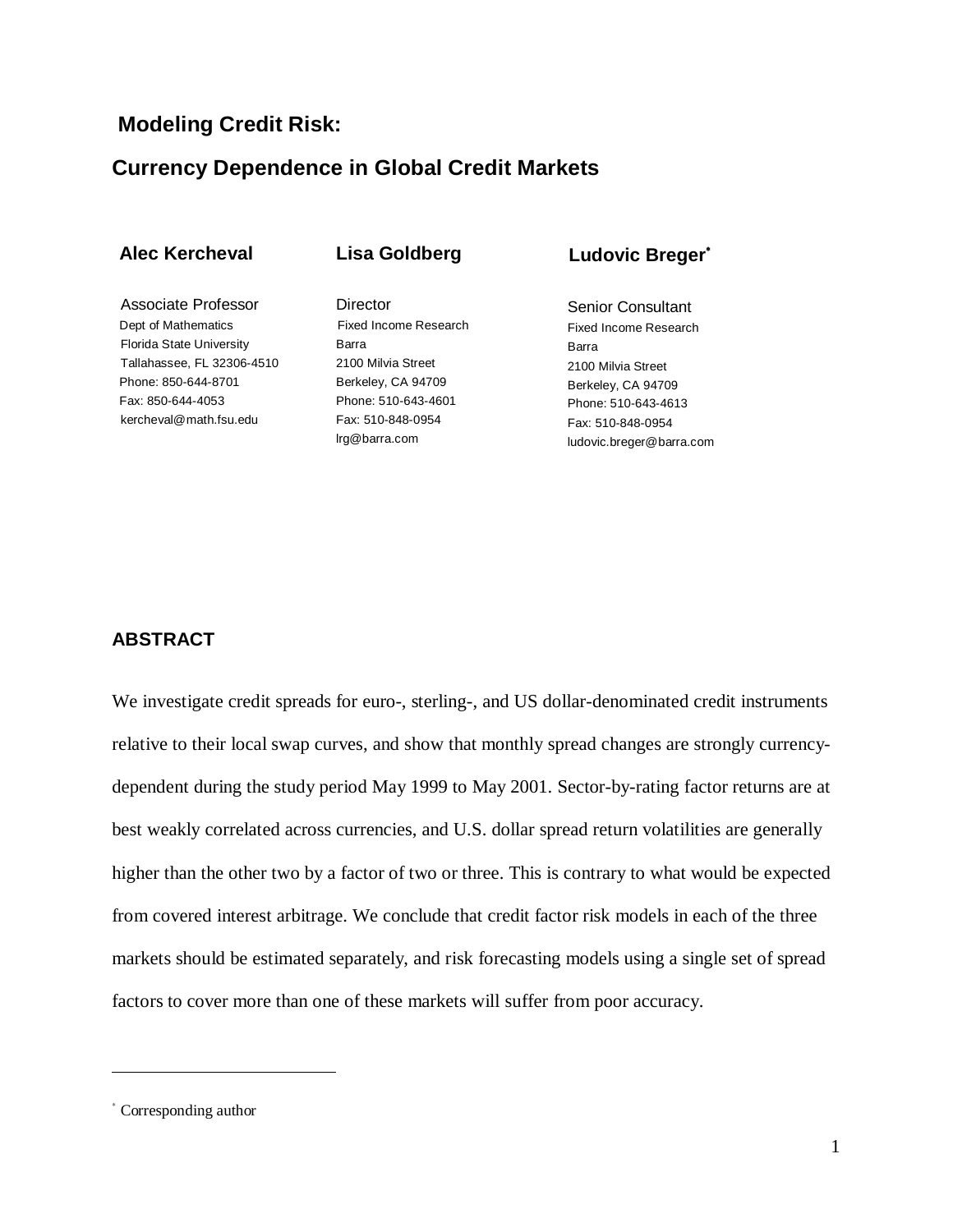### **INTRODUCTION**

The global credit market consists of bonds exposed to credit risk relative to domestic treasury issues. These include corporate, agency, foreign sovereign, and supranational bonds, as well as credit derivatives such as default swaps and credit spread products. By all accounts, this market has experienced rapid growth in the past few years [O'Kane, 2000]. Bond portfolios are thus increasingly likely to include bonds other than domestic treasuries, and so are increasingly exposed to credit risk. There is therefore growing demand for more detailed models capturing the behavior of credit spreads. This study addresses the development of factor models for credit spread changes in the euro, sterling, and US dollar markets.

An important question in developing such models is whether bond credit spread changes can safely be assumed market-independent. For example, if Toyota issues both sterling- and eurodenominated bonds, one might expect the credit risk of the bonds to depend only on Toyota's creditworthiness and not on the currency in which the bond was issued. Therefore it would be reasonable to suppose that credit spread returns (i.e. spread changes) in the two markets should be roughly the same, with total yield changes explained entirely by the behavior of the underlying swap curves with respect to which the spread is calculated.

Reinforcing this intuition are interest arbitrage arguments (see Interest Arbitrage section), showing that corresponding spread changes across efficient markets should be highly correlated. If this were true, the task of constructing a multi-market credit risk model would be simplified since spread volatilities could be estimated from the universe of bonds across all markets. We would enjoy lower estimation noise and would be able to estimate a great number of different factor returns. Surprisingly, the data shows that, at least over the study period, spread changes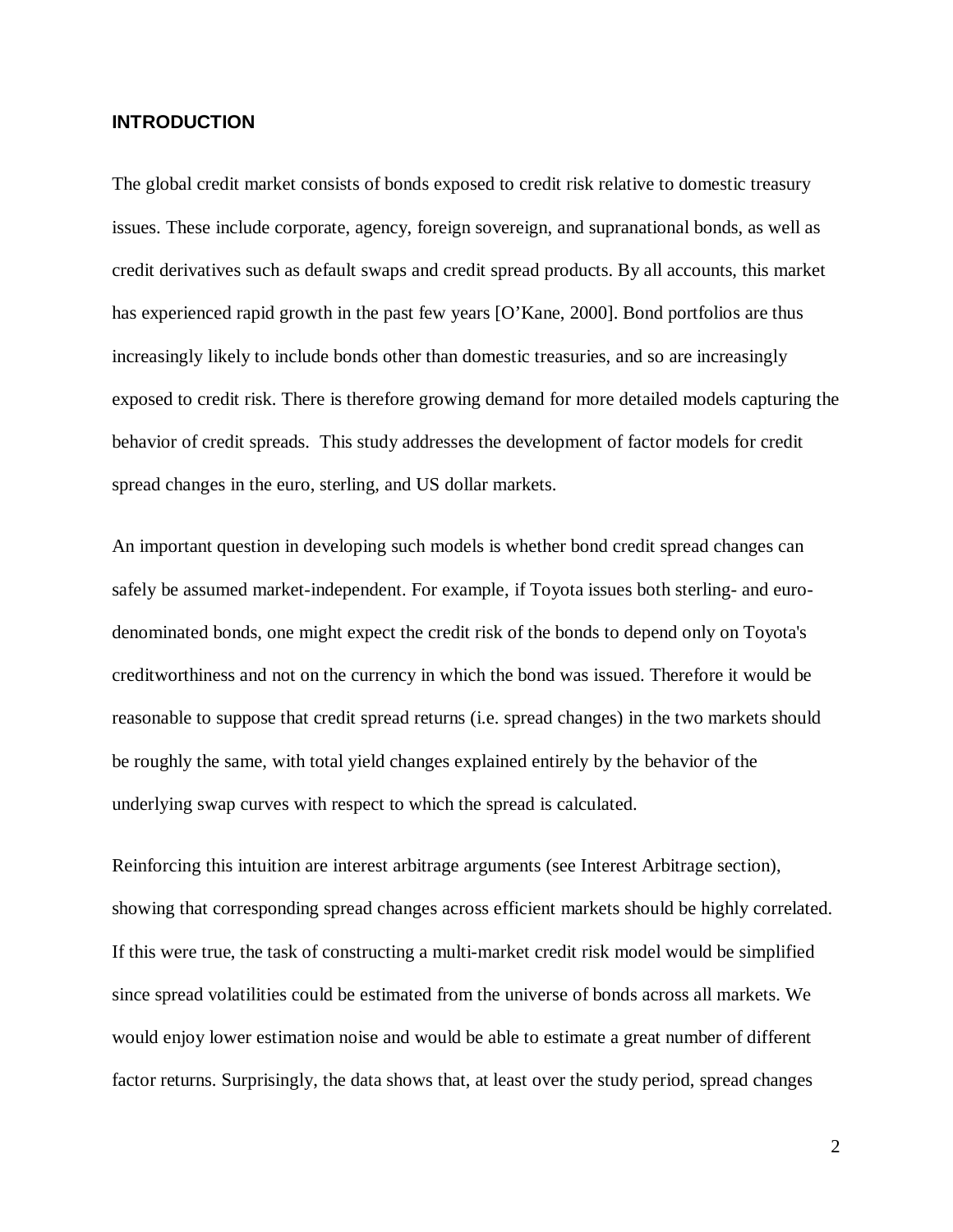have only weak correlation across the three markets. This failure of interest arbitrage to determine spread relationships means that credit risk factor models need be built independently in each market.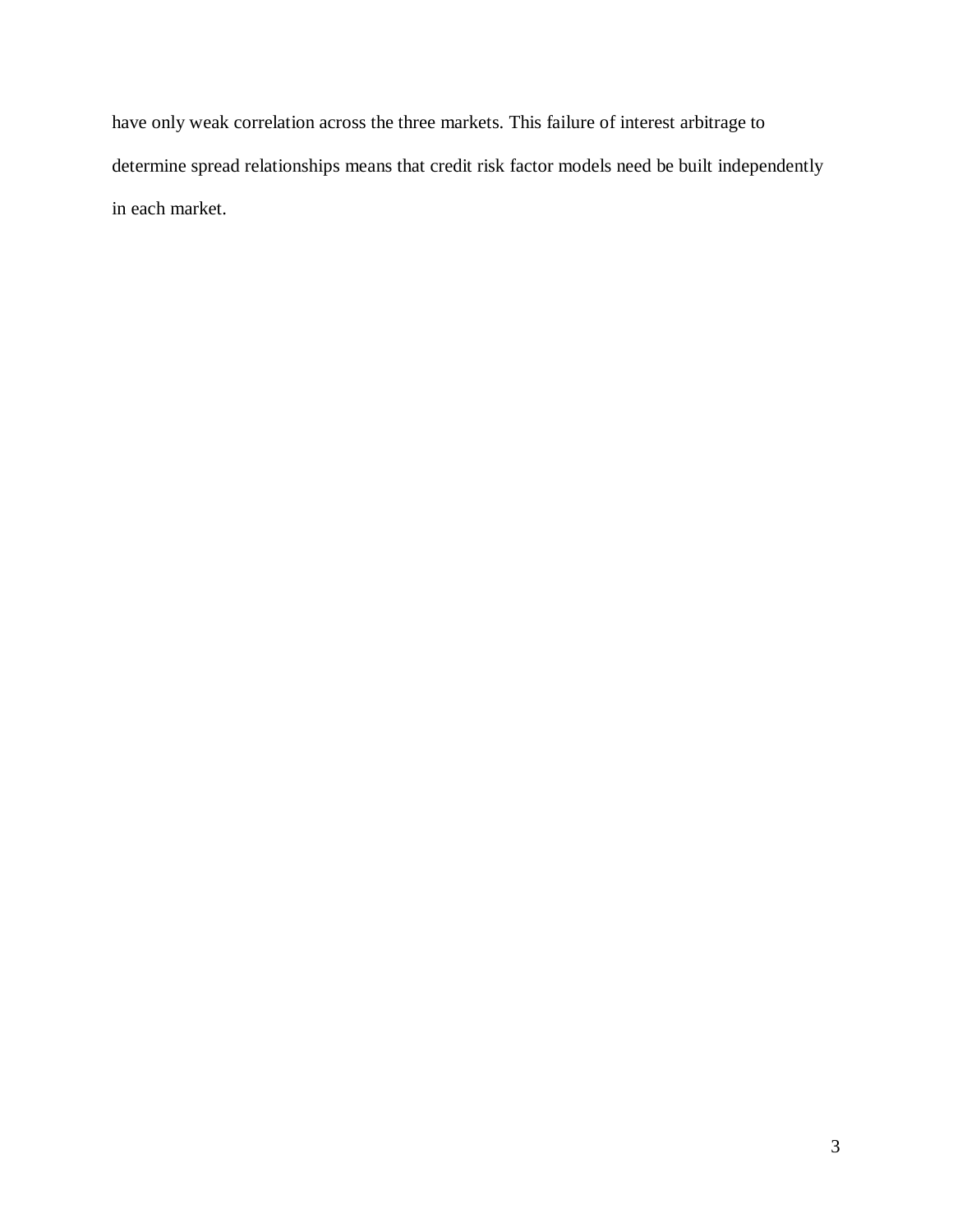### **RISK MODEL AND DATA**

We model credit risk using a multi-factor approach, as follows. Starting with a pool of investment grade bonds denominated in a single currency, we partition the pool into buckets comprised of all bonds sharing the same rating and sector classification (see Table 1). These buckets define our factors: Financial AAA, Utility A, etc.

Factor returns are defined in the following way: each month, as of the last business day of the month, we look at the one-month spread change for each bond in a bucket, and then compute a duration-weighted average spread change (i.e. spread return) across the bucket (with some outlier rejection scheme). This average spread return is our factor return, one for each of \$N\$ sector-by-rating factors. Each bond is exposed only to the factor corresponding to its sector and rating; the value of the exposure is the spread duration of that bond. For a universe of K bonds,

this gives us a linear model of asset returns

$$
R = XF + \Psi
$$

where *X* is the *K* by *N* matrix of bond exposures to the factors, *F* is the vector of *N* factor returns, and  $\Psi$  is the vector of specific returns not explained by common factors. We assume that factor and specific returns are uncorrelated so that the *K* by *K* covariance matrix of asset returns can be expressed as:

$$
C = X\Phi X^T + S
$$

where  $\Phi$  is the covariance matrix of factor returns, and S is the (diagonal) covariance matrix of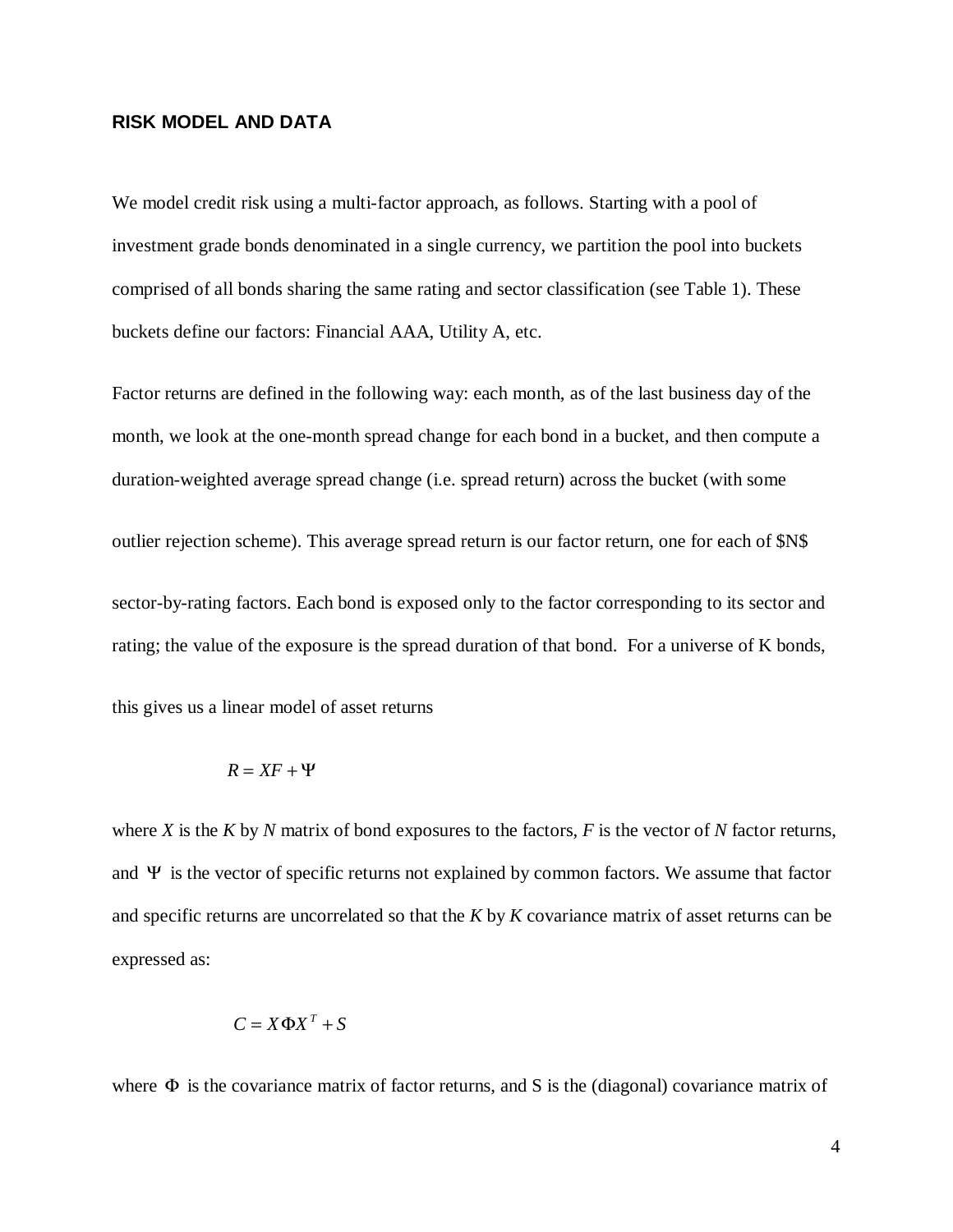specific returns.

In this study, we restrict our attention to the common factor portion $\Phi$ , which captures the market component of the risk of credit instruments. (A rule of thumb is that the common factor risk dominates specific risk for investment grade bonds.)

Our euro and sterling data consists of bond prices for the constituents of the EuroBIG and EuroSterling investment grade indices [Salomon Smith Barney, 1999] supplied by Salomon Smith Barney for the 25-month period May 1999 to May 2001. The US data comprise the investment grade component of the Merrill Lynch US Corporate/Government Master Index [Merrill Lynch, 2000].

Sectors, ratings, and the typical number of bonds exposed to each factor are shown in Table 1. Factors were excluded when fewer than five bonds were available to estimate a factor return. On average, the study made use of about 500 euro-denominated bonds, 200 sterling denominated bonds, and 3700 US dollar-denominated bonds.

Our question may now be restated as follows: do returns for factors common to any two of the three markets behave similarly? For example, does the euro Financial AA factor return roughly track the sterling Financial AA factor return? We show below that the answer is no.

The remainder of this paper is organized as follows. In "Interest arbitrage" we describe the arbitrage arguments leading us to expect high factor return correlations across currencies. In "Factor returns", we present the results of our computation of monthly factor returns over the study period. After a quick look at volatility levels, we examine various correlations among factors to try to understand how different segments of the markets are related. We examine rating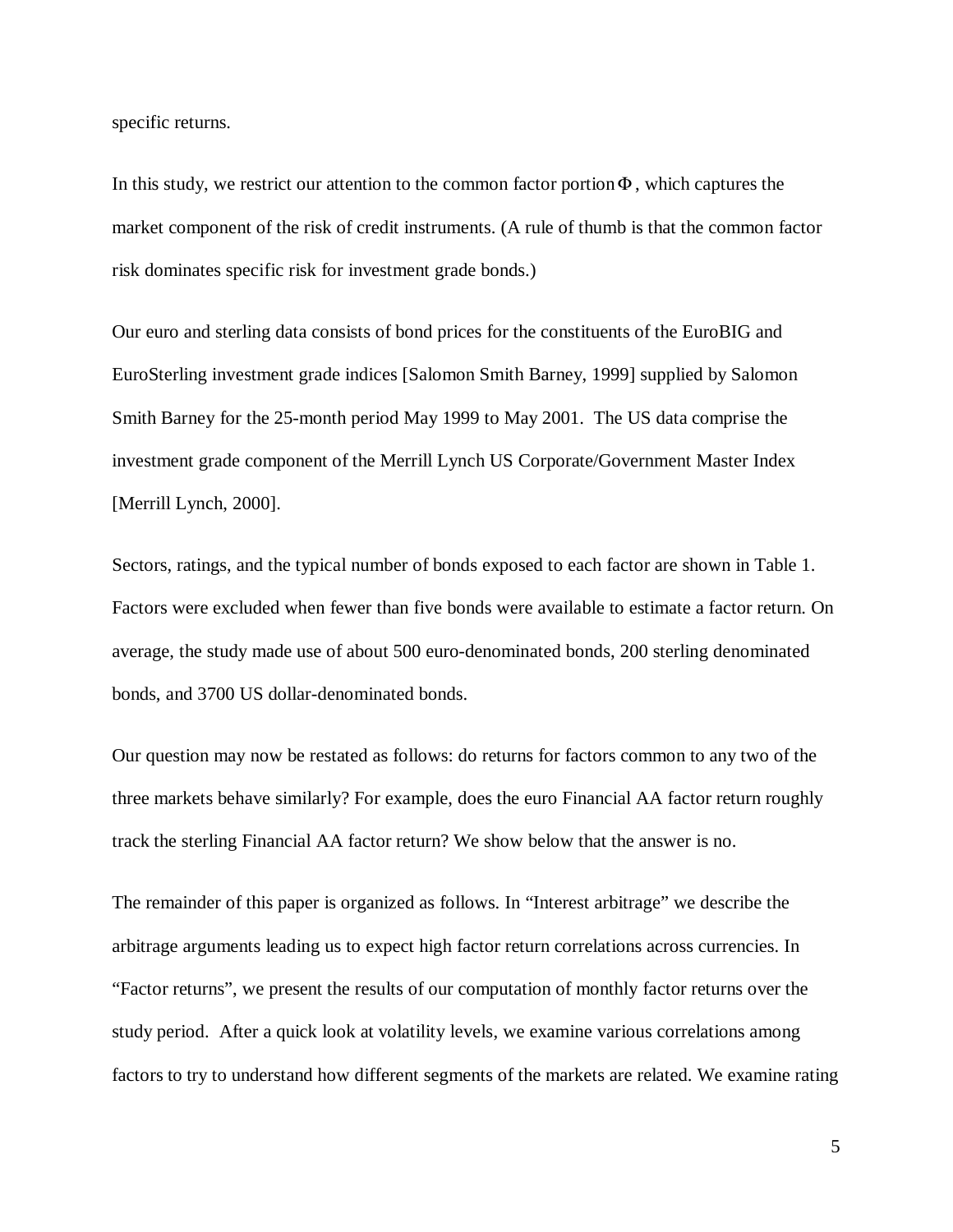correlations within a sector, sector correlations within a rating, and correlations across markets. We also resolve an apparently anomalous correlation between the euro Utility and sterling Industrial sectors. In "Statistical confidence levels", we address the statistical significance of the conclusions drawn from the data in "Factor returns". In "A search for financial explanations", we examine (and reject) some possible explanations for the lack of cross-market correlation: issuerspecific factors arising from the relatively small proportion of issuers common to more than one market, and the possibility that non-sector/rating factors such as coupon, duration, maturity, or amount outstanding may explain the spread return differences across markets.

## **INTEREST ARBITRAGE**

In a perfect market, covered interest arbitrage implies a definite relationship between the spreads of bonds issued in different currencies but that are otherwise equivalent. For convenience, we summarize this in the following proposition.

For concreteness, suppose our two currencies are dollars and euros, and XYZ company issues one year pure discount bonds (PDBs) in both. Let:

 $r_{d}$  ( $r_{e}$ ) denote the annually compounded risk-free one year spot rate in dollars (respectively, euros)

 $s_d$  ( $s_e$ ) denote the spread of an XYZ one year PDB in dollars (respectively, euros) at issue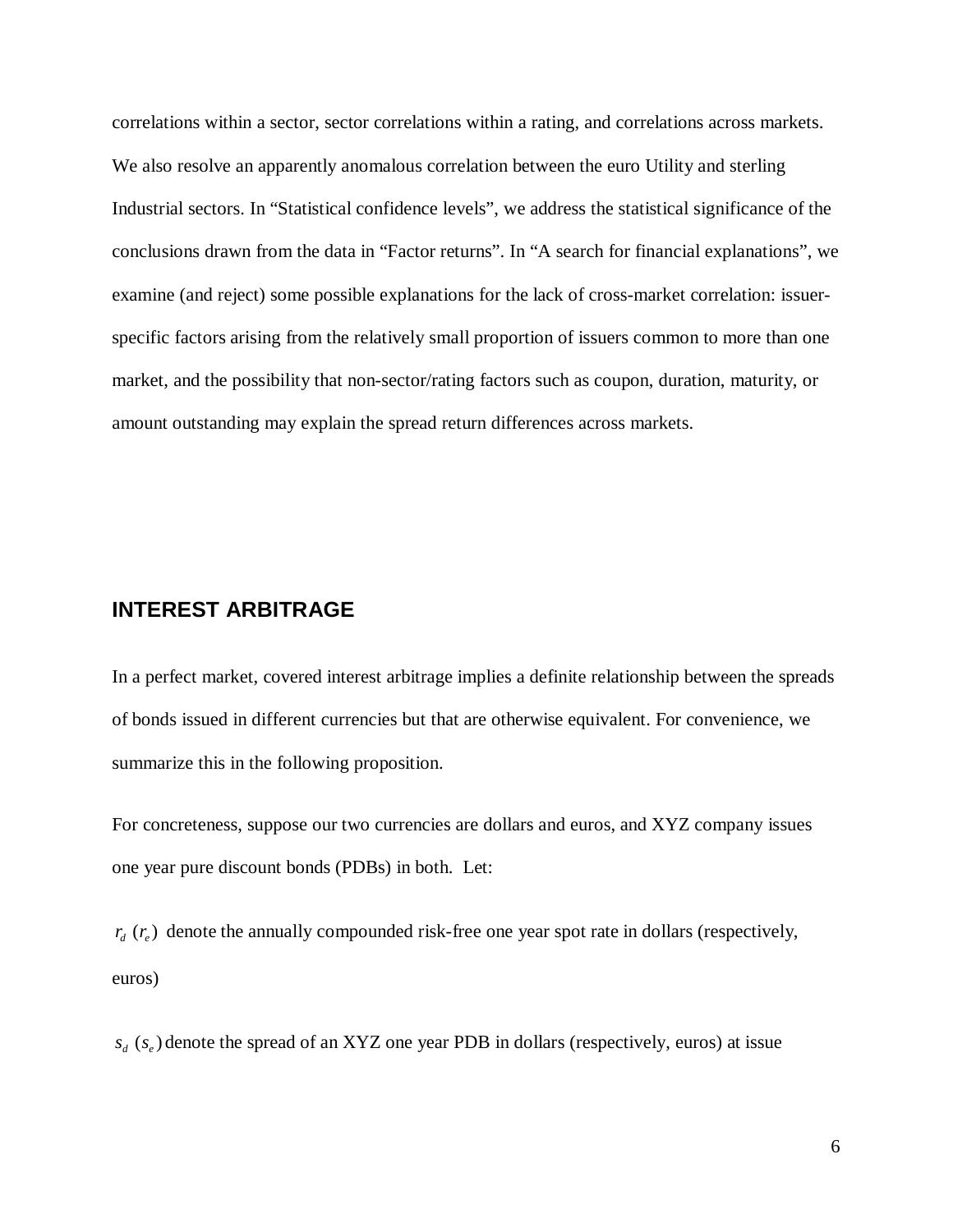Proposition 1: Given  $r_a$ ,  $r_e$  and  $s_d$  in a perfect market the requirement of no arbitrage implies that the quantity  $s_e$  is determined by the relation

$$
s_e = \left(\frac{1+r_e}{1+r_d}\right) s_d \tag{1.1}
$$

Proof:

Let  $X_0$  denote the spot exchange rate (1 dollar =  $X_0$  euros), and  $X_F$  denote the 1 year forward exchange rate. The requirement of no arbitrage determines the forward exchange rate as follows.

Today, borrow one dollar at rate  $r_d$ , exchange to  $X_0$  euros, and lend that amount at rate  $r_e$ . Simultaneously enter a one year forward contract to exchange  $X_0(1+r_e)$  euros into dollars at exchange rate  $X_F$ .

One year later, after exchanging back to dollars at the contract rate, you have  $\frac{X_0(1+r_e)}{X_0(r_e)}$ *F X*  $\frac{+r_e}{+r_e}$ . If the

net profit of this riskless arbitrage is to be zero, this must equal the amount owed on the dollar loan,  $1 + r_d$ , which implies

$$
X_F = \frac{X_0(1+r_e)}{1+r_d} \tag{1.2}
$$

Now for equation (1) short 1 dollar of XYZ dollar bonds, exchange to  $X_0$  euros, purchase  $X_0$ euros of XYZ euro bonds, and enter a forward contract to exchange  $X_0(1+r_e+s_e)$  euros to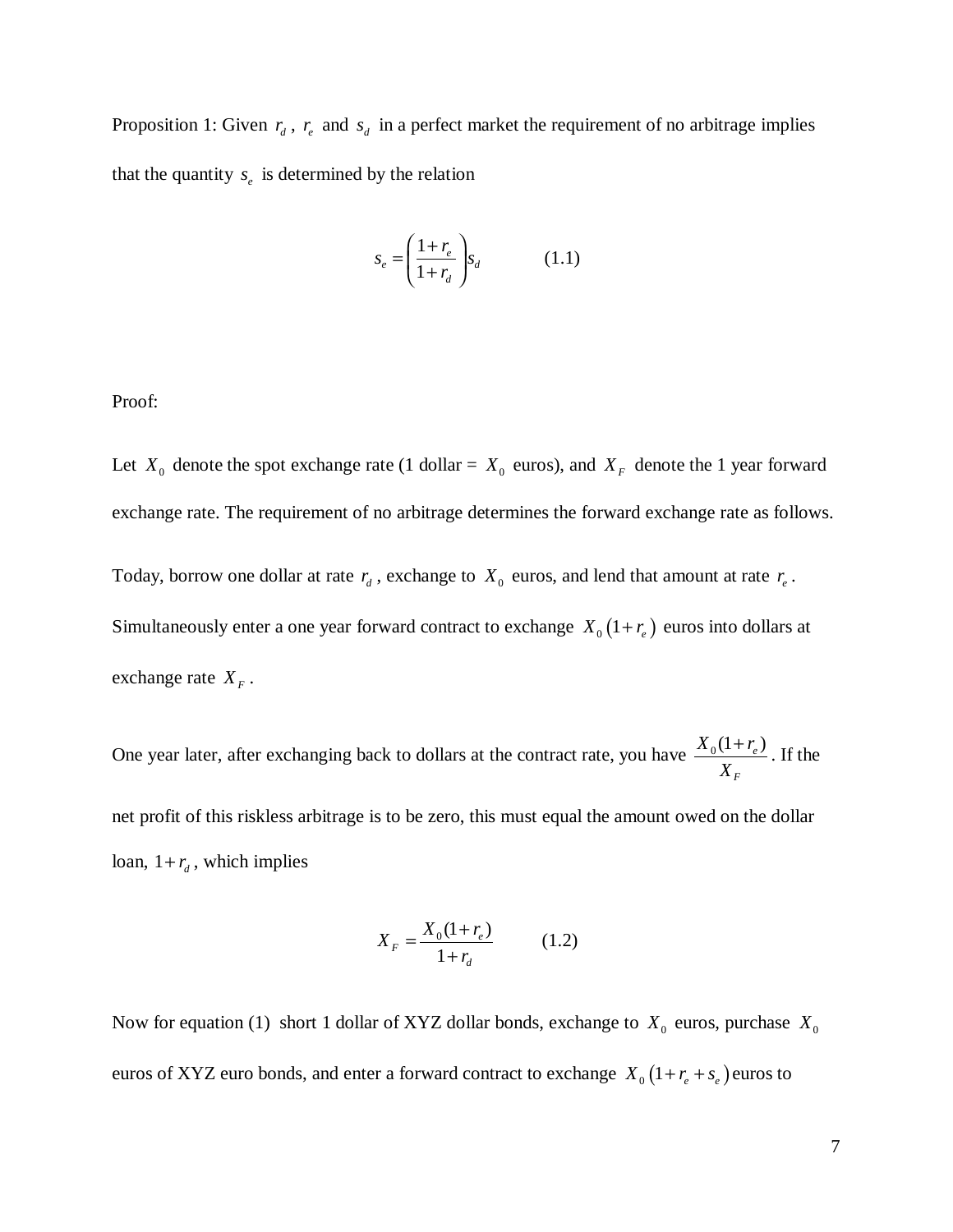dollars at exchange rate  $X_F$ .

After one year, the euro investment, after exchange to dollars, is worth

$$
\frac{X_0(1+r_e+s_e)}{X_F} = \frac{(1+r_e+s_e)(1+r_d)}{(1+r_e)}
$$

using  $(2)$ .

For the net profit to be zero, this must be equal to the cost  $(1 + r_d + s_d)$  of repaying the short position. Solving for  $s_e$  yields the result.

Notice that the relationship between the two spreads  $s_d$  and  $s_e$  does not depend on the exchange rate, but does depend on the level of risk free rates in the two currencies. For example, if risk free rates remain constant but different in the two currencies, Proposition 1 implies that XYZ spreads will be unequal but perfectly correlated.

If risk free rates are not constant, we can analyze a small change in  $s_e$  in terms of changes in the other variables by differentiating:

$$
ds_e = \left(\frac{1+r_e}{1+r_d}\right)ds_d + \frac{s_d}{1+r_d}\left(dr_e - \left(\frac{1+r_e}{1+r_d}\right)dr_d\right) \tag{1.3}
$$

When spread levels are moderate, as with investment grade bonds, and when risk free rate changes are not drastically larger than spread changes, the second term is small and we have the approximate relationship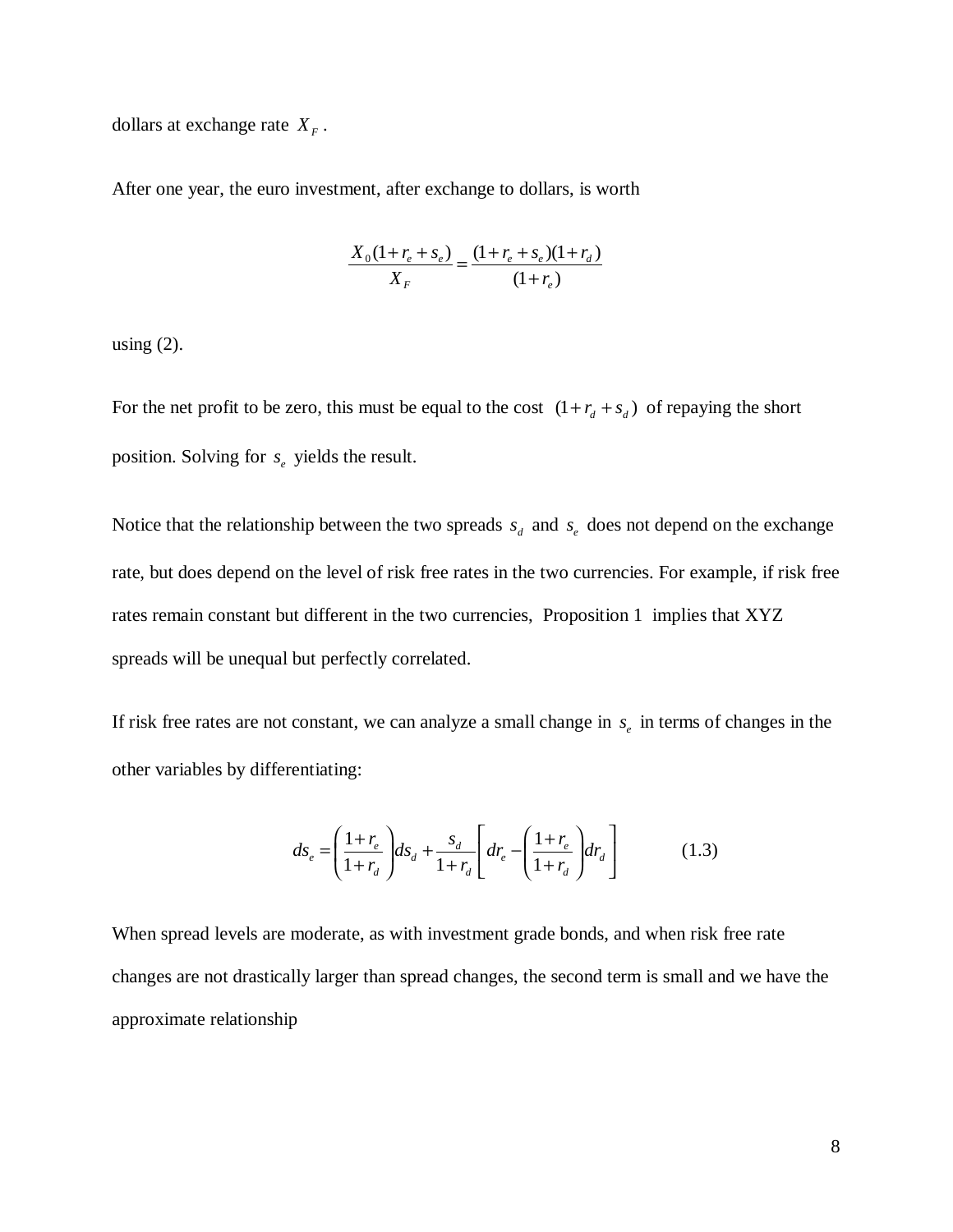$$
ds_e \approx \left(\frac{1+r_e}{1+r_d}\right) ds_d \qquad (1.4)
$$

This means under most circumstances we would expect spread changes (that is, spread returns) in the two currencies to be strongly correlated, of the same sign and very similar magnitude. In terms of a risk model based on spread returns as factors, equation (4) means the factor volatilities should be closely comparable across markets. The data shows, however, that quite the contrary is actually true, as we describe below.

#### **FACTOR RETURNS**

#### **Volatility**

Figure 1 shows a comparison of volatility forecasts as of May 31, 2001 for different factors common to the euro, sterling, and US dollar markets. These forecasts are computed as standard deviations in basis points per year based on historical monthly data from the study period that is exponentially weighted with a 24-month half-life, most recent returns weighted most strongly. US dollar volatilities are consistently higher than euro or sterling volatilities, frequently by a factor of two or three. Sterling

volatilities are sometimes closer to US dollar values, other times to euro

values. None of the markets is a good proxy for the others.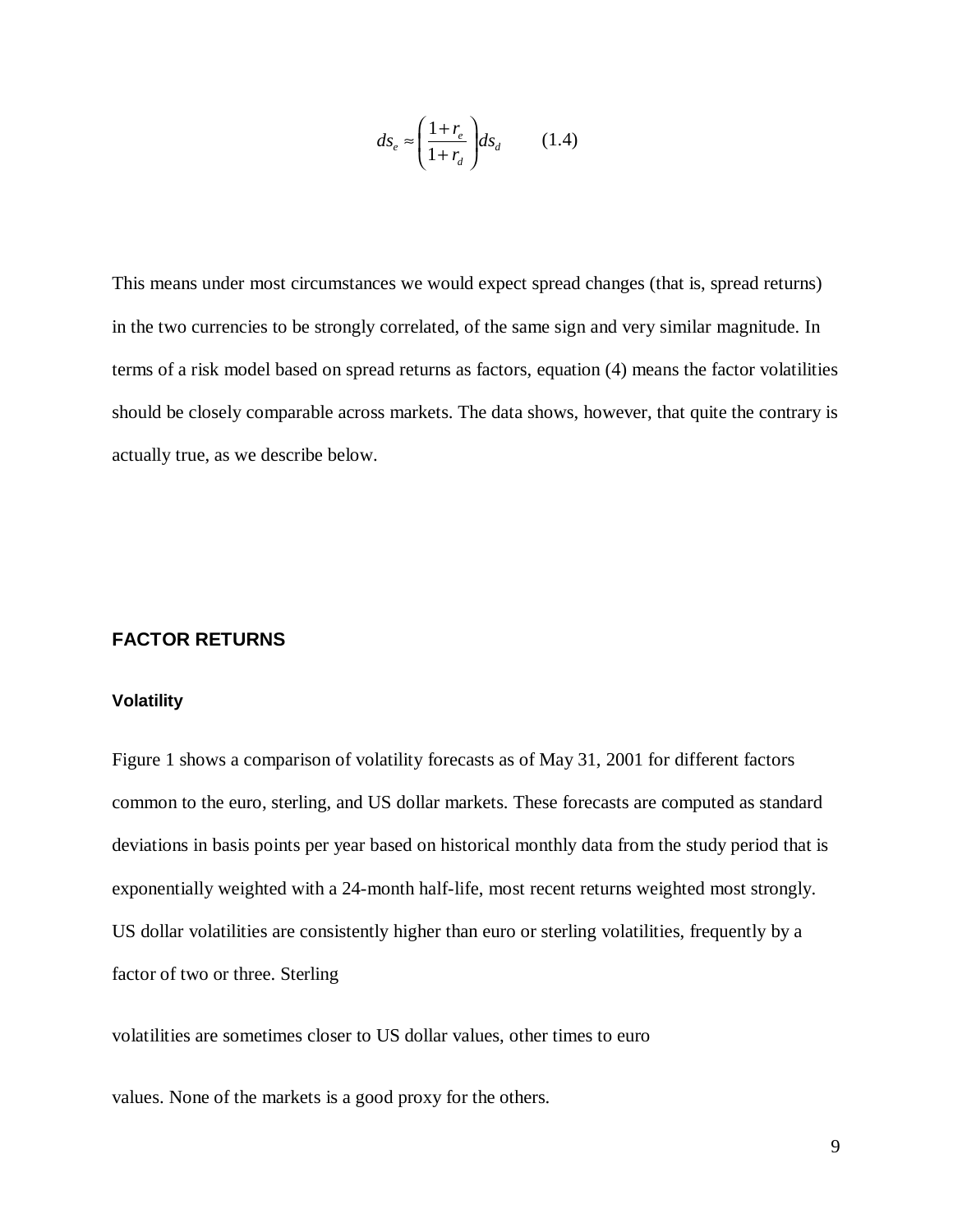## **Correlations**

The correlation matrix estimated from monthly returns for all three markets (52 factors in total) appears schematically in Figure 2. This 52-by-52 matrix contains 1,326 entries -- too many to display in a single table. Instead, this ``heat map'' display gives a qualitative indication that the matrix has a block-diagonal character showing that correlations within markets are high while correlations between markets are low.

We investigate this in more detail below with a look at certain specific correlations. In Figure 3, we examine the monthly factor returns computed for the Financial AA factor in all three markets. Correlations between markets are weak at best. For example there are many months in which Financial AA spreads widen in one market and narrow in the others. (See Appendix A for returns for Supranational AAA and Industrial A factors.)

We look below at correlations from specified blocks of the full correlation matrix to show that in any single market, there is high return correlation between factors with a common sector or rating, but not across markets. Financial sector correlations are displayed in Table 2. Corresponding tables for the Industrial and Supranational sectors are collected in Appendix B, where they tell a similar story: individual markets are fairly unified, and returns across markets are relatively independent.

Table 3 displays correlations between factors having a common rating, with a similar pattern evident. Graphs of time series returns used to calculate these correlations are collected in Appendix C.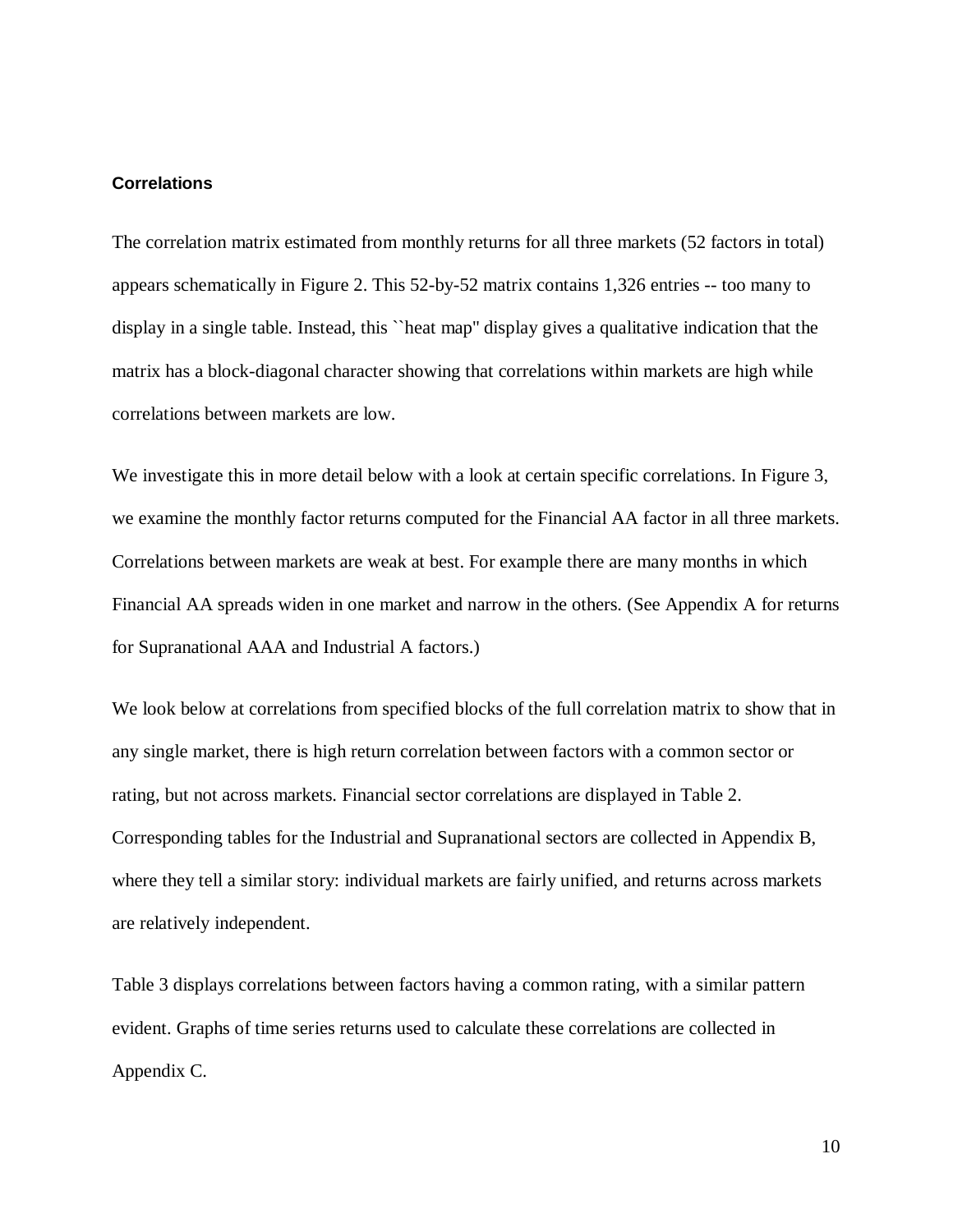### **Anomalous cross-market correlation**

Among the cross-market correlations in the full matrix of Figure 2, we noticed a curiously high value between euro Utility factors and sterling Industrials. This was striking especially since correlations between euro Industrials and sterling Industrials were low (See Table 4).

A close examination reveals that these correlations are not a statistical anomaly, but are are a consequence of the sector classification schemes used in the EuroBIG and EuroSterling indices. The Utility sector of EuroBIG has a large Telecommunications subsector, but the EuroSterling index has no Utility sector --- its numerous Telecommunications bonds reside in the Industrial sector. This inconsistent sector mapping explains the counterintuitive correlations displayed in Table 4.

We explored this by remapping the Telecommunications subsector of the EuroBIG Utility sector to the Industrial sector and then re-estimating the model. The result: the correlations between the euro Utility sectors and the sterling Industrial sectors dropped while the correlations between the euro and sterling Industrial sectors increased (see Table 5).

### **STATISTICAL CONFIDENCE LEVELS**

The apparent independence of markets described above invites the question of whether our conclusions are statistically justified given the amount of data available to estimate our factor returns. Could our results be simply due to bad luck in the sample?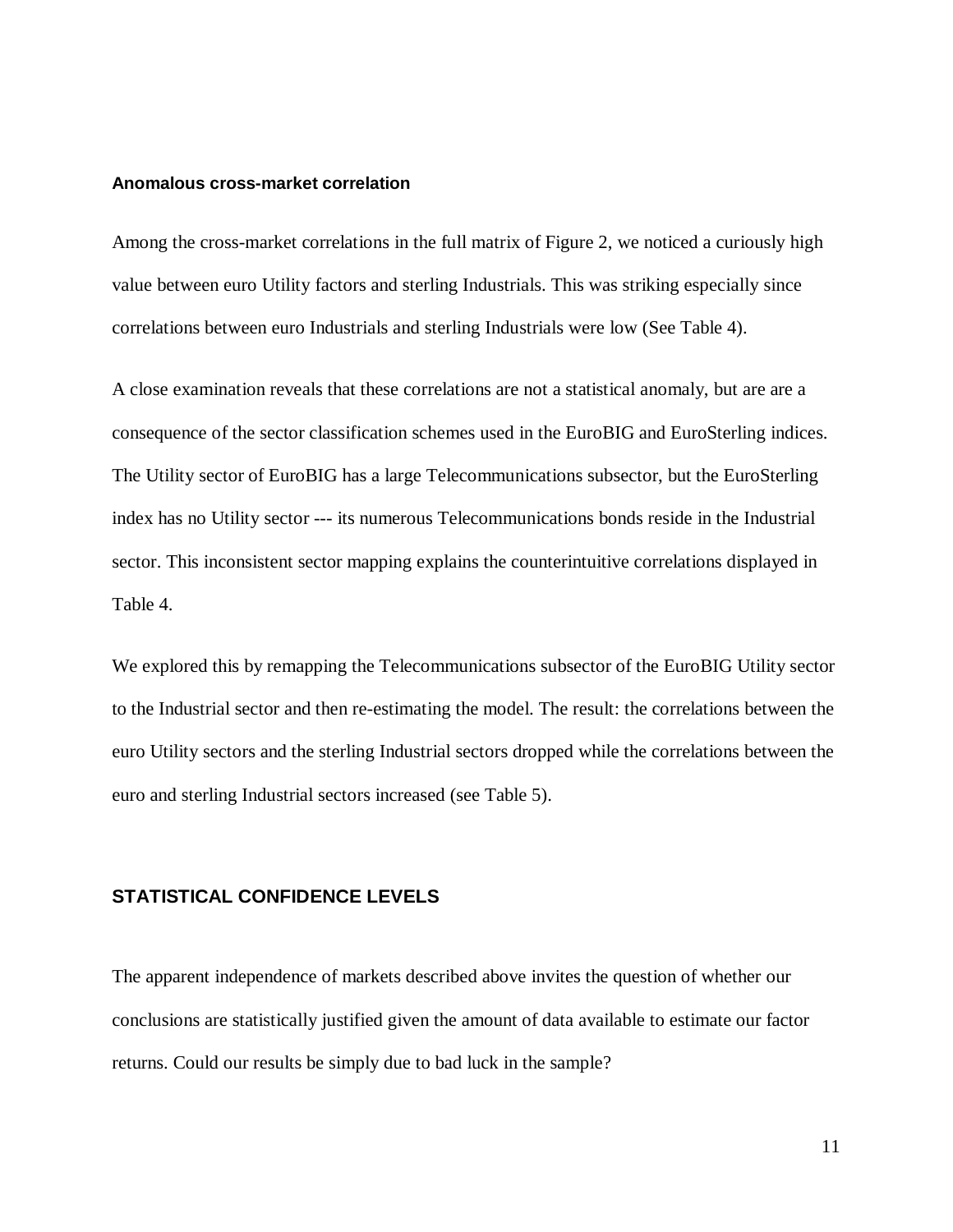To investigate this, we test the null hypothesis that, for a given factor (say, Financial AA), the average return in a given month for euro-denominated bonds is equal to the average return for sterling-denominated bonds. That is, we assume that individual bond returns are independently drawn from a normal distribution with a common mean across markets, and ask for the probability, under that assumption, of seeing the data actually observed. To accomplish this, we compute a t-statistic for each month, and from that we compute a confidence level of rejection of the null hypothesis. Technically, our null hypothesis requires the use of a weighted t-statistic, because we assume that an indidividual bond's spread return is drawn from a normal distribution with variance proportional to the reciprocal of the bond's duration. This leads us to use the duration-weighted average return as the best unbiased linear estimator of the common mean, which is how the factor returns were actually calculated in our study (See Appendix D for a detailed discussion of the weighted t-statistic.)

Figure 4 shows, month by month, the confidence level of rejection of the null hypothesis. That is, in any month, 100 - (confidence level shown) is the probability that the observed data could have occurred by chance under the null hypothesis. Confidence levels above 95% indicate that we may safely assume the null hypothesis fails -- that is, that the mean spread return in each market is statistically different and therefore they should not be estimated together with a combined set of bonds).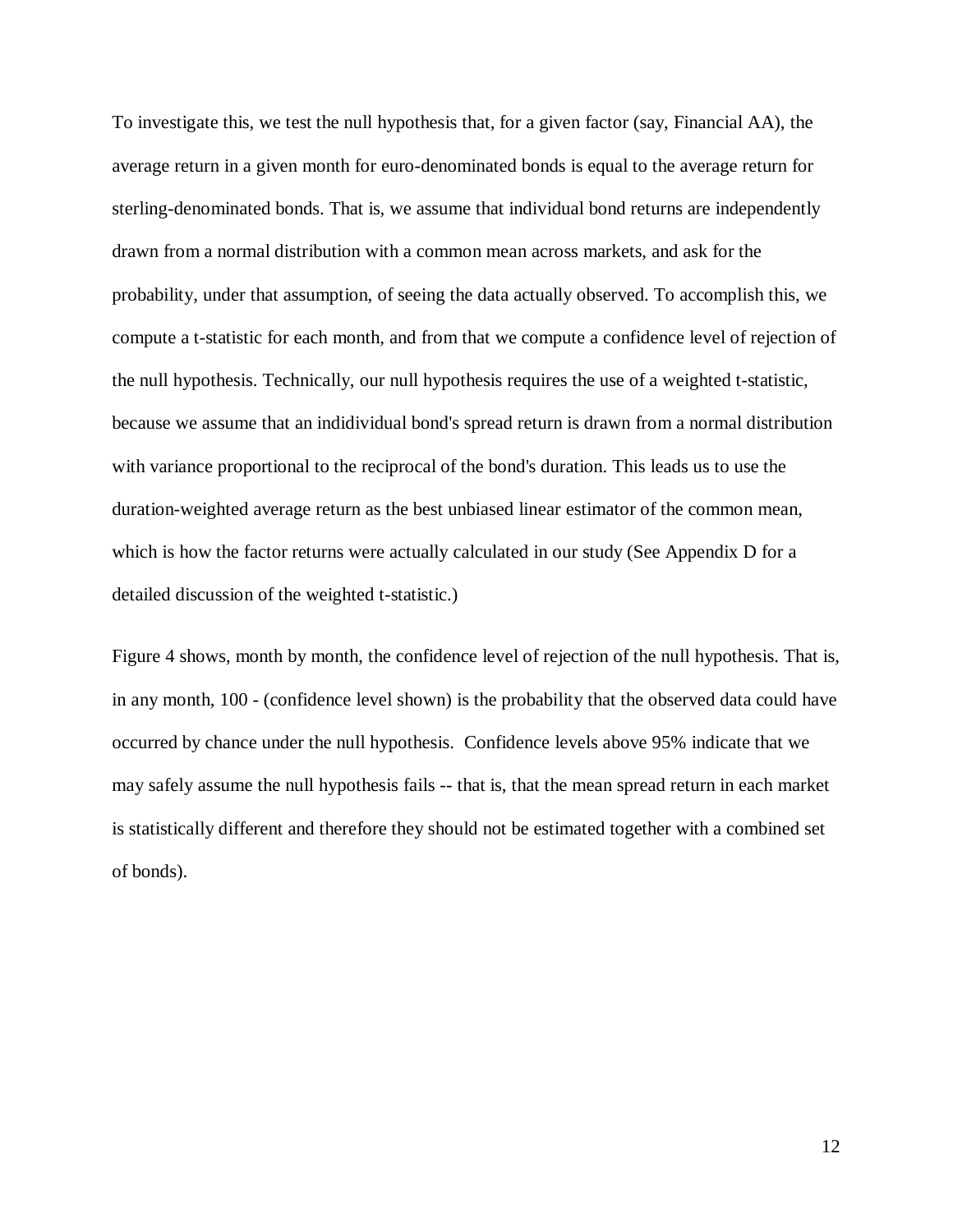## **A SEARCH FOR FINANCIAL EXPLANATIONS**

We are suggesting that perceived credit risk, as reflected by how average spread levels change, is currency-dependent. A skeptic might suggest that in fact credit risk changes do not depend on currency but rather on other factors overlooked by our model, causing us to mis-attribute differences to currency.

#### **Issuer-level data**

For example, we notice that the lists of issuer names in each of our three indices have fairly small overlap, so the aggregate behavior of spreads in each market might be due to differing characteristics of the actual issuers in each market. This, however, appears not to be the case, as spreads for bonds even from the same issuer behave differently in different markets.

To show this, we found issuers active in more than one market and compared spread returns in each market. Table 6 lists four such issuers with a bond in each currency. In Table 7 we display the time series correlation of returns for each bond and for the three pairs of markets. Generally speaking, knowledge of credit spreads for an issuer in one market tells us very little about spreads for the same issue in another market.

Figure 5 shows this in more detail in the case of Toyota. In the same month, sterling Toyota spreads might widen at the same time as euro Toyota spreads are narrowing. Clearly, Toyota's default risk cannot be increasing and decreasing at the same time.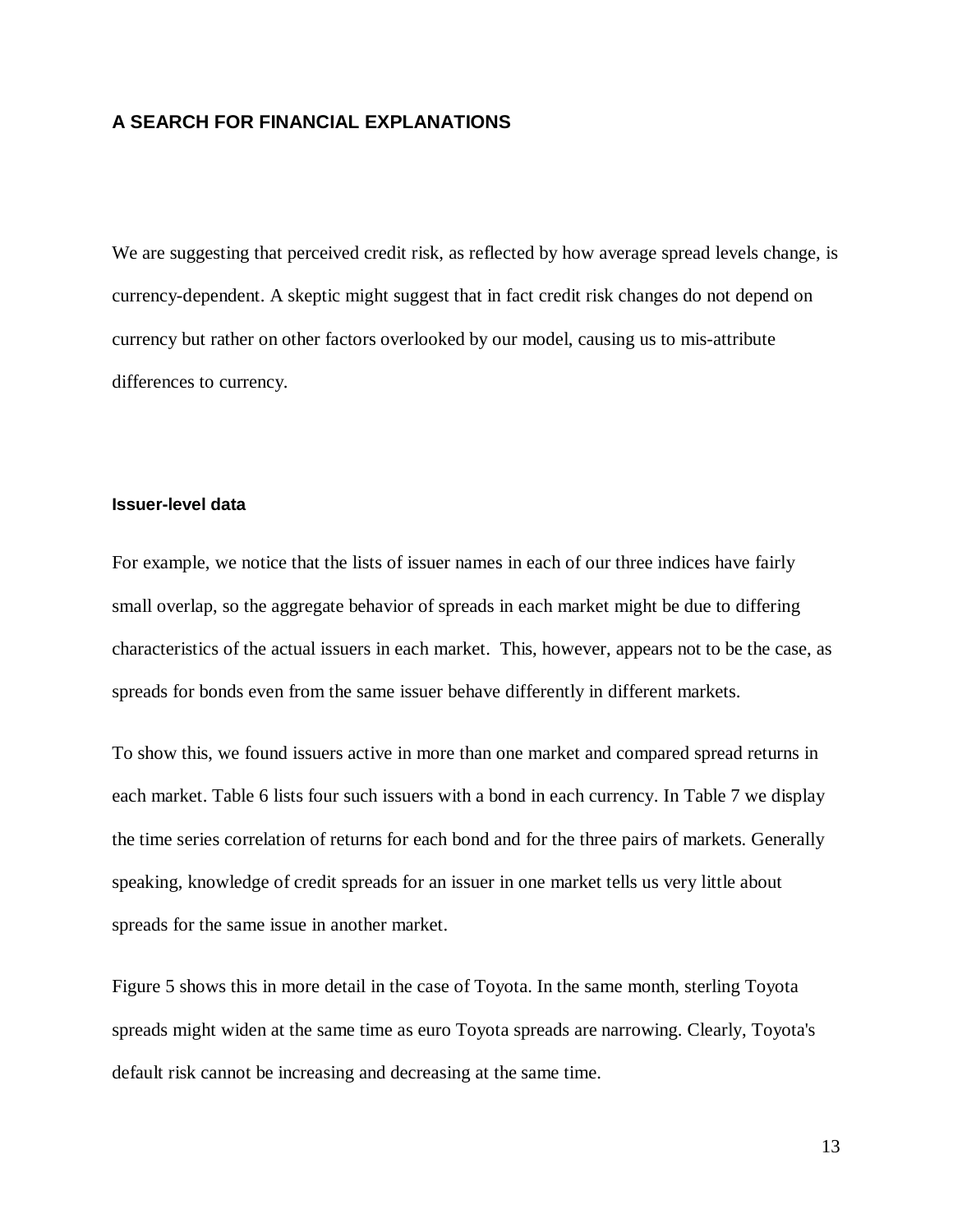### **Other factors**

One still might object that spread differences even for individual issuers can be explained by non-currency factors missing from the model. However, we were unable to find any factors with explanatory power.

We examined four possibilities: coupon (which may influence tax-related behavior), duration, maturity, and amount outstanding (as a proxy for liquidity). Examination of the data shows no strong trends linking these quantities to spread return. Amount outstanding showed a mild inverse correlation with spread level, but not spread return. Representative results are shown in Figure 6 for outstanding bonds as of May 31, 2001 issued by the European Investment Bank.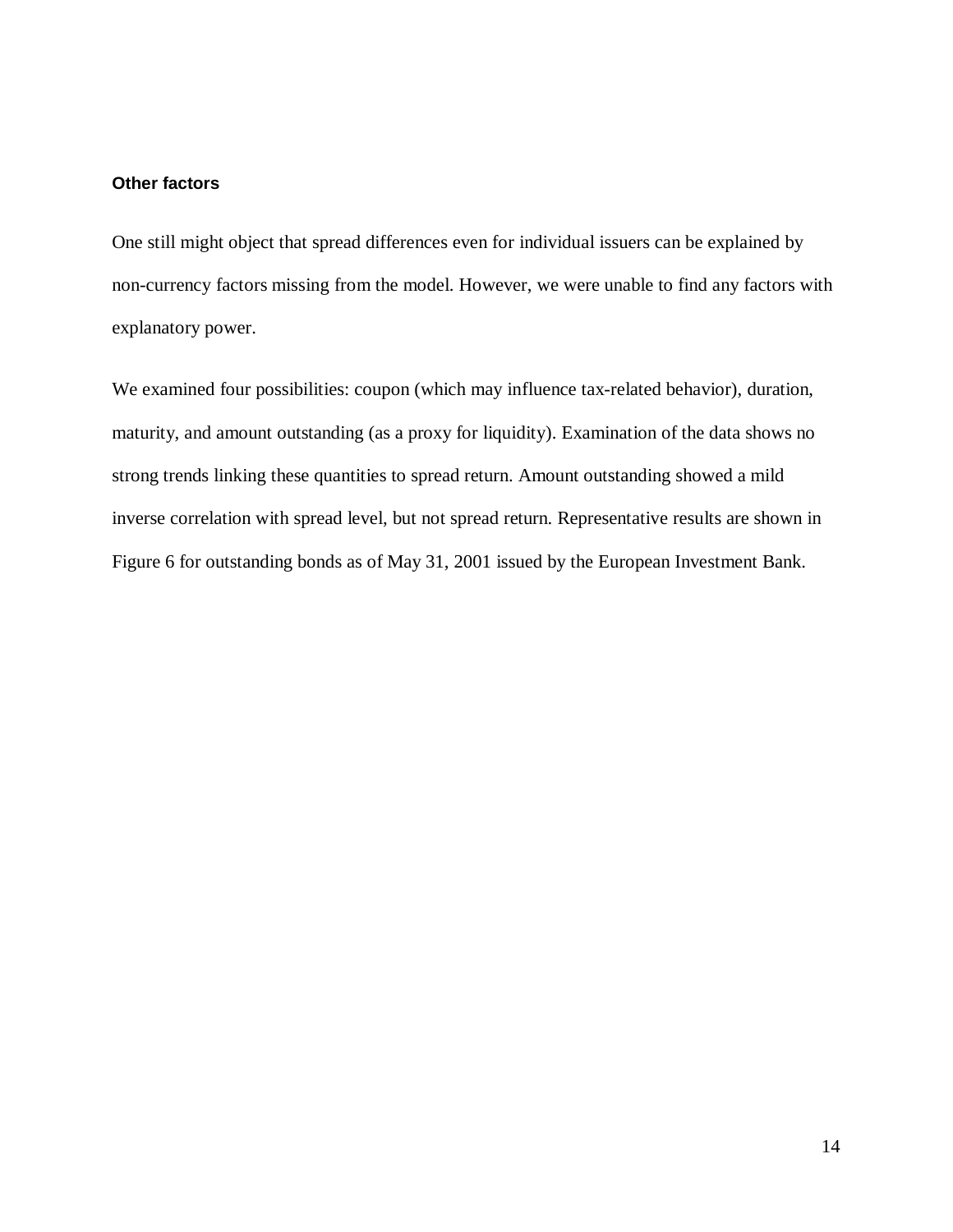### **CONCLUSIONS**

Our analysis shows that euro, sterling, and US dollar credit spreads have been largely uncorrelated during our study period of May 1999 to May 2001. Our immediate conclusion is that credit risk models need to be built separately for the three markets.

Given our findings above for individual issuers, it seems clear that monthly changes in spread-toswap levels should not primarily be attributed to changes in perceived creditworthiness of the issuer. Our view is that credit spread changes in a given market instead primarily reflect changes in the average risk premium required by investors in that market for a given sector and credit rating. Causes for these fluctuations will be found in the overall economic and political conditions that influence investor confidence, and these conditions are somewhat separate for each of the three markets under study. This explanation is also consistent with our finding of high spread return correlations across sectors and ratings within a single market.

The failure of covered interest arbitrage to rigidly link credit risk across currencies indicates the presence of substantial frictions across credit market boundaries. The nature of these frictions would be an interesting topic for further study.

To the extent that markets become more unified in the future as a result of the globalization of investment portfolios, our conclusion of currency independence may have to be revised. For now, credit risk models should respect the tendency of euro, sterling, and US dollar-denominated credit spreads to go their own ways.

15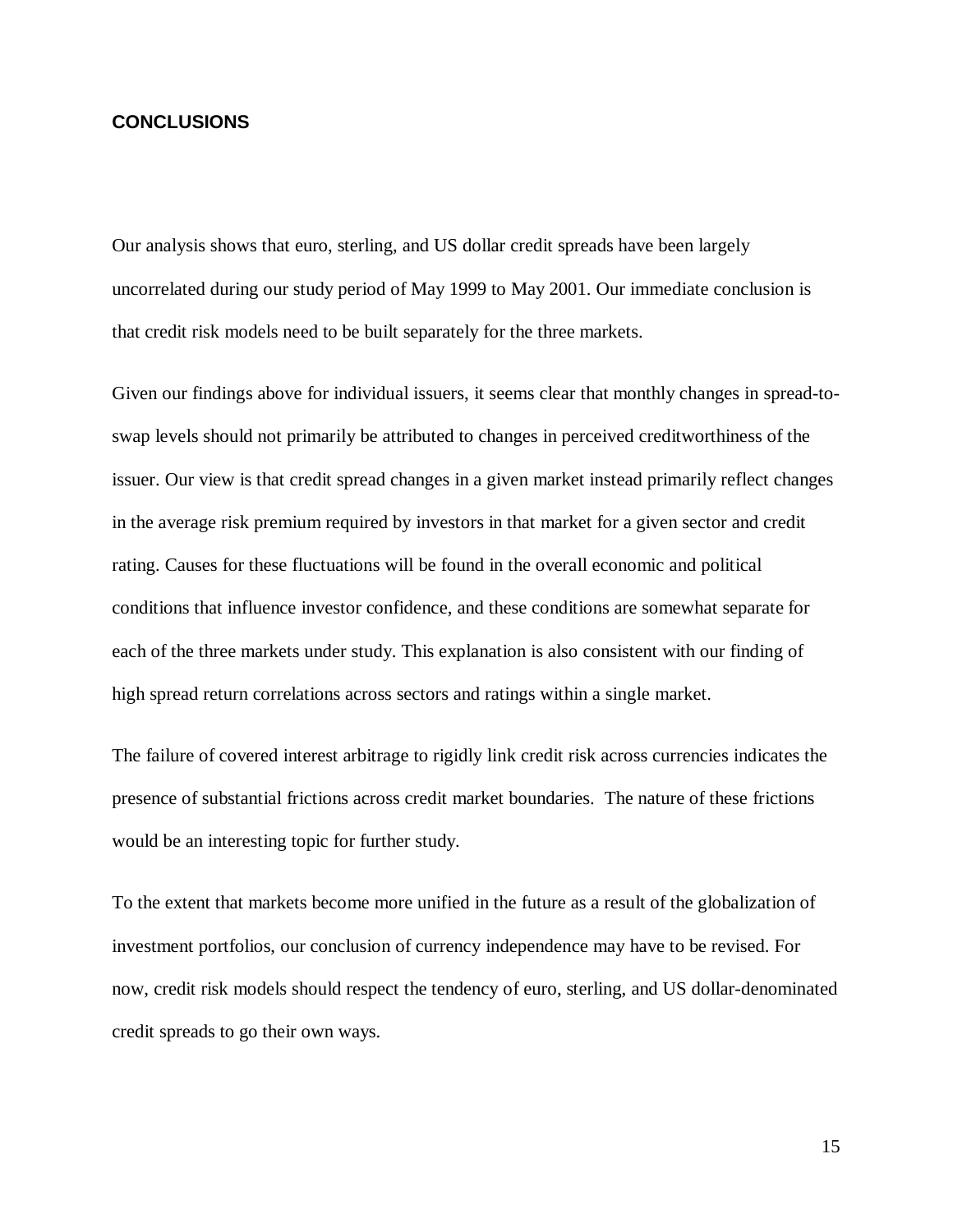## **Appendix A**

## **Supranational AAA and Industrial A monthly spread returns for the euro, sterling and U.S. dollar markets**

As shown in Figures 7 and 8, there is no significant correlation of Supranational AAA and Industrial A factors across the euro, sterling, and U.S. dollar markets.

## **Appendix B**

## **Correlations within and across markets for some sector-defined factors**

In the Industrial sector, within-market correlations are high and cross-market correlations are near zero (Tables 8a–d). For Supranational AAA bonds, cross-market correlations are near zero (Table 9).

## **Appendix C**

## **AA credit spread returns**

Time-series analyses of AA credit spread returns for the euro, sterling and U.S. dollar markets show that, within each market and rating class, there are strong correlations across sectors (Figures 9a–c).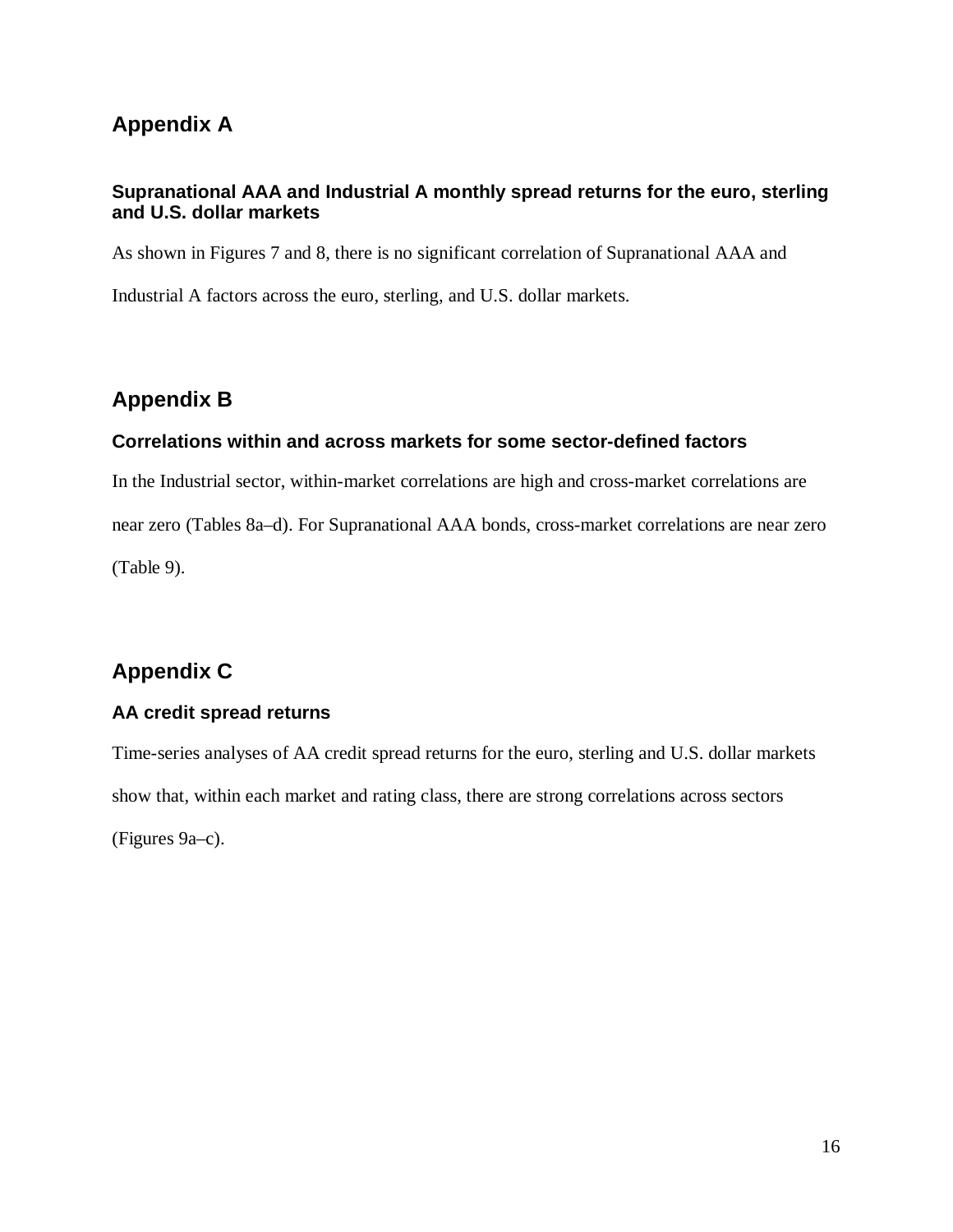## **Appendix D**

### **t-statistics for weighted means with application to risk factor models**

In this appendix we describe how to generalize the standard t-statistic test for equality of the means when the assumption of a common variance no longer holds. We derive a formula for the generalized t-statistic (equation 3 below), which was used to compute the confidence levels reported in Figure 4. First, we describe the standard t-statistic. Suppose we have a sequence of independent samples from a normal distribution with mean  $\mu_X$  and variance  $\sigma^2$ . Denote the sample values by  $X_1, X_2,...,X_n$ . We use the notation  $X_i \sim N(\mu X, \sigma^2)$ , where  $N(a, b)$  denotes the probability density function of a normal distribution with mean *a* and variance *b*. The best (minimum variance) linear unbiased estimator of the mean  $\mu$  is the sample mean

$$
\overline{X} = \sum_{i=1}^{n} w_i X_i
$$

If  $Y_1$ ,  $Y_2$ , ...,  $Y_m$  is another group of independent samples with  $Y_i \sim N(\mu Y, \sigma^2)$ , we could ask whether or not  $\mu_X = \mu_Y$ . We take the null hypothesis to be the statement that this equality is true.

Given our sample data, we cannot determine the truth or falsity of the null hypothesis, but we can determine the likelihood of the realized sample values assuming the null hypothesis. If this likelihood is small, we are justified in rejecting the null hypothesis.

To accomplish this, we may use the standard (Student's) t-statistic for equality of the mean:

$$
T = \frac{\overline{X} - \overline{Y}}{\sqrt{\frac{nS_X^2 + mS_Y^2}{n+m-2} \left(\frac{1}{n} + \frac{1}{m}\right)}}
$$
(1)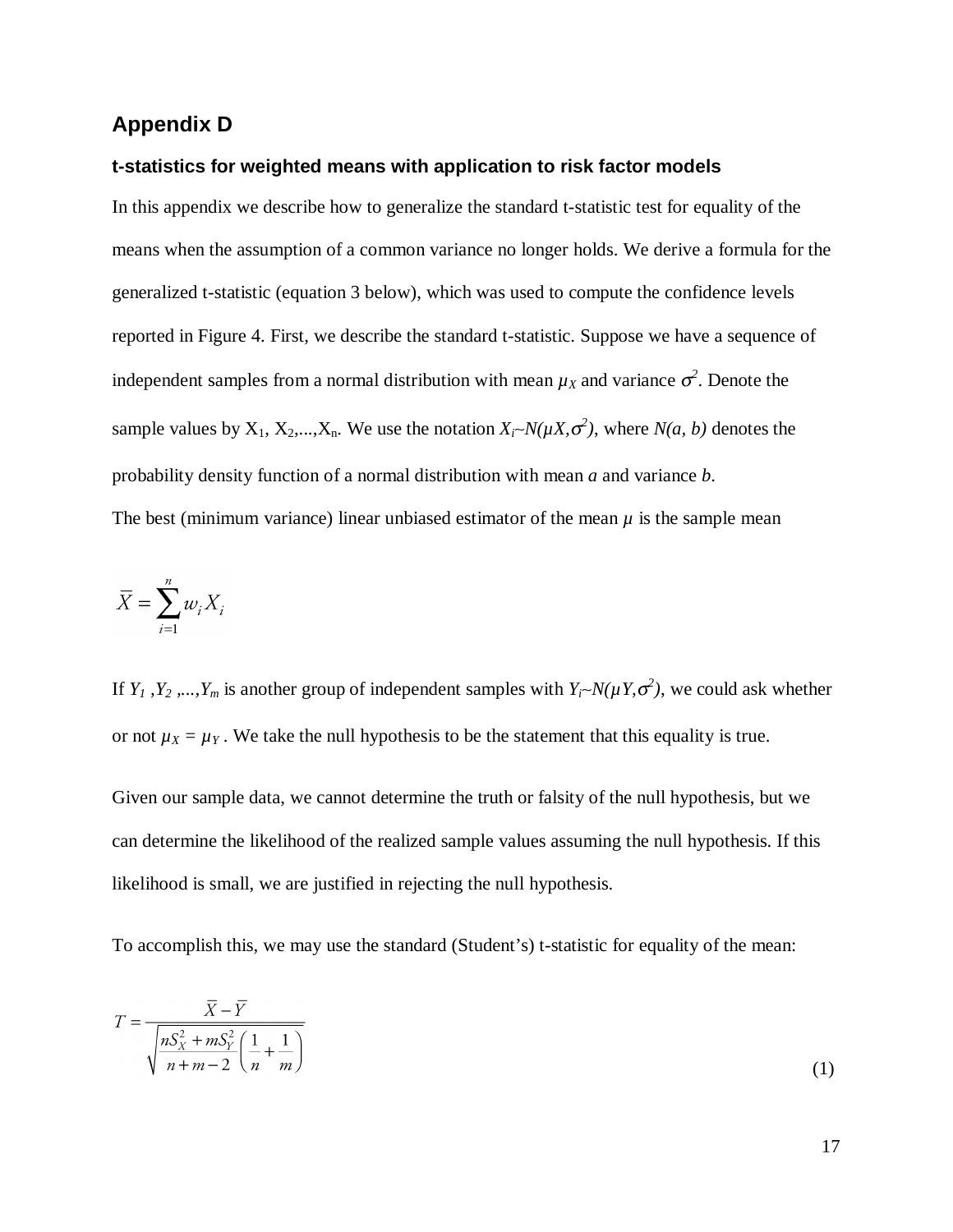where

$$
S_X^2 = \frac{1}{n} \sum_{i=1}^n (X_i - \overline{X})^2
$$

is the sample variance of *X*, and similarly for *Y*.

The random variable *T* has a *t*-distribution with  $n + m-2$  degrees of freedom. Therefore, we can determine the probability that *T* is equal to or greater than the realized value, given  $\mu_X = \mu_Y$ . Typically, if this probability is below 5% or 1%, the null hypothesis is rejected.

In this paper we generalize the discussion to the case where the samples are drawn from distributions with a common mean but variances allowed to change from sample to sample:

$$
X_i \sim N\left(\mu_X, \sigma_i^2\right)
$$

In this case, the best linear unbiased estimate of the mean  $\mu X$  is the weighted average

$$
\overline{X} = \frac{1}{n} \sum_{i=1}^{n} X_i
$$
\n(2)

where

$$
w_i = \frac{1/\sigma_i^2}{\sum_{j=1}^n \left(1/\sigma_j^2\right)}
$$

Conversely, given positive weights  $w_i$ ,  $i = 1,...,n$  so that , then the quantity in equation 2 is the best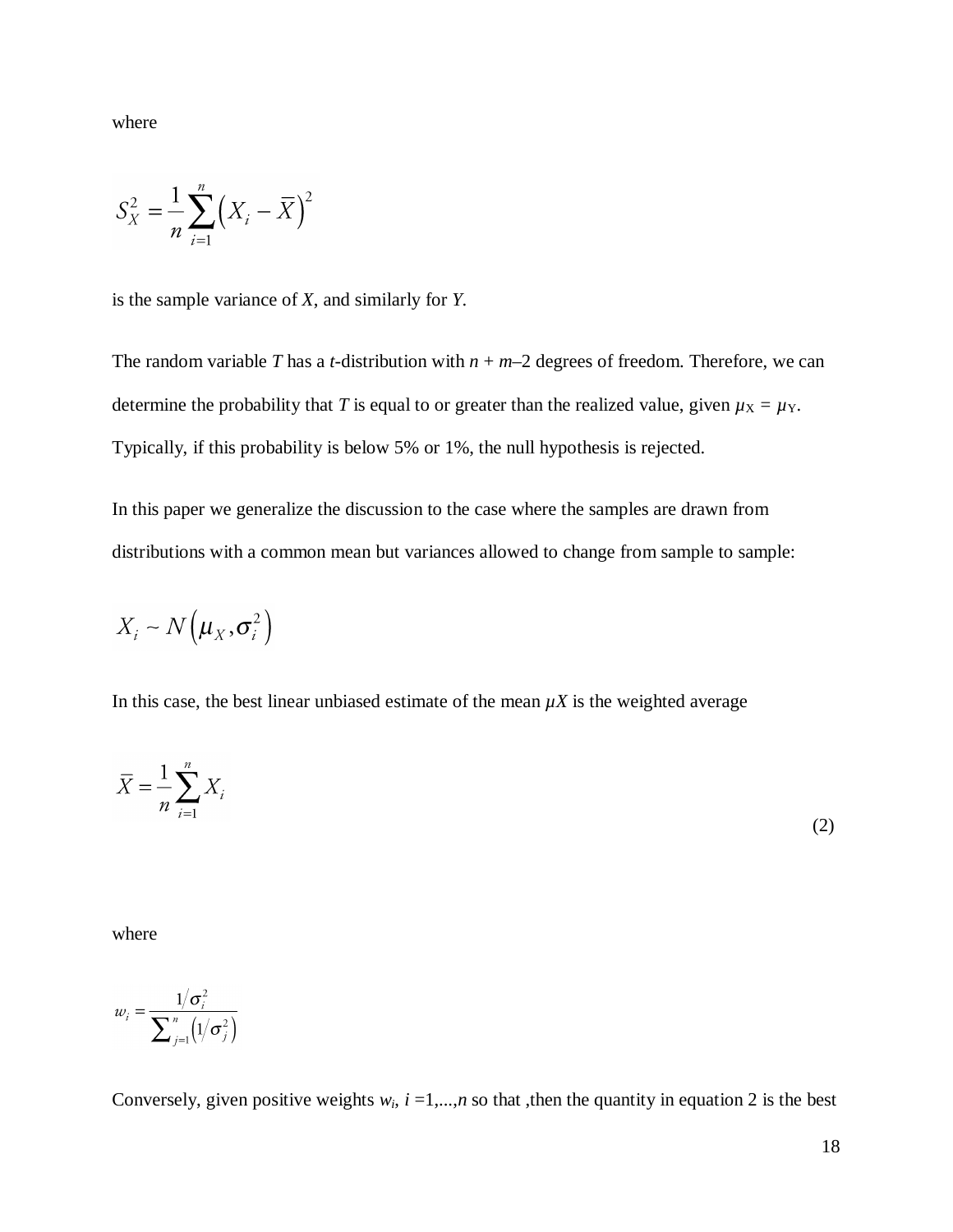linear unbiased estimate of the mean provided that the samples are distributed as

$$
X_i \sim N(\mu_X, \alpha_X/w_i)
$$

for some constant  $\alpha_X > 0$ .

In either case, if

$$
S_X = \sum_{i=1}^n w_i \left( X_i - \overline{X} \right)^2
$$

is the weighted sample variance, and if we use similar notation for  $Y_i$  (with different weights  $w'_i$ allowed), then the corresponding formula for the *t*-statistic for equality of the weighted mean is

$$
T = \frac{\overline{X} - \overline{Y}}{\sqrt{\frac{S_X/\alpha_X + S_Y/\alpha_Y}{n + m - 2}}\sqrt{\alpha_X + \alpha_Y}}
$$
\n(3)

Setting  $w_i = 1/n$ ,  $w_i = 1/m$ , and  $\alpha_Y = (n/m)\alpha_X$  reduces this expression to equation 1.

Note: *T* is independent of the scale of the pair  $(\alpha_X, \alpha_Y)$ : if  $(\alpha_X, \alpha_Y)$  is replaced by  $(k\alpha_X, k\alpha_Y)$  for some  $k > 0$ , the value of *T* is unchanged.

### **The weighted mean as a minimum variance estimator**

If  $X_1, X_2, \ldots, X_n$  is a random sample such that  $X_i \sim N(\mu, \sigma_i^2)$ , what is the minimum variance unbiased estimator of the mean? It is a weighted sum where greater weight is given to values coming from narrower distributions.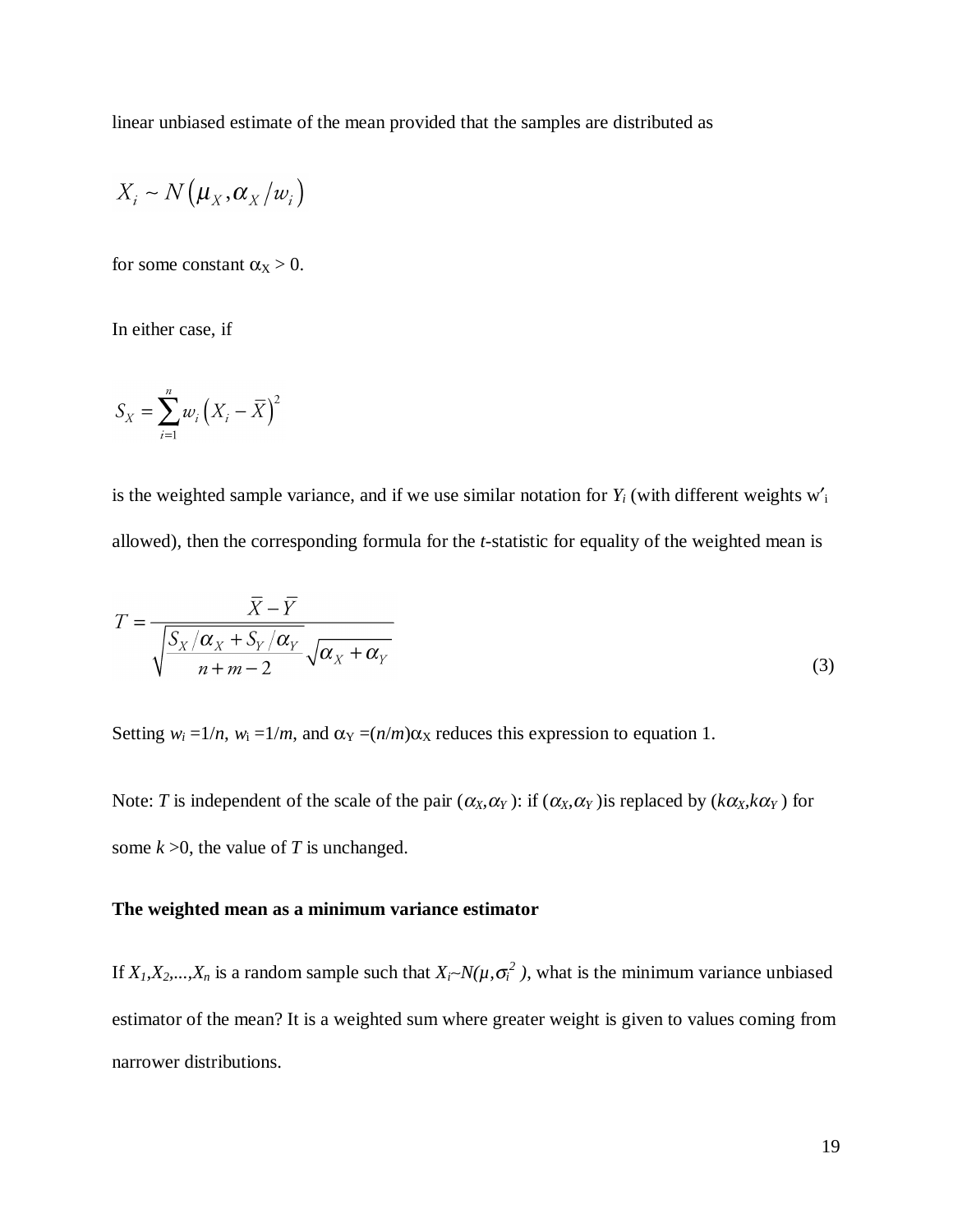Let  $X_i = \mu + e_i$  where  $e_i$  has mean  $\theta$  and variance  $\sigma_i^2$ . If

$$
\overline{X} = \sum_{i=1}^{n} w_i X_i
$$

is to be the minimum variance unbiased estimator of the mean  $\mu$ , then we must solve for the weights  $w_i$ , minimizing the variance of  $X$ , subject to the constraint

$$
\sum w_i = 1 \tag{4}
$$

Because we are assuming that the variables  $e_i$  are independent, we have

$$
E[(\bar{X} - \mu)^2] = E[(\sum w_i e_i)^2]
$$
  
= 
$$
\sum E[w_i^2 e_i^2]
$$
  
= 
$$
\sum w_i^2 \sigma_i^2
$$

The method of Lagrange multipliers to minimize this function subject to the constraint in equation 4 yields

$$
w_i = \frac{1/\sigma_i^2}{\sum_{j=1}^n \left(1/\sigma_j^2\right)}
$$

We obtain this weight if we set

$$
\sigma_i^2 = \alpha/w_i
$$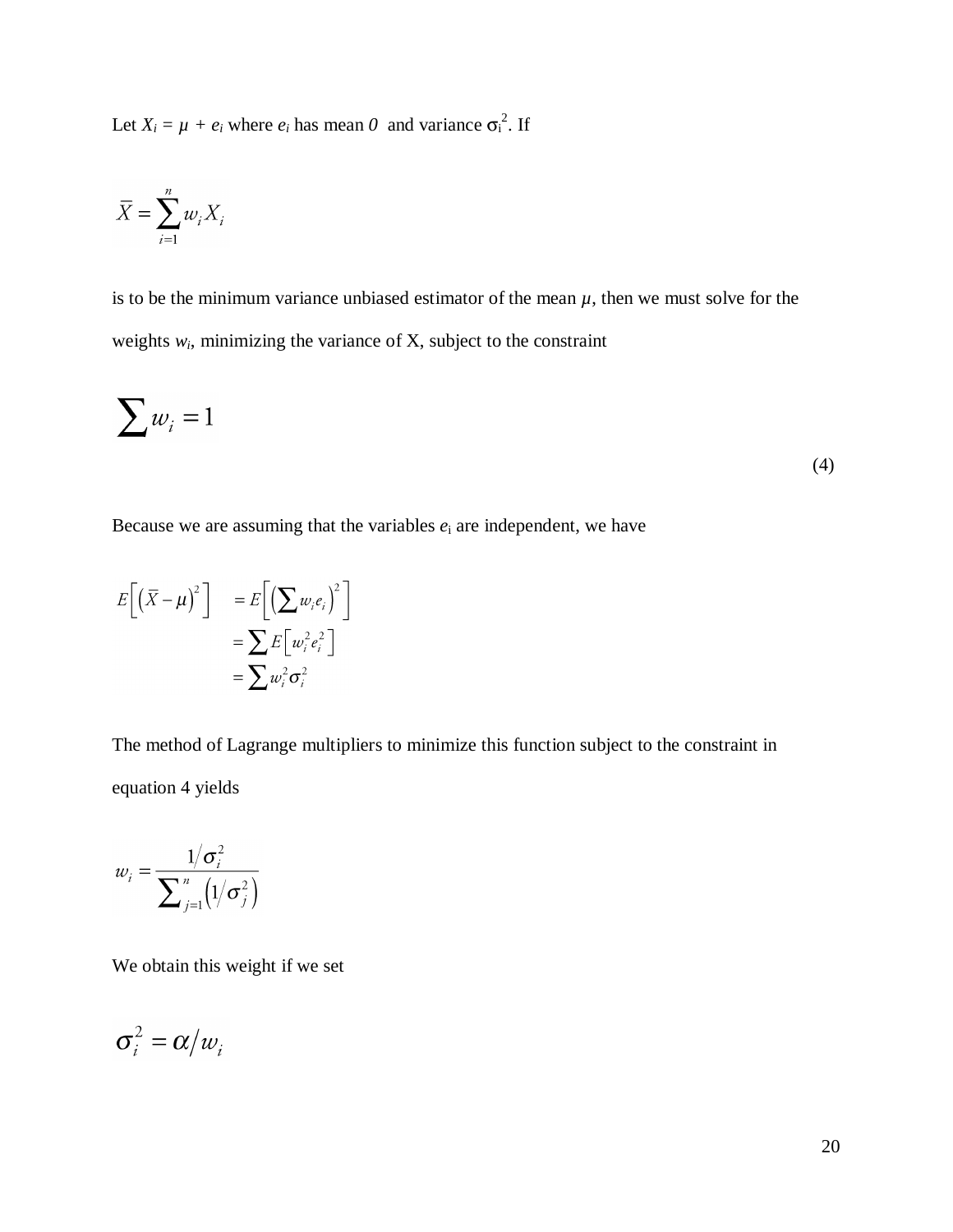where  $\alpha$  is any positive constant. This proves

Proposition 1 Let  $\alpha$  be a positive constant. Suppose  $w_1, \ldots, w_n$  are positive numbers satisfying  $\Sigma w_i$  $=1$ , and, for each *i*,  $X_i$  is a random variable with mean  $\mu$  and variance  $\alpha / w_i$ .

Then the minimum variance unbiased estimator of the mean  $\mu$  is

$$
\overline{X} = \sum_{i=1}^{n} w_i X_i
$$

#### **Establishing the weighted** *t***-statistic**

Recall that if a random variable *V* is the sum of the squares of  $r > 0$  independent standard normal variables, then *V* is said to have a chi-squared distribution with *r* degrees of freedom.

The *t*-distribution with *r* degrees of freedom may be defined as the distribution of the random variable

$$
T = \frac{W}{\sqrt{V/r}}
$$

where *W* is a standard normal random variable, *V* has a chi-squared distribution with *r* degrees of freedom, and *W* and *V* are independent.

We need to show that the statistic defined in equation 3 has a *t*-distribution with  $n + m-2$  degrees of freedom. We accomplish this with a sequence of lemmas in this section.

Standing assumptions: Let  $\alpha_X$  and  $\alpha_Y$  be fixed positive numbers. For  $i = 1,...,n$ , and  $j = 1,...,m$ , let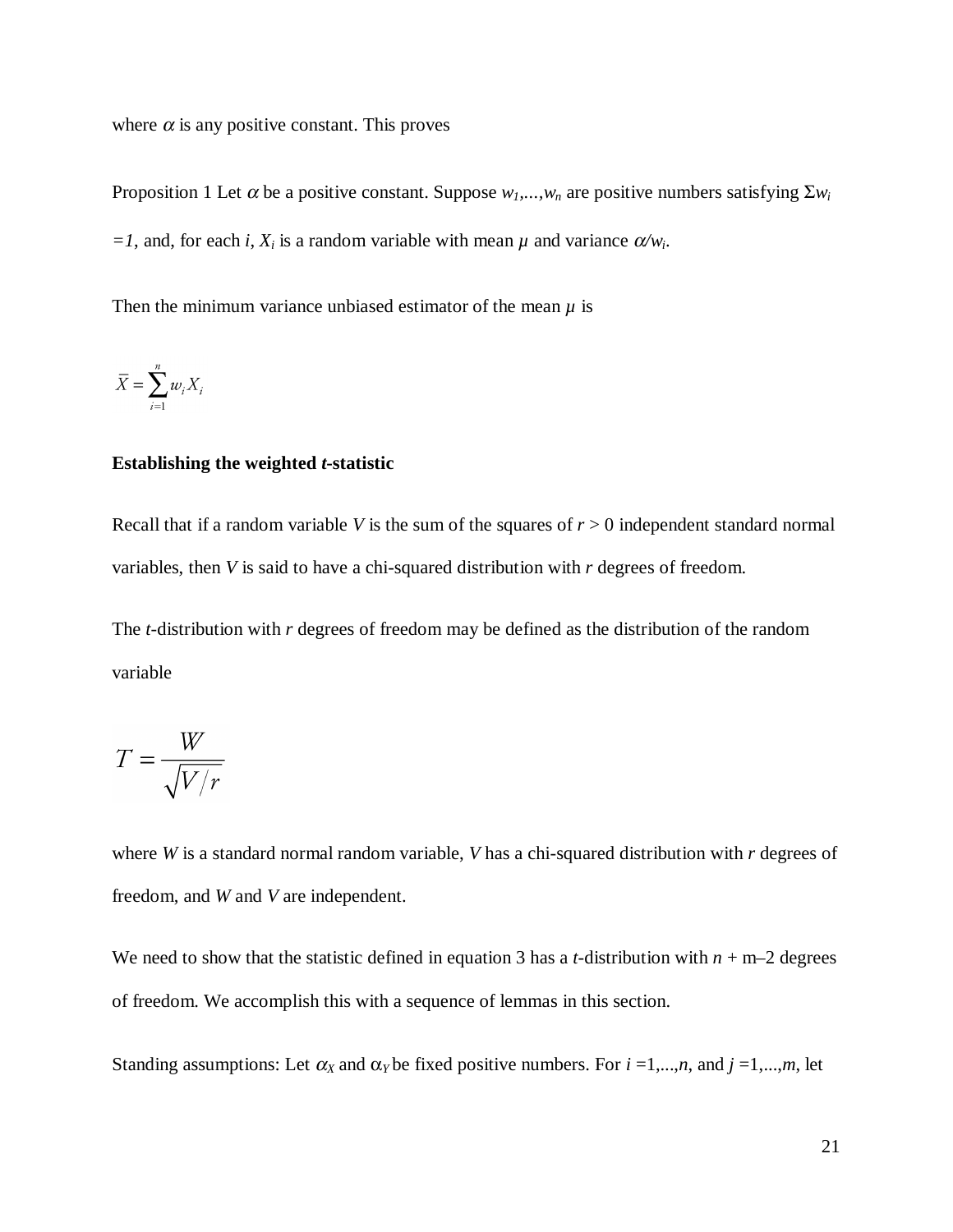$w_i$  and  $w'_j$  be positive numbers and  $X_i$ ,  $Y_j$  independent random variables such that

$$
\sum_{i=1}^{n} w_i = 1
$$
 and 
$$
\sum_{j=1}^{m} w'_j = 1
$$

and

• for each i, j, 
$$
X_i \sim N(\mu, \alpha_X/w_i)
$$
 and  $Y_j \sim N(\mu, \alpha_Y/w'_j)$ .

Notation:

• 
$$
\overline{X} = \sum w_i X_i
$$
 and  $\overline{Y} = \sum w'_j Y_j$   
\n•  $S_X = \sum w_i (X_i - \overline{X})^2$  and  $S_Y = \sum w'_j (Y_j - \overline{Y})^2$ 

Lemma 1:

$$
\overline{X} \sim N(\mu, \alpha_{X}) \text{ and } \overline{Y} \sim N(\mu, \alpha_{Y})
$$

Proof. A straightforward computation using the fact that a sum of independent normals is normal and variances add.

Lemma 2:

 $X(mean)$ ,  $Y(mean)$ ,  $S_X$ , and  $S_Y$  are mutually independent.

Proof. Clearly *X(mean)* and *Y(mean)* are independent, and similarly for  $S_X$  and  $S_Y$ . We show that  $X(mean)$  is independent of  $S_X$ , and the same argument works for  $S_Y$ . The argument is a direct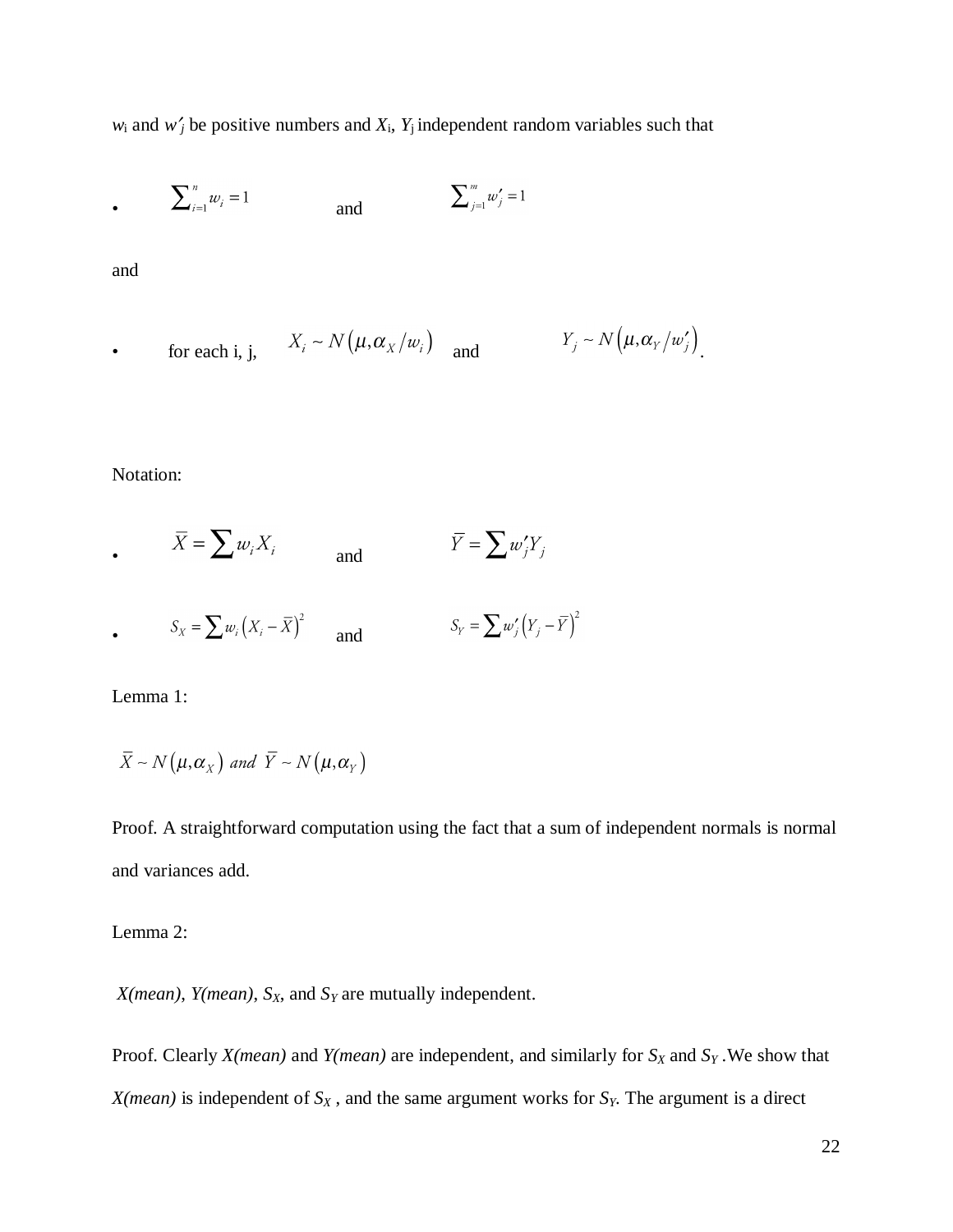generalization of the proof for the equal weighted case found, for example, in Hogg and Craig (1995), which we include here for the reader's convenience.

Write  $\alpha = \alpha_X$  and denote the variance of  $X_i$  by  $\sigma_i^2 (= \alpha/w_i)$ . The joint probability density function (pdf) of *X*1, *X*2,..., *X*<sup>n</sup> is

$$
f(x_1,...,x_n) = \frac{1}{\left(\prod_{i=1}^n \sqrt{2\pi}\sigma_i\right)} \exp\left[-\sum_{i=1}^n \frac{(x_i - \mu)^2}{2\sigma_i^2}\right]
$$

Our strategy is to change variables in such a way that the independence of  $X(mean)$  and  $S_X$  will be evident. Letting  $x(mean) = \sum w_i x_i$ , straightforward computation verifies that

$$
\alpha = \frac{1}{\sum_{i=1}^n 1/\sigma_i^2}
$$

and

$$
\sum_{i=1}^{n} \frac{(x_i - \mu)^2}{\sigma_i^2} = \sum_{i=1}^{n} \frac{(x_i - \overline{x})^2}{\sigma_i^2} + (\overline{x} - \mu)/\alpha
$$
\n(5)

Hence

$$
f(x_1,...,x_n) = \frac{1}{\left(\prod_{i=1}^n \sqrt{2\pi}\sigma_i\right)} \exp\left[-\sum_{i=1}^n \frac{(x_i - \overline{x})^2}{2\sigma_i^2} - \frac{(\overline{x} - \mu)^2}{2\alpha}\right]
$$
(6)

Consider the linear transformation  $(u_1,...,u_n)$ = $L(x_1,...,x_n)$  defined by  $u_1 = x$ (mean),  $u_2 = x_2$  –  $x(\text{mean}),...,u_n = x_n-x(\text{mean}),$  with inverse transformation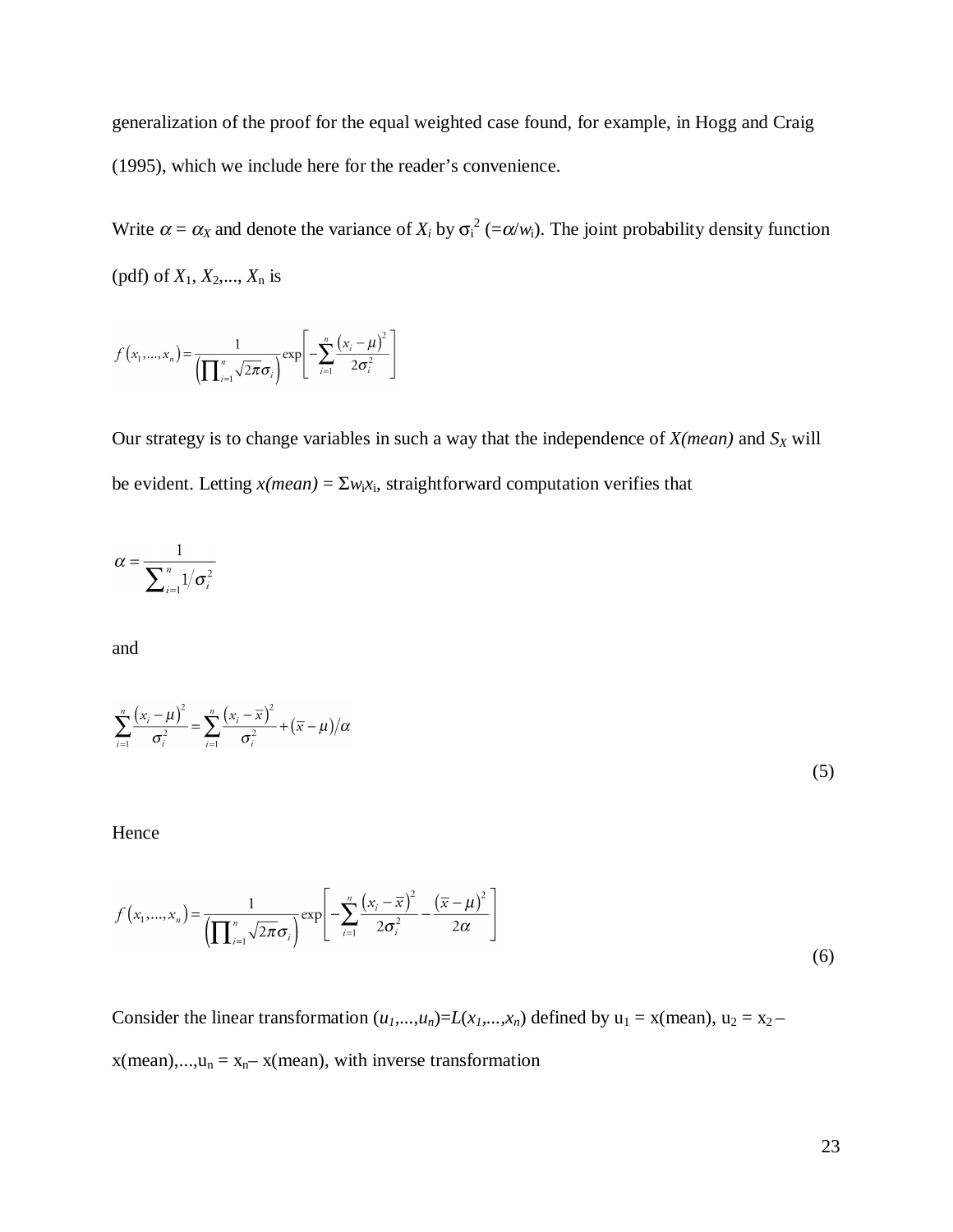$$
x_1 = u_1 - \left(\frac{\sigma_1^2}{\sigma_2^2}\right)u_2 - \left(\frac{\sigma_1^2}{\sigma_3^2}\right)u_3 - \dots - \left(\frac{\sigma_1^2}{\sigma_n^2}\right)u_n,
$$
  
\n
$$
x_2 = u_1 + u_2,
$$
  
\n...  
\n
$$
x_n = u_1 + u_n
$$

Likewise define new random variables  $U_1 = X(mean), U_2 = X_2 - X(mean),..., U_n = X_n - X(mean)$ .

If *J* denotes the Jacobian of *L*, then the joint pdf of *U*1*,..., U*<sup>n</sup> is

$$
\frac{J}{\left(\prod_{i=1}^{n}\sqrt{2\pi}\sigma_{i}\right)}\exp\left[\frac{\left(-\left(\frac{\sigma_{1}^{2}}{\sigma_{2}^{2}}\right)u_{2}-\left(\frac{\sigma_{1}^{2}}{\sigma_{3}^{2}}\right)u_{3}-\dots-\left(\frac{\sigma_{1}^{2}}{\sigma_{n}^{2}}\right)u_{n}\right)^{2}}{2\sigma_{1}^{2}}-\sum_{i=2}^{n}\frac{u_{i}^{2}}{2\sigma_{i}^{2}}-\frac{\left(u_{1}-\mu\right)^{2}}{2\alpha}\right]\right]
$$

This now factors as a product of the pdf of  $U_1$  and the joint pdf of  $U_2, ..., U_n$ . Hence  $U_1 =$  $X$ (mean) is independent of  $U_2$ ,...,  $U_n$ , and hence also independent of

$$
\alpha \left[ \left( -\left( \frac{\sigma_1^2}{\sigma_2^2} \right) U_2 - \left( \frac{\sigma_1^2}{\sigma_3^2} \right) U_3 - \dots - \left( \frac{\sigma_1^2}{\sigma_n^2} \right) U_n \right)^2 + \sum_{i=2}^n \frac{U_i^2}{\sigma_i^2} \right]
$$
  
= 
$$
\alpha \sum_{i=1}^n \frac{\left( X_i - \overline{X} \right)^2}{\sigma_i^2} = S_X
$$

Lemma 3:

 $S_X/\alpha_X \sim \chi^2(n-1)$  and  $S_Y/\alpha_Y \sim \chi^2(m-1)$ , where  $\chi^2(k)$  denotes the chi-squared distribution with *k* degrees of freedom.

Proof. The proofs for *X* and *Y* are similar. Let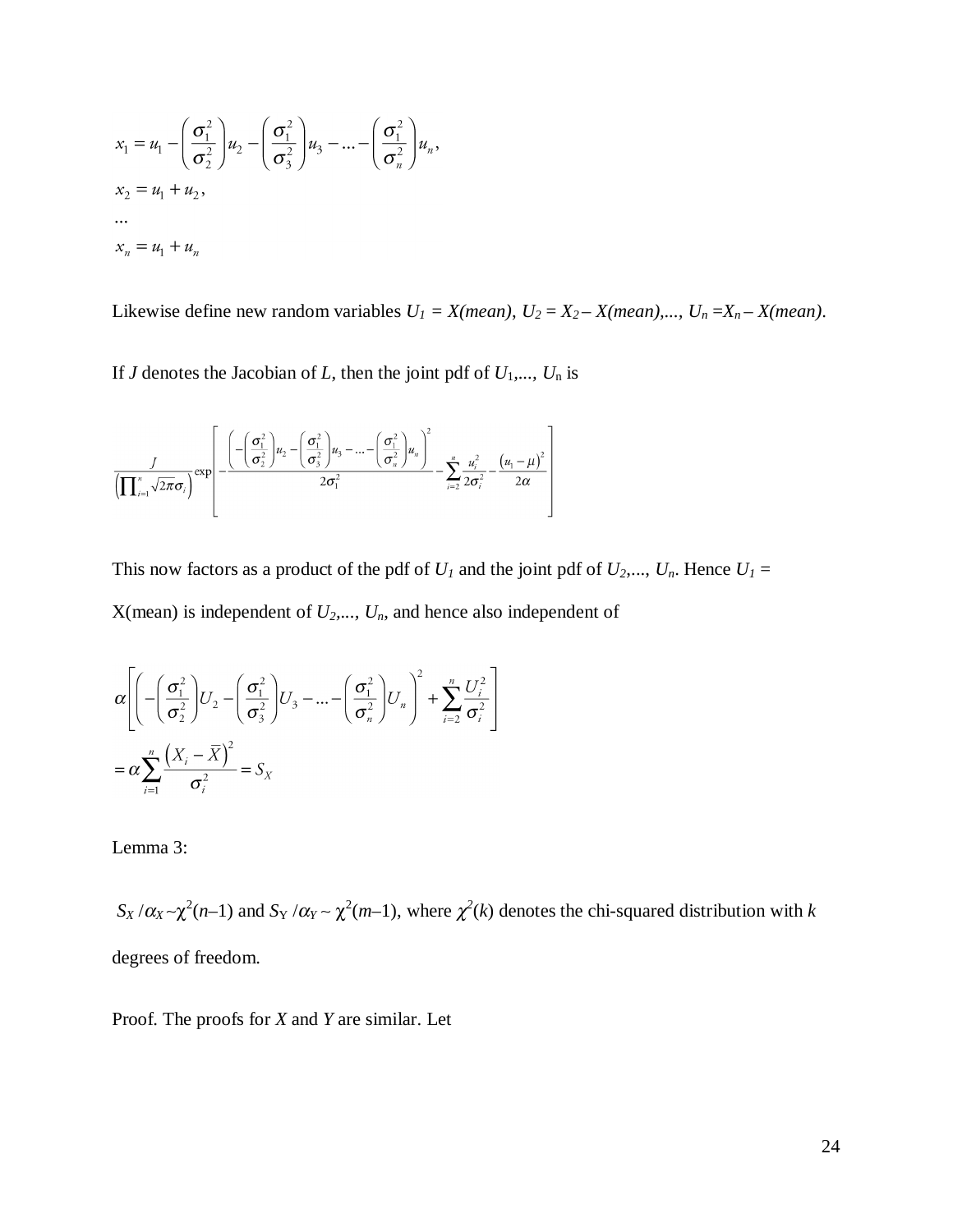$$
A = \sum_{1}^{n} \frac{\left(X_i - \mu_X\right)^2}{\sigma_i^2},
$$

$$
B = \sum_{1}^{n} \frac{\left(X_i - \overline{X}\right)^2}{\sigma_i^2},
$$

and

$$
C=\frac{\left(\overline{X}-\mu_{X}\right)^{2}}{\alpha_{X}}.
$$

Then by equation 5,  $A = B + C$ . Since  $X_i \sim N(\mu_X, \sigma_i^2)$ ,  $A \sim \chi^2(n)$ . Similarly  $C \sim \chi^2(1)$ . This implies that  $B = S_X/\alpha_X \sim \chi^2(n-1)$  provided that *B* and *C* are independent, which follows from the proof of lemma 2.

Proposition 2

$$
T = \frac{\overline{X} - \overline{Y}}{\sqrt{\frac{S_X/\alpha_X + S_Y/\alpha_Y}{n + m - 2}}\sqrt{\alpha_X + \alpha_Y}}
$$

is a *t*-statistic with  $n + m-2$  degrees of freedom.

Proof. Let

$$
W = \frac{\overline{X} - \overline{Y}}{\sqrt{\alpha_X + \alpha_Y}}
$$

and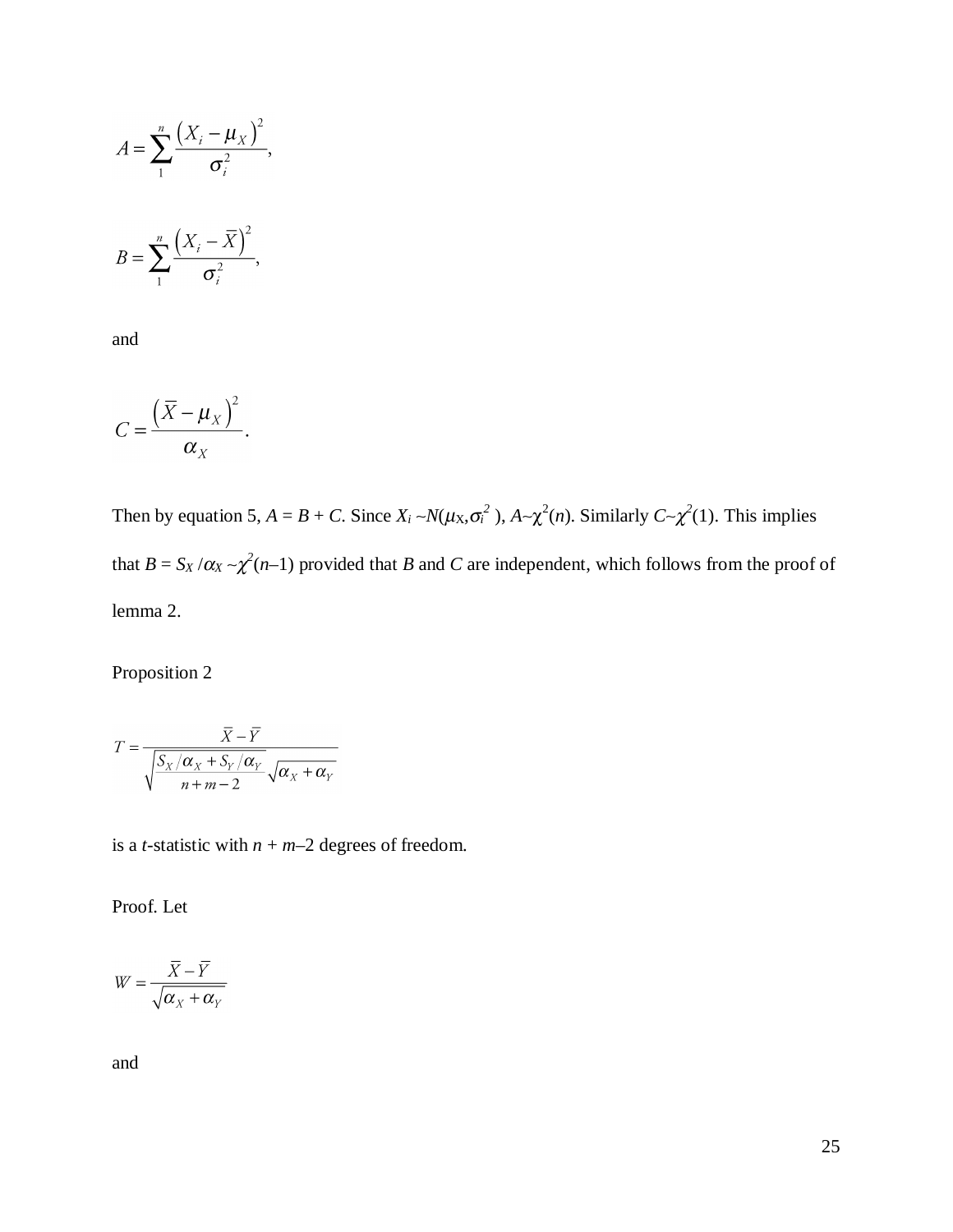$$
V = S_X/\alpha_X + S_Y/\alpha_Y.
$$

By Lemma 2, *W* and *V* are independent. From Lemma 1, *W* is a standard normal random variable. From Lemma 3,  $V \sim \chi^2(n + m - 2)$ . Hence

$$
T = \frac{W}{\sqrt{V/(n+m-2)}}
$$

has the required property.

### **Application to risk modeling**

For certain financial risk factor models, the return to a given factor is computed as the weighted average of returns to the individual securities exposed to that factor. For example, a model for bond credit risk may have a Financial factor to which all financial bonds rated AA are exposed. If the return to this factor is defined to be the duration-weighted average of the option adjusted spread  $(OAS)$  returns  $X_i$ , we would take weights

$$
w_i = \frac{D_i}{\sum_{i=1}^n D_i}
$$

where  $D_i$  is the duration of the *i*th bond. The factor return is then the weighted average

$$
\overline{X} = \sum_{i=1}^{n} w_i X_i
$$

We may interpret this factor return as the best linear unbiased estimator of the common mean of a set of independent normal distributions from which the individual bond OAS returns are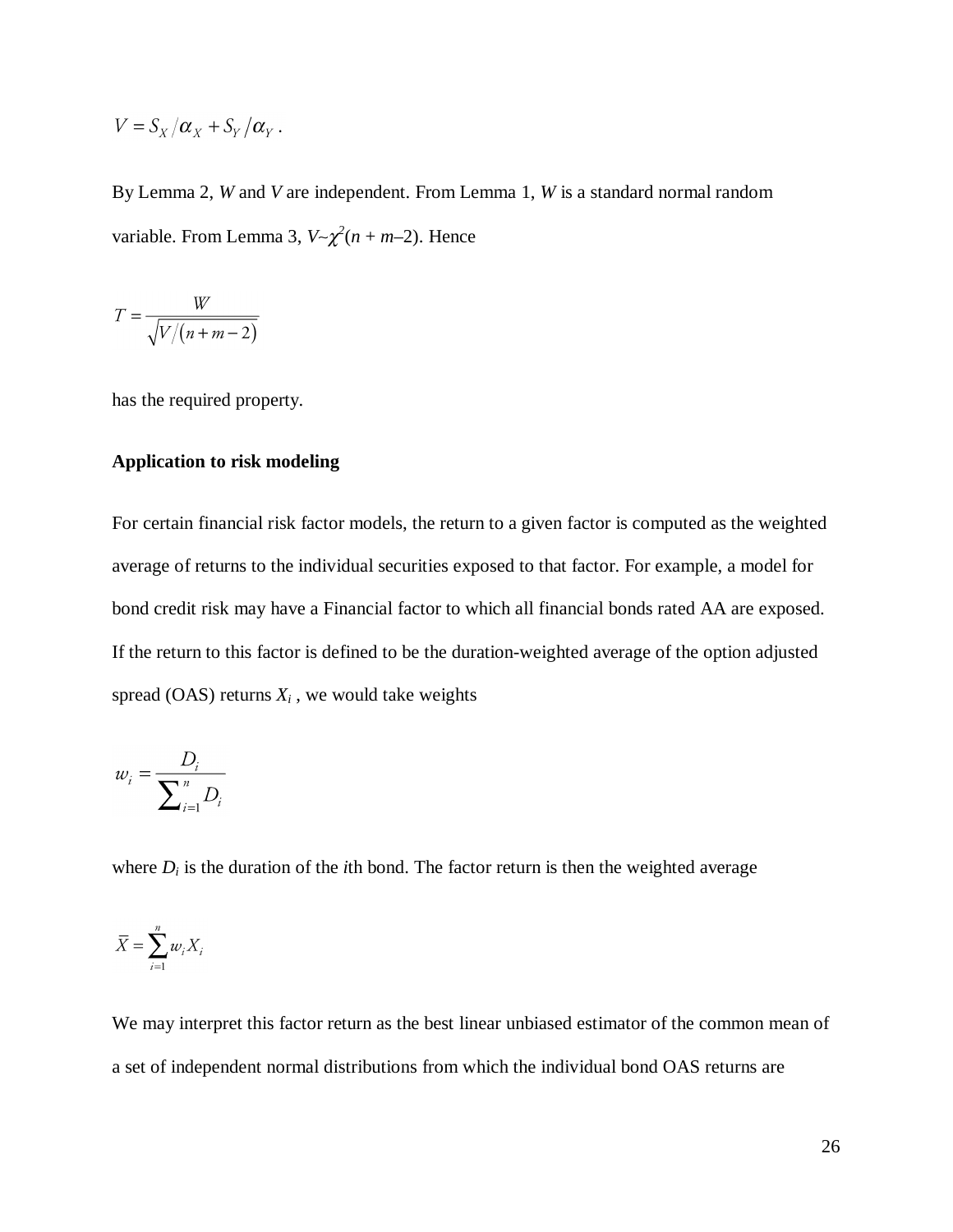sampled; the distributions are those of Proposition 1.

If, in the course of building the model, the question arises whether two groups of bond OAS returns  $X_1$ ,  $X_2$ , ...,  $X_n$  and  $Y_1$ ,  $Y_2$ , ...,  $Y_m$  share the same mean and therefore should be exposed to the same risk factor, we may use the *t*-statistic of equation 3 to examine the question. A large value of this statistic is evidence that the two groups of bonds have different means and therefore should be exposed to separate risk factors.

### **Acknowledgements**

The authors thank Tim Backshall, Oren Cheyette, Anton Honikman, and Darren Stovel for insightful discussions and comments on the manuscript, and Tim Tomaich for help with the U.S. dollar credit model. Special thanks to Justine Withers for a fabulous editing job.

## **Notes**

1- Factors are:

| 1 EUR_FIN_AAA     | 15 GBP_FIN_AAA      | 29 USD_ENERGY_A      | 43 USD_TRANSPORT_A   |
|-------------------|---------------------|----------------------|----------------------|
| 2 EUR_FIN_AA      | 16 GBP_FIN_AA       | 30 USD ENERGY BBB    | 44 USD TRANSPORT BBB |
| 3 EUR_FIN_A       | 17 GBP_FIN_A        | 31 USD_FINANCIAL_AAA | 45 USD_TELE_AA       |
| 4 EUR_SOV_AA      | 18 GBP_INDUST_AA    | 32 USD_FINANCIAL_AA  | 46 USD_TELE_A        |
| 5 EUR_SOV_A       | 19 GBP_INDUST_A     | 33 USD FINANCIAL A   | 48 USD_TELE_BBB      |
| 6 EUR_AGENCY_AAA  | 20 GBP_INDUST_BBB   | 34 USD_FINANCIAL_BBB | 49 USD_YANKEE_AAA    |
| 7 EUR_UTIL_AA     | 21 GBP_SOV_AAA      | 35 USD_INDUST_AAA    | 50 USD_YANKEE_AA     |
| 8 EUR_UTIL_A      | 22 GBP_SOV_AA       | 36 USD_INDUST_AA     | 51 USD_YANKEE_A      |
| 9 EUR_UTIL_BBB    | 23 GBP_SUPRA_AAA    | 37 USD_INDUST_A      | 52 USD_YANKEE_BBB    |
| 10 EUR_INDUST_AA  | 24 GBP_AGENCY       | 38 USD_INDUST_BBB    |                      |
| 11 EUR_INDUST_A   | 25 USD CANADIAN AA  | 39 USD_UTILITY_AA    |                      |
| 12 EUR_INDUST_BBB | 26 USD CANADIAN A   | 40 USD_UTILITY_A     |                      |
| 13 EUR_ PFAND_AAA | 27 USD CANADIAN BBB | 41 USD_SUPRANTL_AAA  |                      |
| 14 EUR_ SUPRA_AAA | 28 USD_ENERGY_AA    | 42 USD TRANSPORT AA  |                      |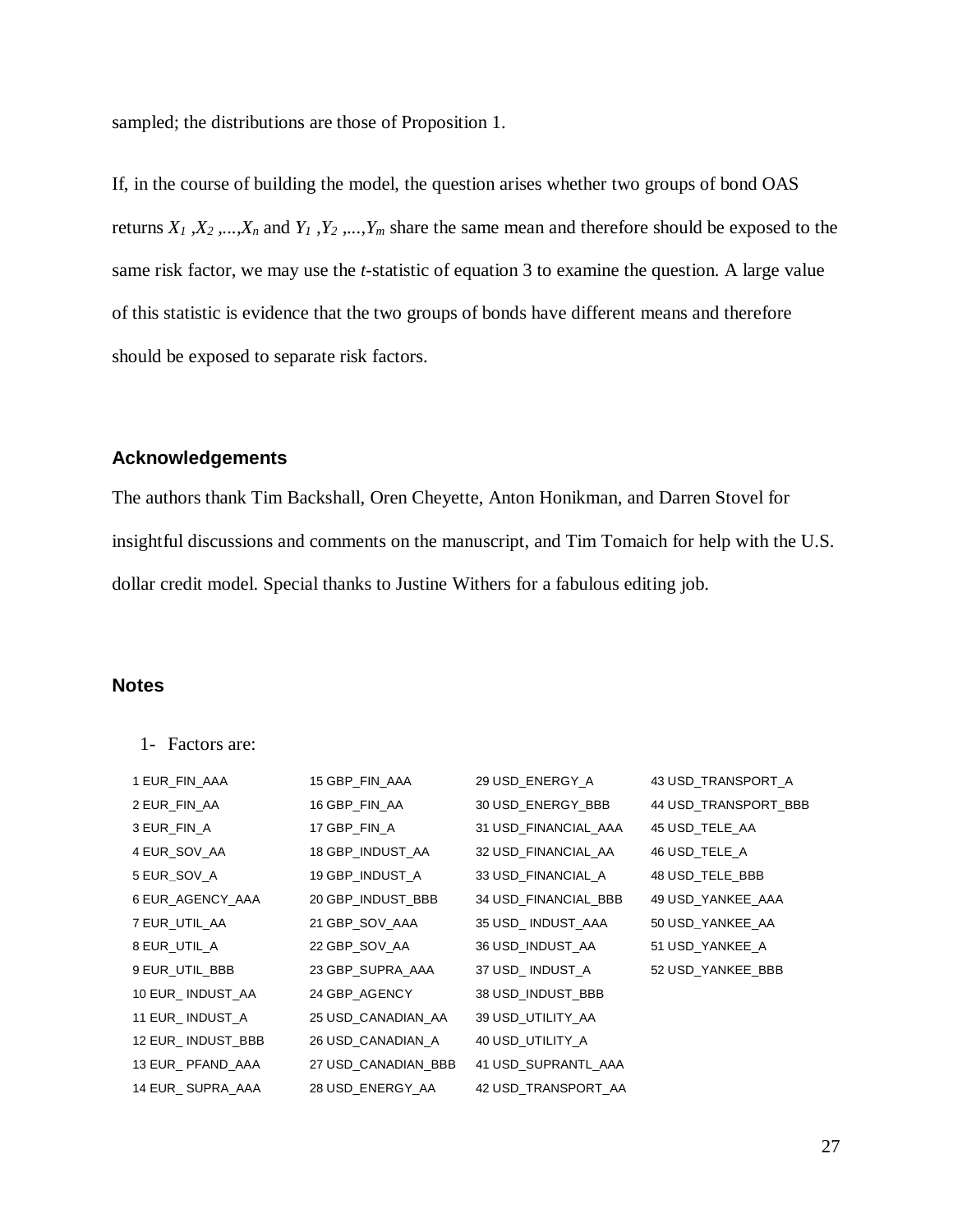- 2- These observations do not extend to bonds that are below investment grade. Empirical evidence shows that in the U.S. market, there is little correlation between below and above investment grade bonds in the same sector.
- 3- The Utility BBB sector is missing in the remapped model since virtually all the EuroBIG BBB Utility bonds were in the Telecommunications subsector.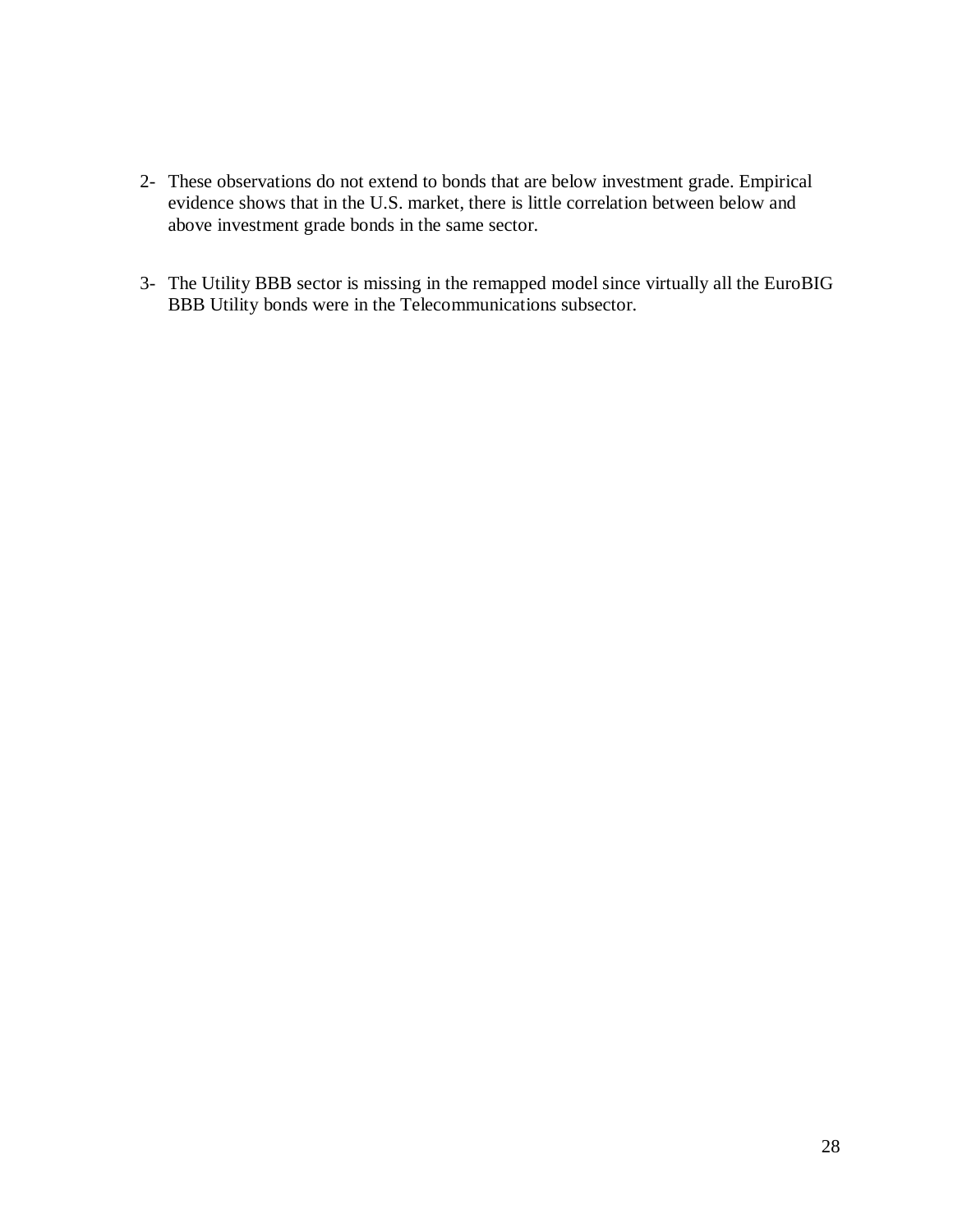## **References**

Hogg, R. V. and A. T. Craig. "Introduction to Mathematical Statistics." 5th edition. Upper Saddle River, New Jersey: Prentice-Hall, 1995.

Merrill Lynch. "Merrill Lynch Global Bond Indices, Rules of Construction and Calculation Methodology". 2000.

O'Kane, D. "Credit Derivatives Explained." Lehman Brothers, 2000.

Salomon Smith Barney. "Performance Indexes". 1999, pp. 41-46.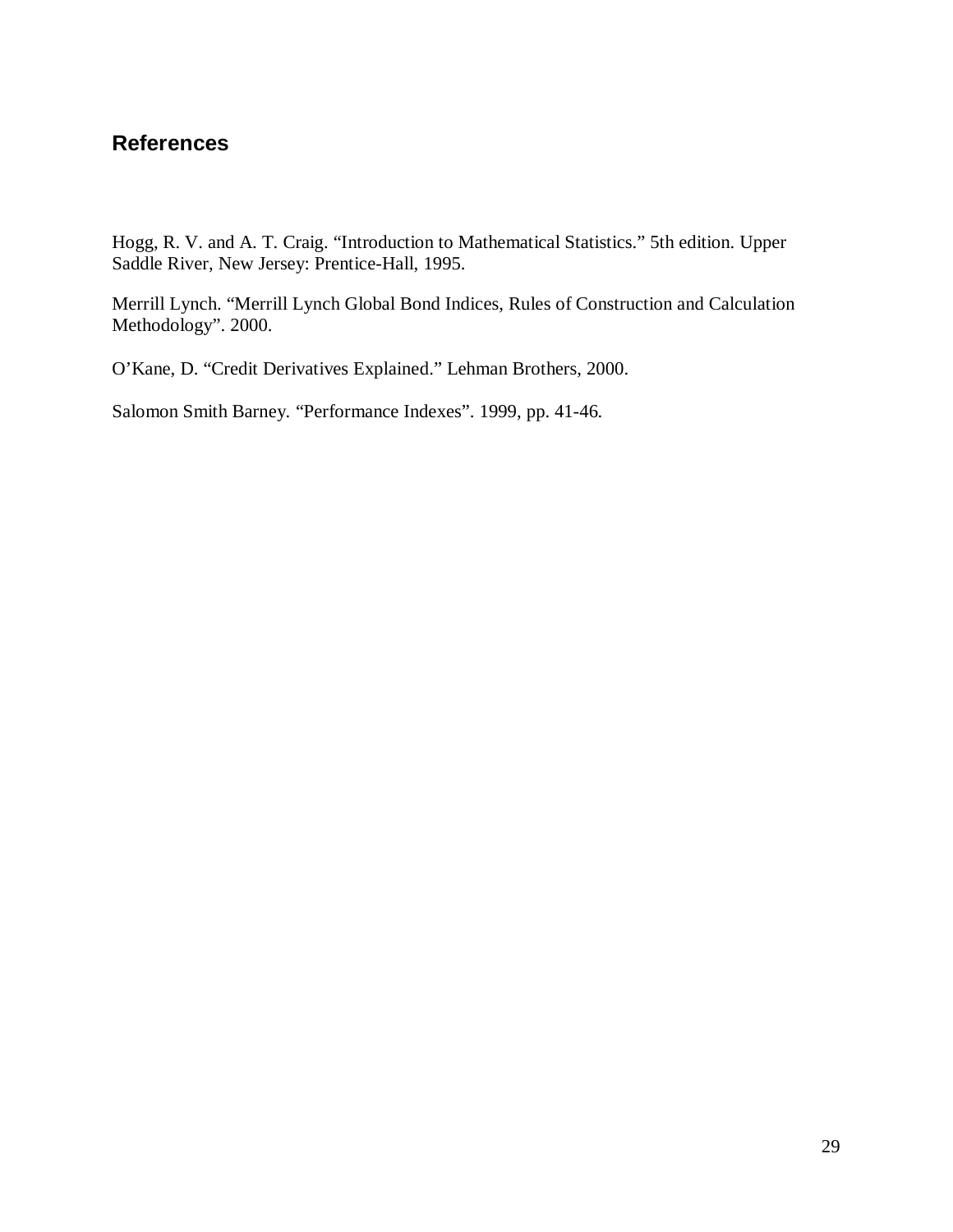# **TABLES & FIGURES**

|                                                       |                        | <b>AAA</b> | AA             | A              | <b>BBB</b>       |
|-------------------------------------------------------|------------------------|------------|----------------|----------------|------------------|
| <b>Euro</b>                                           | Agency                 | 96         | 24             |                |                  |
|                                                       | Financial              | 44         | 56             | 33             |                  |
|                                                       | Industrial             |            | 9              | 46             | 17               |
|                                                       | Sovereign              |            | $\overline{4}$ | $\overline{8}$ | 5                |
|                                                       | Supranational          | 26         |                |                |                  |
|                                                       | <b>Utility</b>         |            | 10             | 32             | 11               |
|                                                       | Pfandbrief             | 184        |                |                |                  |
| <b>Sterling</b>                                       | Financial              | 17         | 36             | 13             |                  |
|                                                       | Industrial             |            | $\overline{7}$ | 55             | 19               |
|                                                       | Sovereign              | 14         | 12             |                |                  |
|                                                       | Supranational          | 32         |                |                |                  |
| $\overline{\mathsf{U}.\mathsf{S}}$ .<br><b>Dollar</b> | Canadian               |            | 18             | 66             | 61               |
|                                                       | Supranational          | 26         |                |                |                  |
|                                                       | Transportation         |            | $\overline{7}$ | 15             | 72               |
|                                                       | <b>Utility</b>         |            | $\overline{7}$ | 91             | 127              |
|                                                       | Energy                 |            | 9              | 17             | 134              |
|                                                       | Telecommunicatio<br>ns |            | 55             | 76             | 33               |
|                                                       | Industrial             | 13         | 57             | 310            | 375              |
|                                                       | Yankee                 | 11         | 28             | 79             | $12\overline{4}$ |
|                                                       | Financial              | 29         | 168            | 527            | 147              |
|                                                       | Agency                 | 268        |                |                |                  |

*Table 1: The number of bonds available in each sector-by-rating bucket on May 31, 2001.*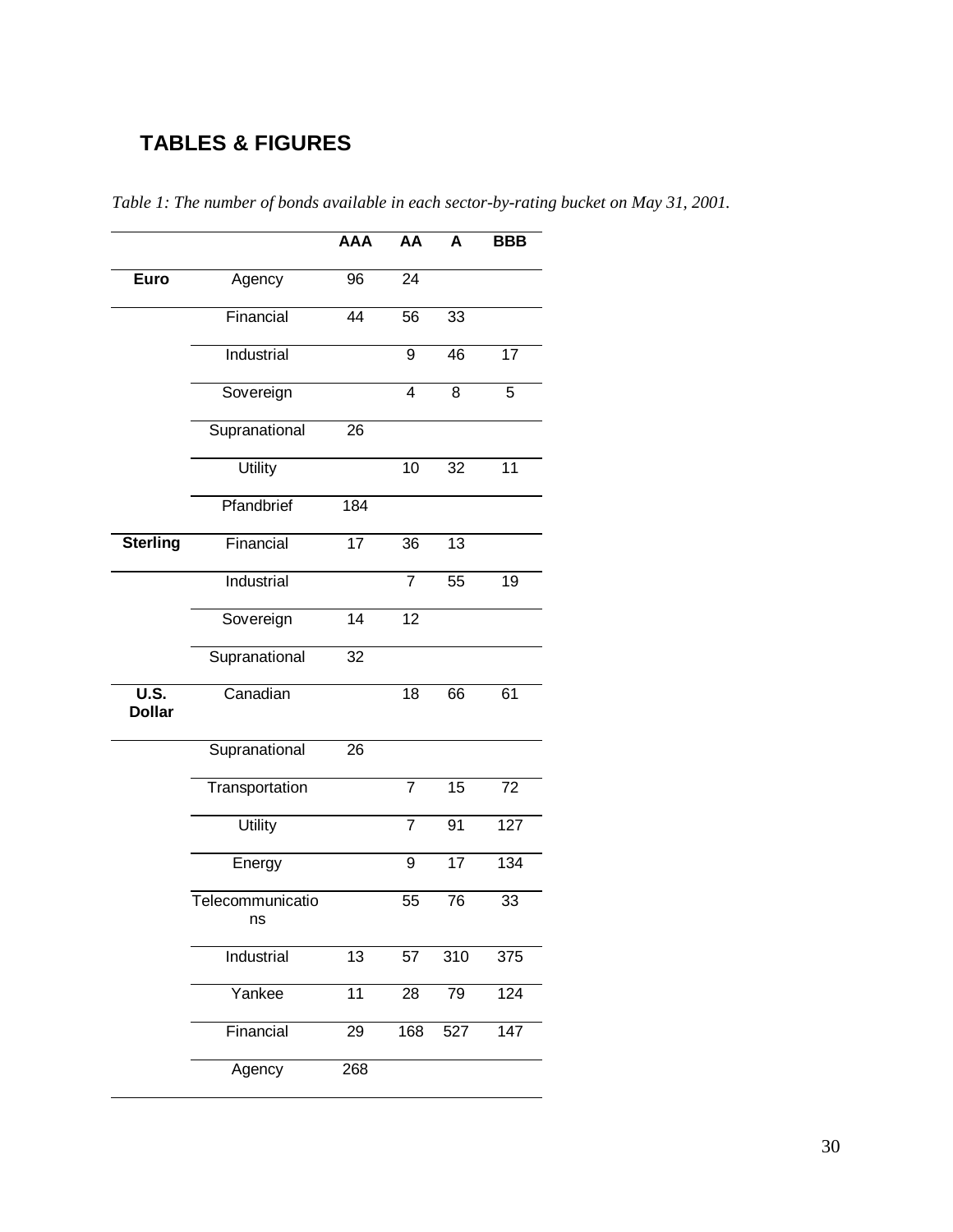*Tables 2a–d: Financial sector correlations within and across markets as of May 31, 2001. Most withinmarket correlations are close to one and cross-market correlations are closer to zero. Correlations between sterling and U.S. dollar sectors tend to be stronger than correlations between euro sectors and sectors in other markets.*

*Table 2a: Correlations between euro Financial sectors.*

|               | FIN AAA FIN AA FIN A |       |      |
|---------------|----------------------|-------|------|
| FIN AAA       | 1.00                 | 0.850 | 0.76 |
| <b>FIN AA</b> |                      | 1.00  | 0.86 |
| FIN A         |                      |       | 1.00 |

*Table 2b: Correlations between sterling Financial sectors.*

|                | FIN AAA FIN AA FIN A |      |      |
|----------------|----------------------|------|------|
| <b>FIN AAA</b> | 1.00                 | 0.61 | 0.65 |
| <b>FIN AA</b>  |                      | 1.00 | 0.96 |
| FIN A          |                      |      | 1.00 |

*Table 2c: Correlations between U.S. dollar Financial sectors.*

|         | FIN AAA FIN AA |      | FIN A | FIN BBB |
|---------|----------------|------|-------|---------|
| FIN AAA | 1.00           | 0.77 | 0.66  | 0.73    |
|         |                |      |       |         |
| FIN AA  |                | 1.00 | 0.94  | 0.91    |
|         |                |      |       |         |
| FIN A   |                |      | 1.00  | 0.91    |
| FIN BBB |                |      |       | 1.00    |
|         |                |      |       |         |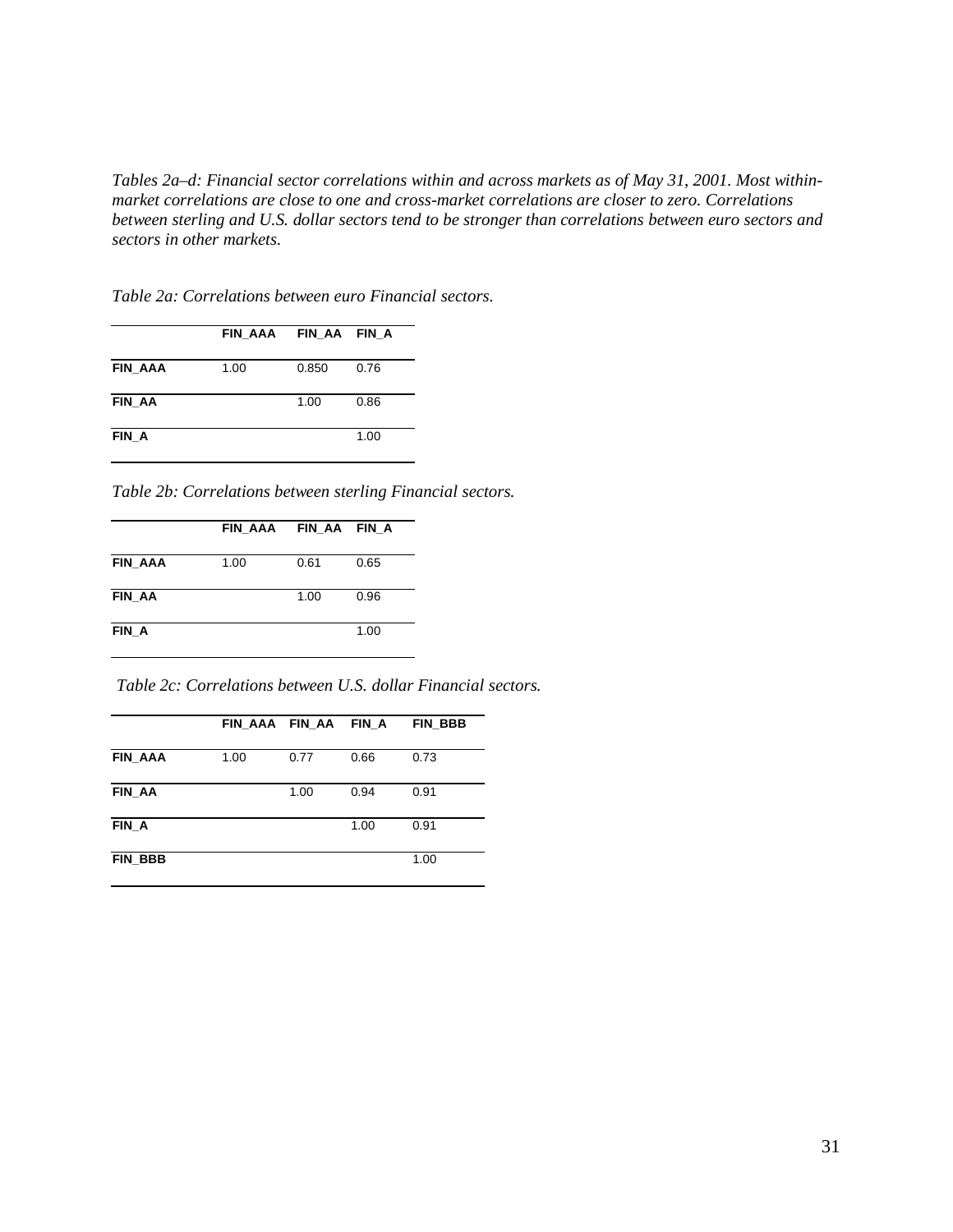|                      | FIN AAA | <b>FIN AA</b> | FIN A   |
|----------------------|---------|---------------|---------|
| Euro/sterling        | 0.10    | $-0.18$       | $-0.06$ |
| Euro/U.S. dollar     | 0.11    | $-0.06$       | $-0.05$ |
| Sterling/U.S. dollar | 0.12    | 0.44          | 0.51    |

*Table 2d: Cross-market Financial sector correlations.*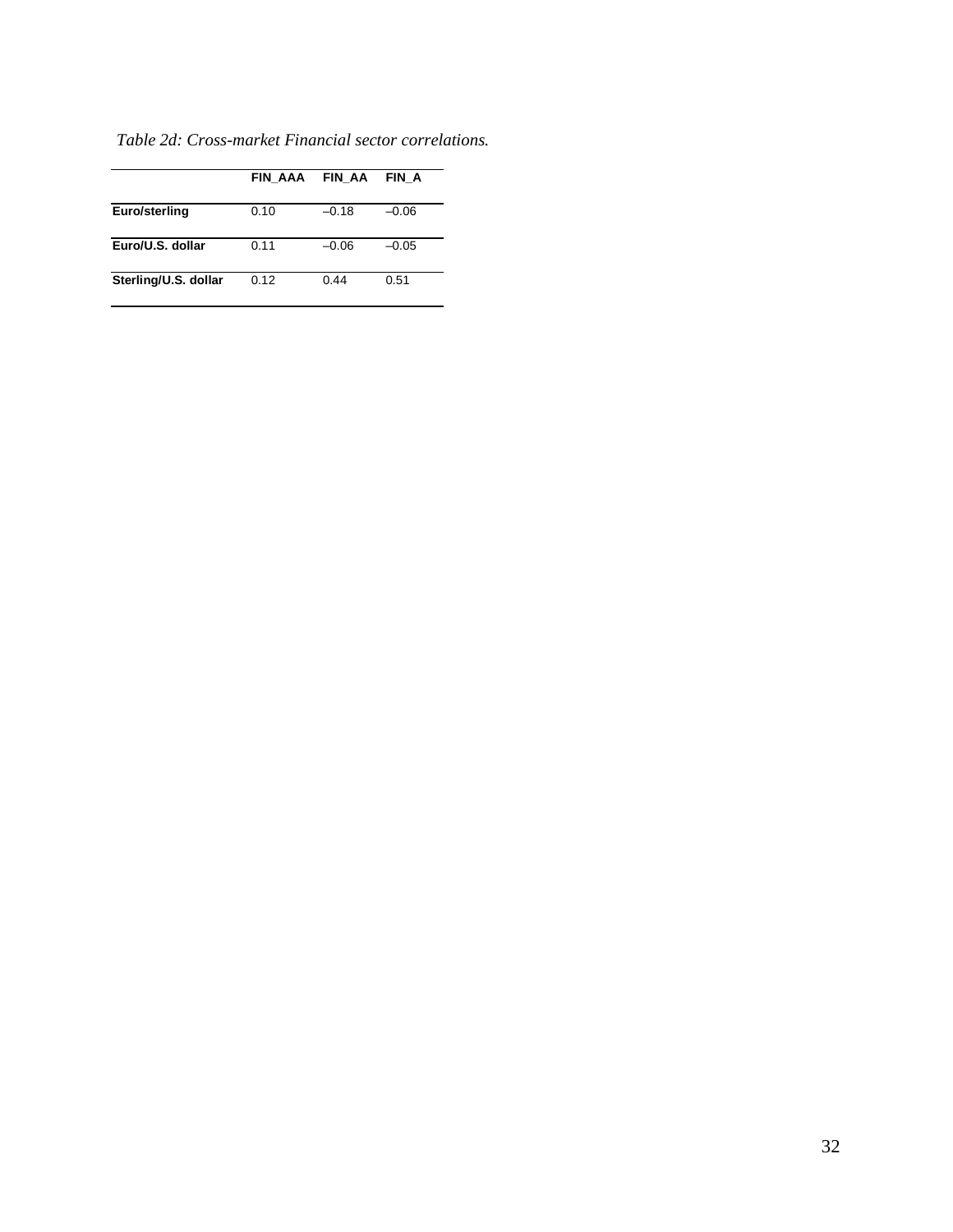*Tables 3a–d: Correlations within markets and across markets for AA factors. May 31, 2001.*

|                  | FIN AA |      | SOV AA UTIL AA | <b>INDUST AA</b> |
|------------------|--------|------|----------------|------------------|
|                  |        |      |                |                  |
| FIN AA           | 1.00   | 0.82 | 0.56           | 0.73             |
|                  |        |      |                |                  |
| SOV AA           |        | 1.00 | 0.27           | 0.67             |
|                  |        |      |                |                  |
| UTIL_AA          |        |      | 1.00           | 0.61             |
|                  |        |      |                |                  |
| <b>INDUST AA</b> |        |      |                | 1.00             |
|                  |        |      |                |                  |

*Table 3a: Correlations between euro AA sectors.*

*Table 3b: Correlations between sterling AA sectors.*

|                  |      | FIN AA INDUST AA |
|------------------|------|------------------|
| <b>FIN AA</b>    | 1.00 | 0.87             |
| <b>INDUST AA</b> |      | 1.00             |

*Table 3c: Correlations between U.S. dollar AA sectors.*

|                    |      |      |      |      |      |      |      | CANADIAN AAENERGY AA FIN AA INDUST AAUTIL AATRANSPORT AATELE AAYANKEE AA |
|--------------------|------|------|------|------|------|------|------|--------------------------------------------------------------------------|
| <b>CANADIAN AA</b> | 1.00 | 0.52 | 0.67 | 0.80 | 0.75 | 0.47 | 0.82 | 0.59                                                                     |
| <b>ENERGY AA</b>   |      | 1.00 | 0.41 | 0.63 | 0.80 | 0.80 | 0.74 | 0.55                                                                     |
| FIN AA             |      |      | 1.00 | 0387 | 0.60 | 0.45 | 0.75 | 0.79                                                                     |
| <b>INDUST AA</b>   |      |      |      | 1.00 | 0.79 | 0.57 | 0.86 | 0.72                                                                     |
| UTIL AA            |      |      |      |      | 1.00 | 0.71 | 0.94 | 0.60                                                                     |
| TRANSPORT AA       |      |      |      |      |      | 1.00 | 0.63 | 0.64                                                                     |
| <b>TELE AA</b>     |      |      |      |      |      |      | 1.00 | 0.72                                                                     |
| YANKEE_AA          |      |      |      |      |      |      |      | 1.00                                                                     |

*Table 3d: Cross-market correlations between AA sectors.*

|                      | FIN AA  | <b>INDUST AA</b> | UTILITY AA |
|----------------------|---------|------------------|------------|
| Euro/sterling        | $-0.18$ | $-0.12$          |            |
| Euro/U.S. dollar     | $-0.06$ | $-0.02$          | $-0.05$    |
| Sterling/U.S. dollar | 0.44    | 0.06             |            |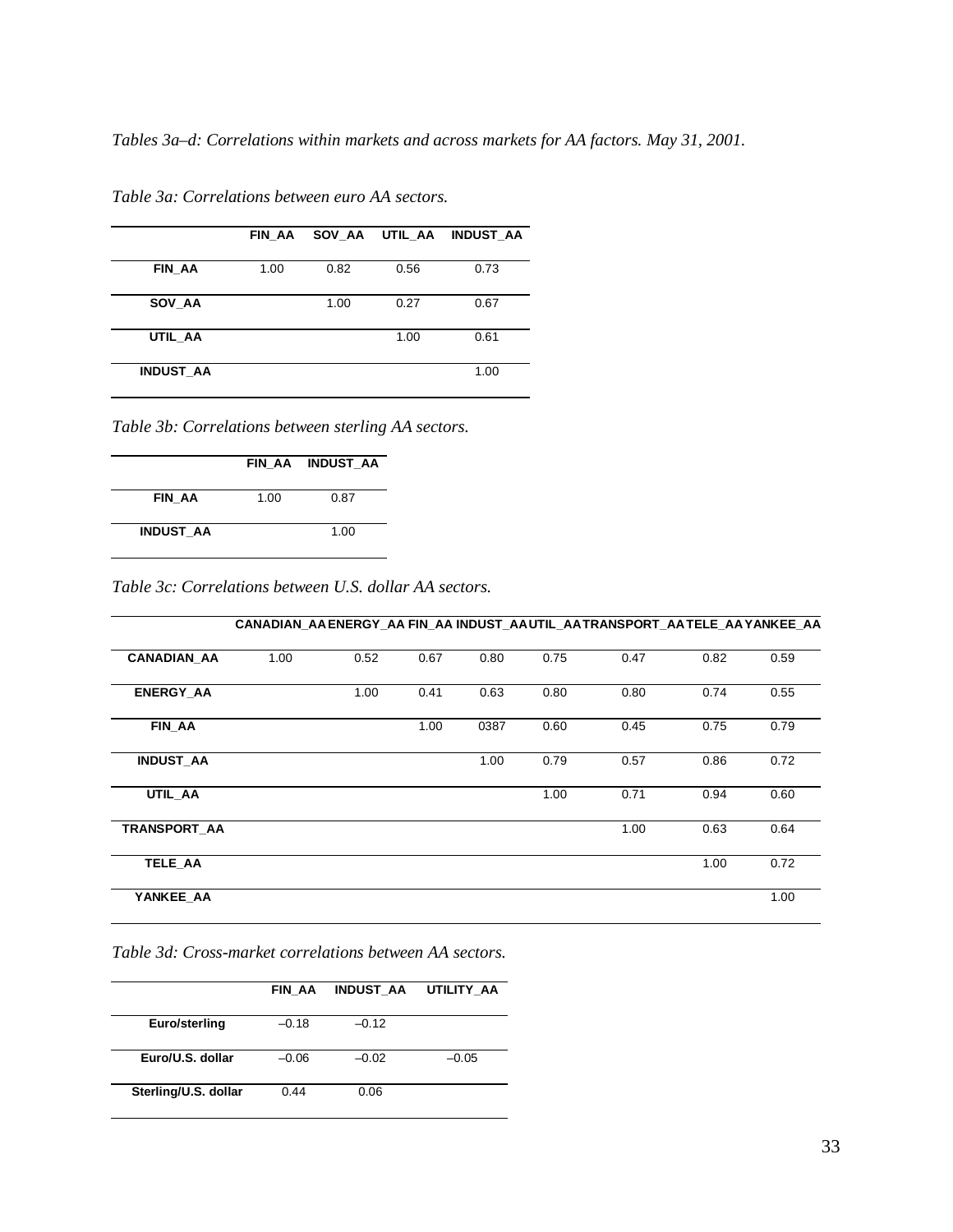|      |                   |                  | <b>Sterling</b> |            |
|------|-------------------|------------------|-----------------|------------|
|      |                   | <b>INDUST AA</b> | <b>INDUST A</b> | INDUST_BBB |
| Euro | UTIL AA           | 0.35             | 0.33            | 0.52       |
|      | UTIL A            | 0.32             | 0.36            | 0.47       |
|      | UTIL BBB          | 0.47             | 0.51            | 0.56       |
|      | INDUST_AA         | $-0.12$          | $-0.06$         | 0.02       |
|      | <b>INDUST A</b>   | 0.12             | 0.12            | 0.23       |
|      | <b>INDUST BBB</b> | $-0.22$          | $-0.25$         | $-0.07$    |

*Table 4: Relatively high correlations between euro Utilities and sterling Industrials, near zero correlations between euro Industrials and sterling Industrials. May 31, 2001.*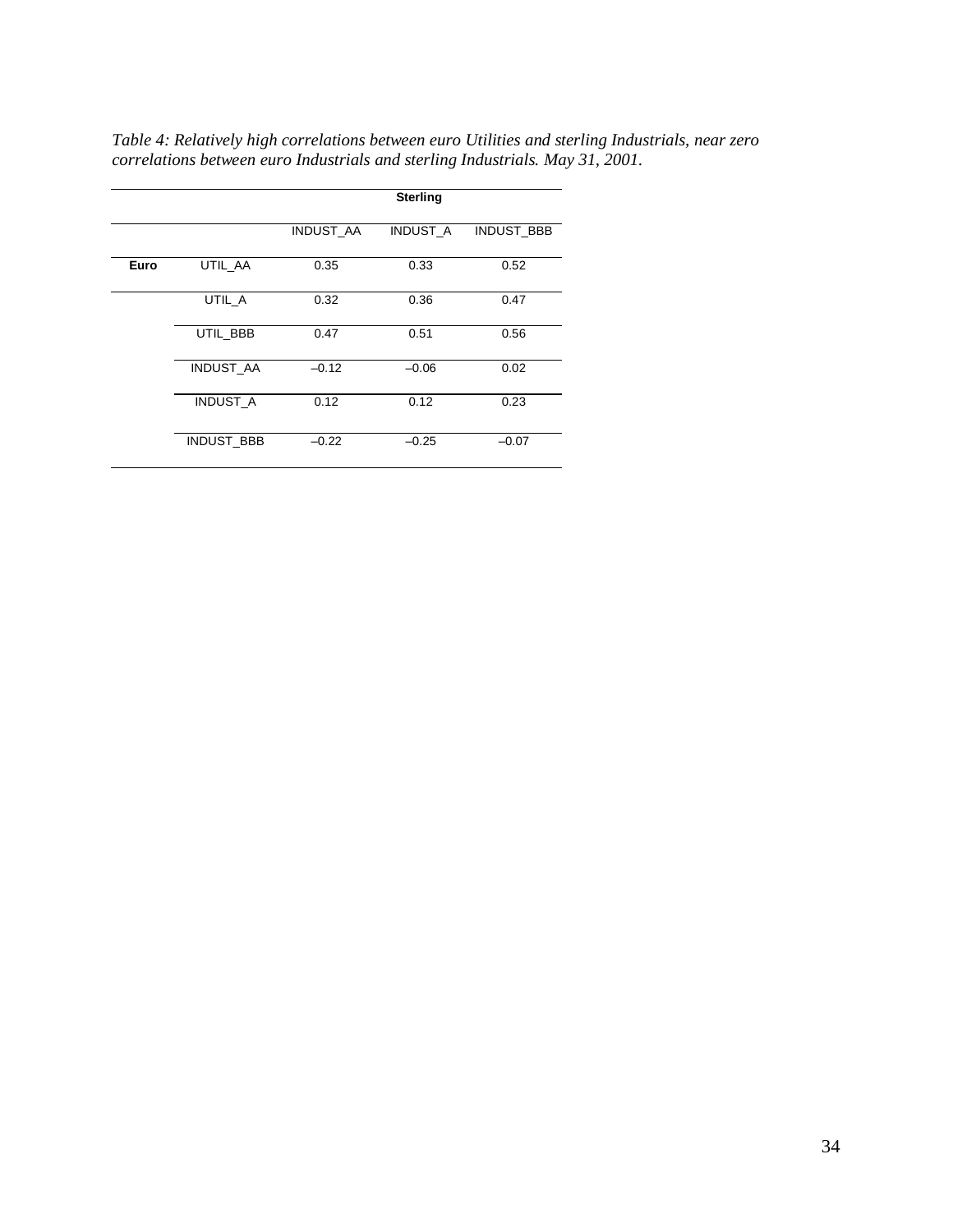*Table 5: Telecommunications bonds in EuroBIG remapped to the industrial sector. This remapping has diminished anomalous correlations between euro Utilities and sterling Industrials and slightly increased correlations between the euro and sterling Industrial sectors. May 31, 2001.*

|      |                   |                  | <b>Sterling</b> |                   |
|------|-------------------|------------------|-----------------|-------------------|
|      |                   | <b>INDUST AA</b> | <b>INDUST A</b> | <b>INDUST BBB</b> |
| Euro | UTIL_AA           | 0.20             | 0.33            | 0.29              |
|      | UTIL A            | 0.21             | 0.26            | 0.31              |
|      | <b>INDUST AA</b>  | 0,17             | 0.18            | 0.38              |
|      | <b>INDUST A</b>   | 0.26             | 0.27            | 0.39              |
|      | <b>INDUST BBB</b> | 0.23             | 0.25            | 0.37              |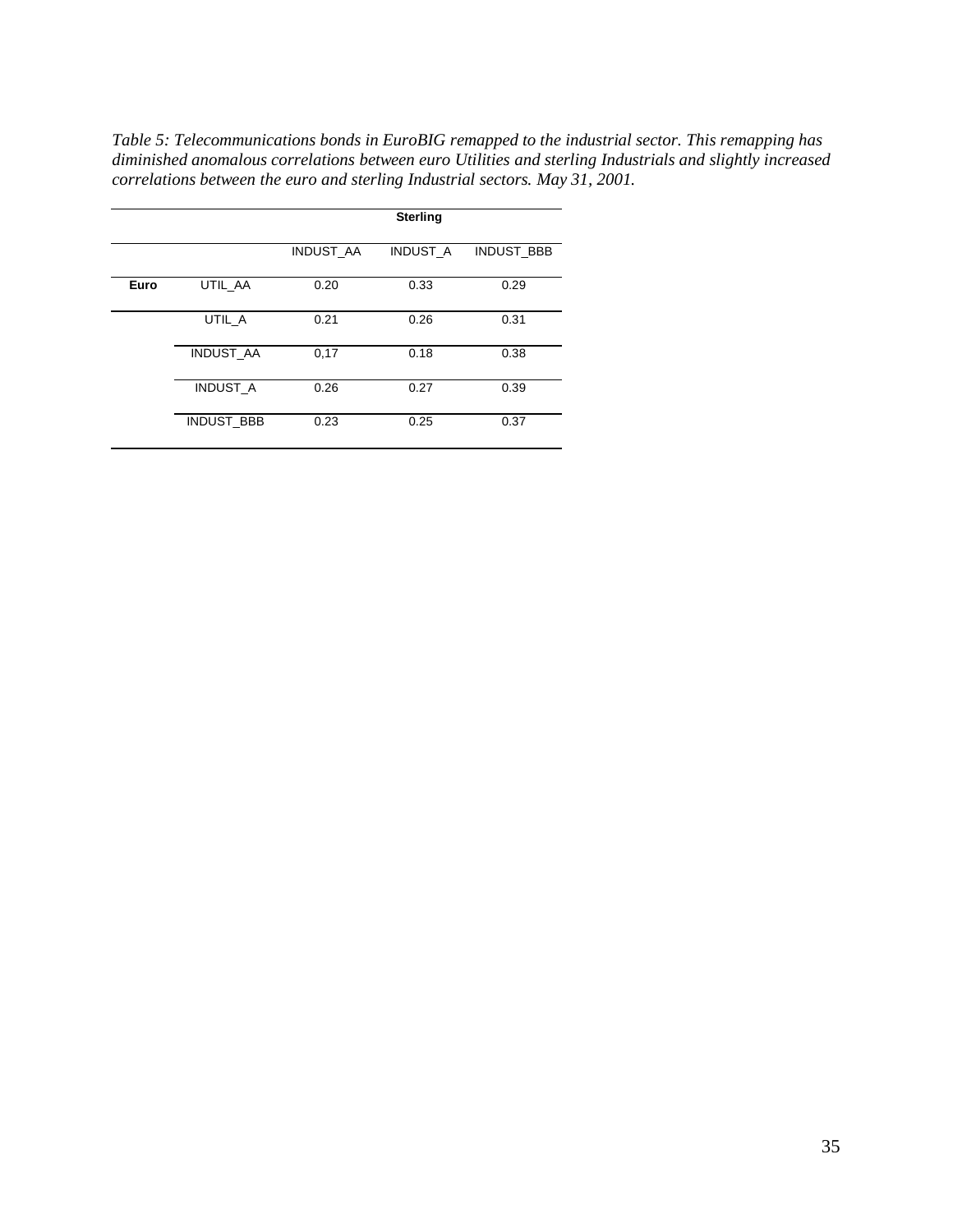| <b>Issuer</b>                             |               | Euro Bond       |       | <b>Sterling Bond</b>   |      | U.S. Dollar Bond       |               |
|-------------------------------------------|---------------|-----------------|-------|------------------------|------|------------------------|---------------|
| <b>Name</b>                               | <b>Sector</b> | <b>Maturity</b> | (%)   | <b>Coupon Maturity</b> | (%)  | <b>Coupon Maturity</b> | Coupon<br>(%) |
| Government of Canada SOV/CAN              |               | 2008/07/07      | 4.875 | 2004/11/26             | 6.25 | 2002/07/15             | 6.125         |
| <b>Dresdner Bank</b>                      | <b>FIN</b>    | 2005/05/25      | 5.0   | 2007/12/07             | 7.75 | 2005/09/15             | 6.625         |
| <b>European Investment</b><br><b>Bank</b> | <b>SUPRA</b>  | 2007/02/15      | 5.75  | 2003/06/10             | 8.0  | 2002/06/01             | 9.125         |
| Toyota                                    | <b>INDUST</b> | 2003/11/10      | 4.75  | 2007/12/07             | 6.25 | 2003/11/13             | 5.625         |

| Table 6: Examples of bonds issued by the same entity but on different markets. |  |  |
|--------------------------------------------------------------------------------|--|--|
|--------------------------------------------------------------------------------|--|--|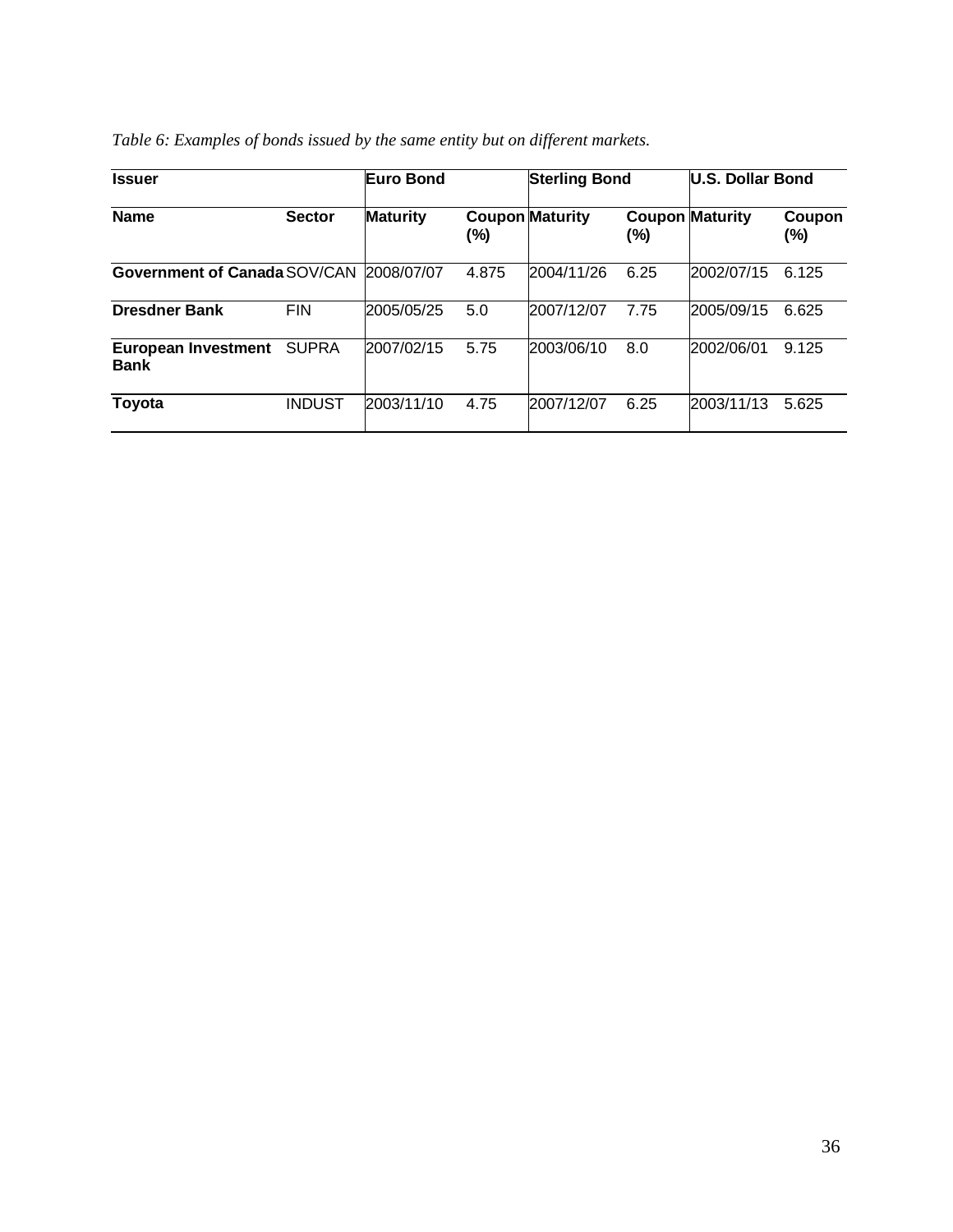*Table 7: Examples of cross-market correlations for individual issuers. Correlations were computed using the bonds given in Table 6.*

| <b>Issuer</b>                   | <b>Euro/Sterling</b><br>Correlation | Euro/U.S. Dollar<br>Correlation | Sterling/U.S. Dollar<br>Correlation |
|---------------------------------|-------------------------------------|---------------------------------|-------------------------------------|
| <b>Government of Canada</b>     | 0.12                                | $-0.10$                         | 0.07                                |
| <b>Dresdner Bank</b>            | $-0.51$                             | $-0.01$                         | $-0.03$                             |
| <b>European Investment Bank</b> | 0.17                                | $-0.08$                         | 0.01                                |
| Toyota                          | $-0.21$                             | $-0.19$                         | 0.23                                |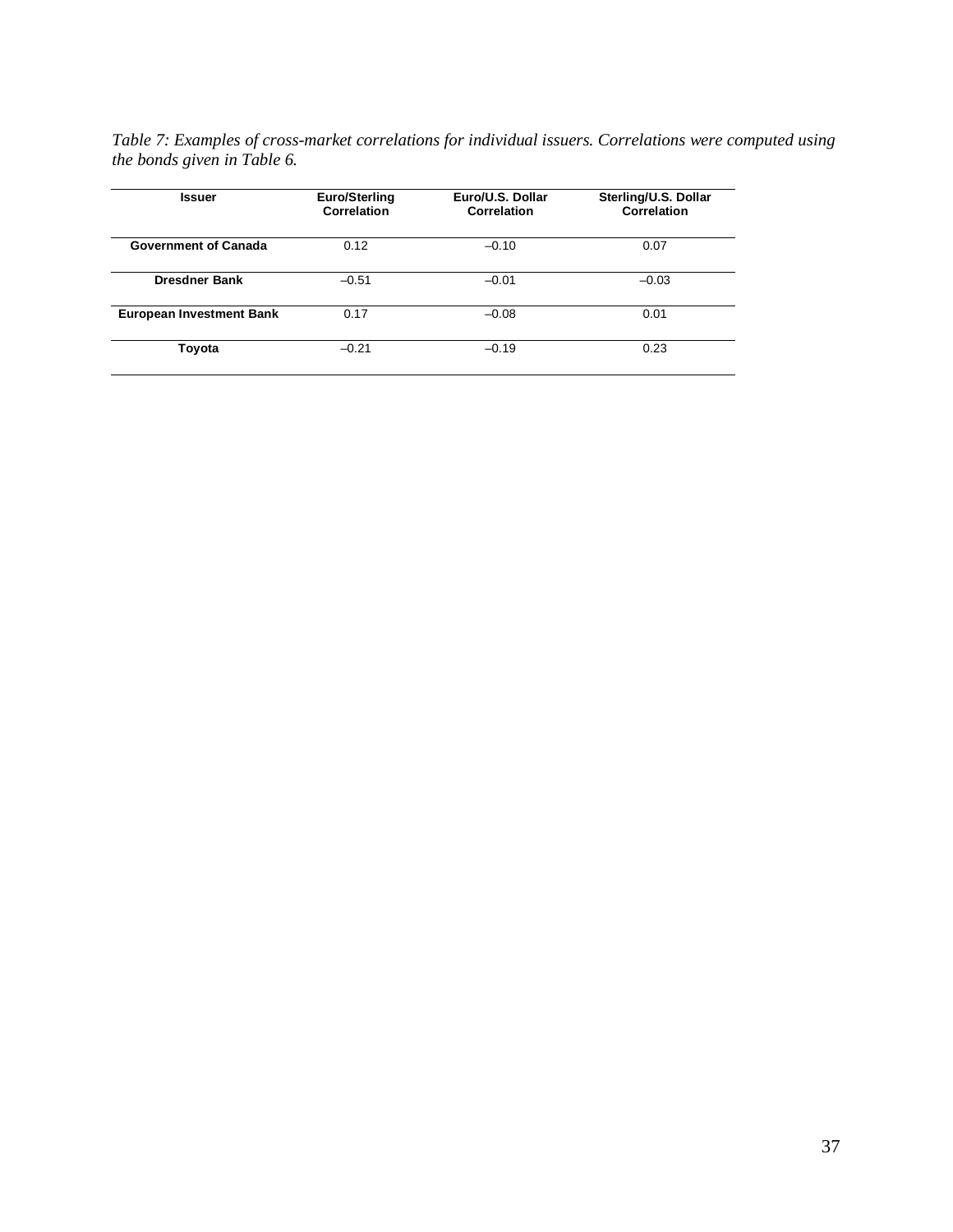## *Table 8a: Euro market*

|                   | <b>INDUST AA</b> | <b>INDUST A</b> | <b>INDUST BBB</b> |
|-------------------|------------------|-----------------|-------------------|
| <b>INDUST AA</b>  | 1.00             | 0.60            | 0.41              |
| <b>INDUST A</b>   |                  | 1.00            | 0.67              |
| <b>INDUST BBB</b> |                  |                 | 1.00              |

*Table 8b: Sterling market*

|                   | <b>INDUST AA</b> | <b>INDUST A</b> | <b>INDUST BBB</b> |
|-------------------|------------------|-----------------|-------------------|
| <b>INDUST AA</b>  | 1.00             | 0.88            | 0.88              |
|                   |                  |                 |                   |
| <b>INDUST A</b>   |                  | 1.00            | 0.82              |
|                   |                  |                 |                   |
| <b>INDUST BBB</b> |                  |                 | 1.00              |
|                   |                  |                 |                   |

## *Table 8c: U.S. dollar market*

|                   | <b>INDUST AAA</b> | <b>INDUST AA</b> | <b>INDUST A</b> | <b>INDUST BBB</b> |
|-------------------|-------------------|------------------|-----------------|-------------------|
| <b>INDUST AAA</b> | 1.00              | 0.87             | 0.78            | 0.78              |
| <b>INDUST AA</b>  |                   | 1.00             | 0.91            | 0.87              |
| <b>INDUST A</b>   |                   |                  | 1.00            | 0.96              |
| <b>INDUST BBB</b> |                   |                  |                 | 1.00              |

#### *Table 8d: Across markets*

|                      | <b>INDUST AA</b> | <b>INDUST A</b> | <b>INDUST BBB</b> |
|----------------------|------------------|-----------------|-------------------|
| <b>Euro/Sterling</b> | $-0.12$          | 0.12            | $-0.07$           |
| Euro/U.S. Dollar     | $-0.02$          | 0.13            | 0.21              |
| Sterling/U.S. Dollar | 0.06             | 0.19            | 0.17              |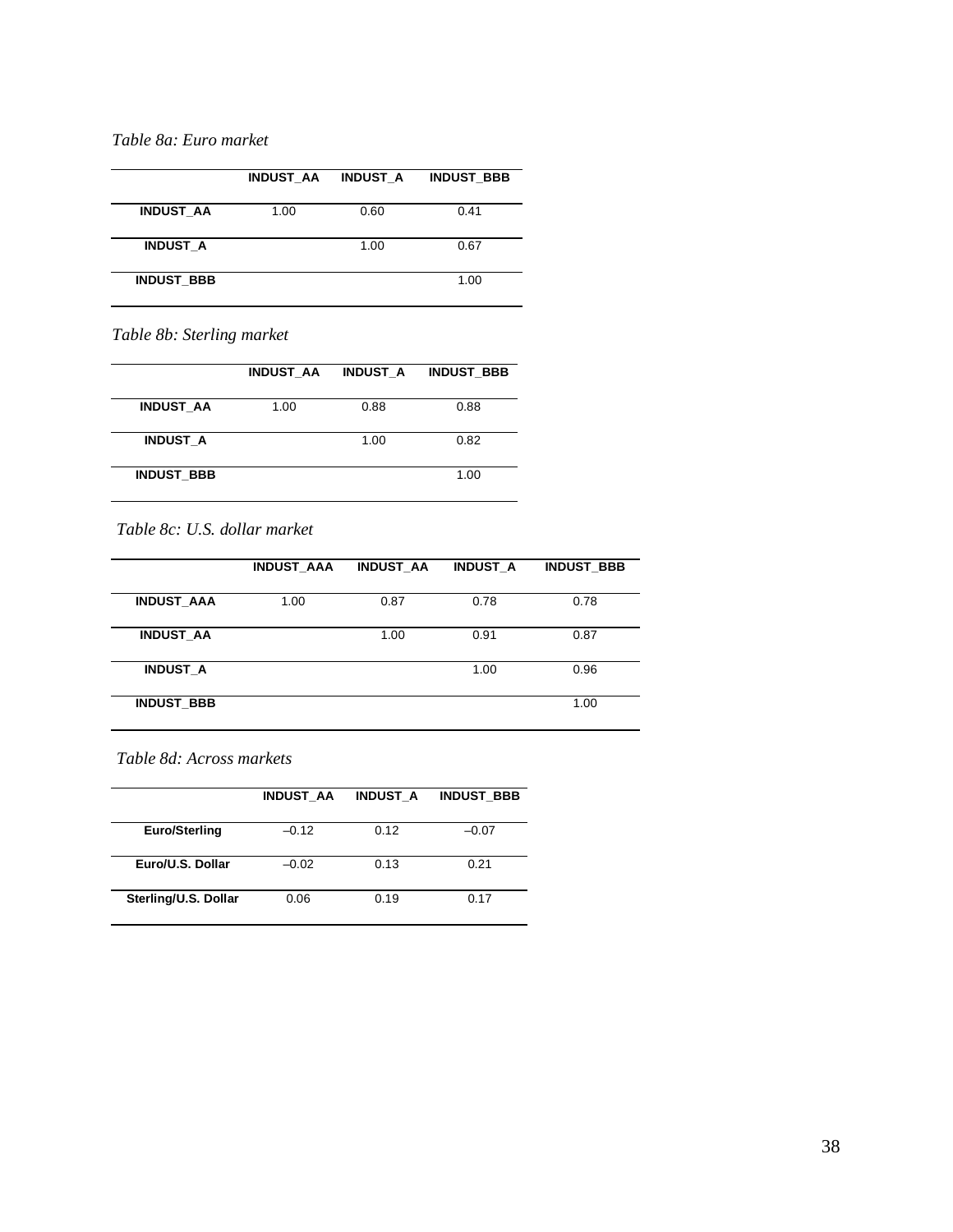*Table 9: Supranational AAA bonds*

|                    | Euro | <b>Sterling</b> | <b>U.S. Dollar</b> |
|--------------------|------|-----------------|--------------------|
| Euro               | 1.00 | 0.02            | $-0.06$            |
| <b>Sterling</b>    |      | 1.00            | 0.16               |
| <b>U.S. Dollar</b> |      |                 | 1.00               |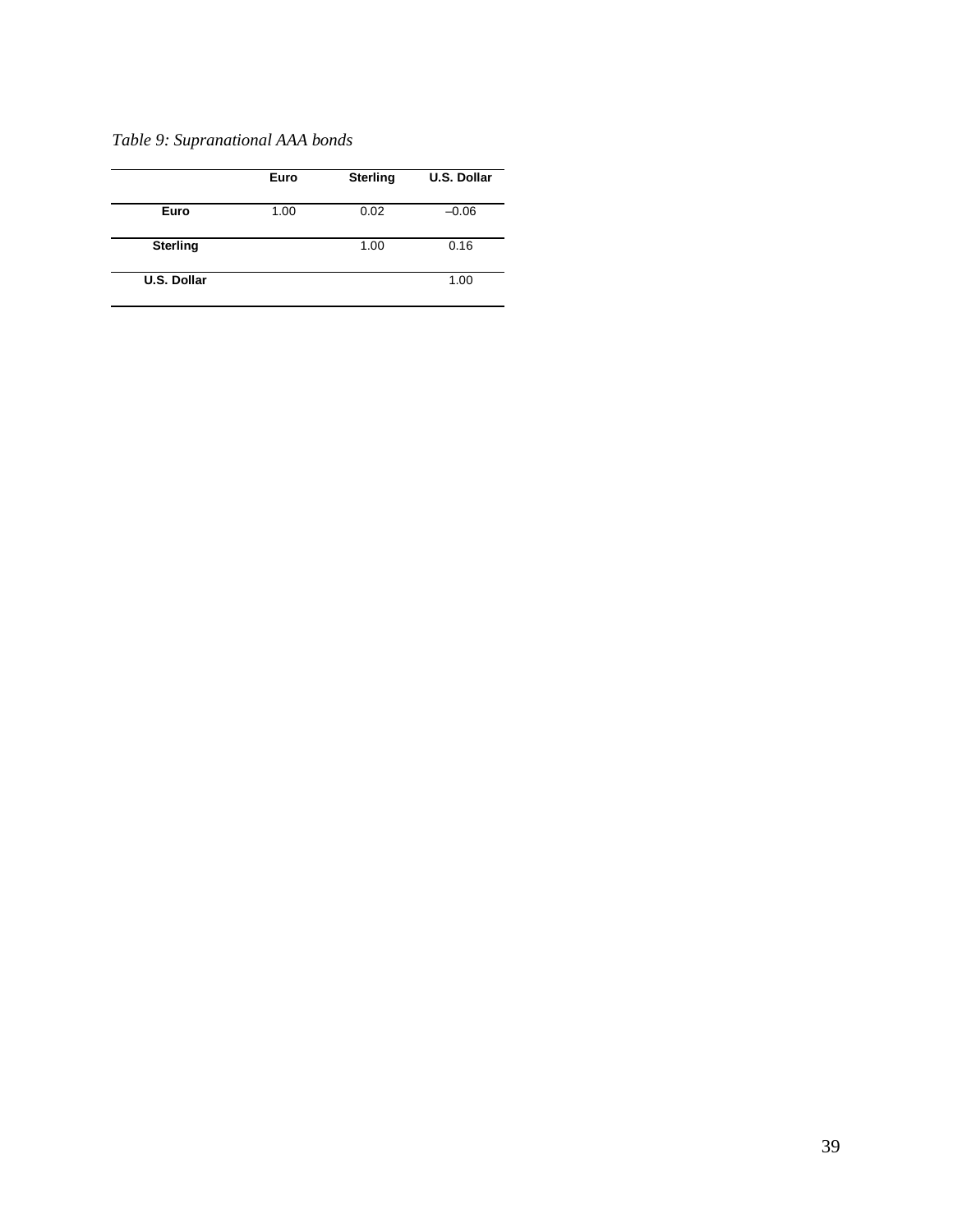*Figure 1: Cross-market volatility comparison. U.S. dollar factor return volatilities generally exceed euro and sterling by a factor of two to three. Estimates are as of May 31, 2001, based on monthly data weighted exponentially with a 24-month half-life.*

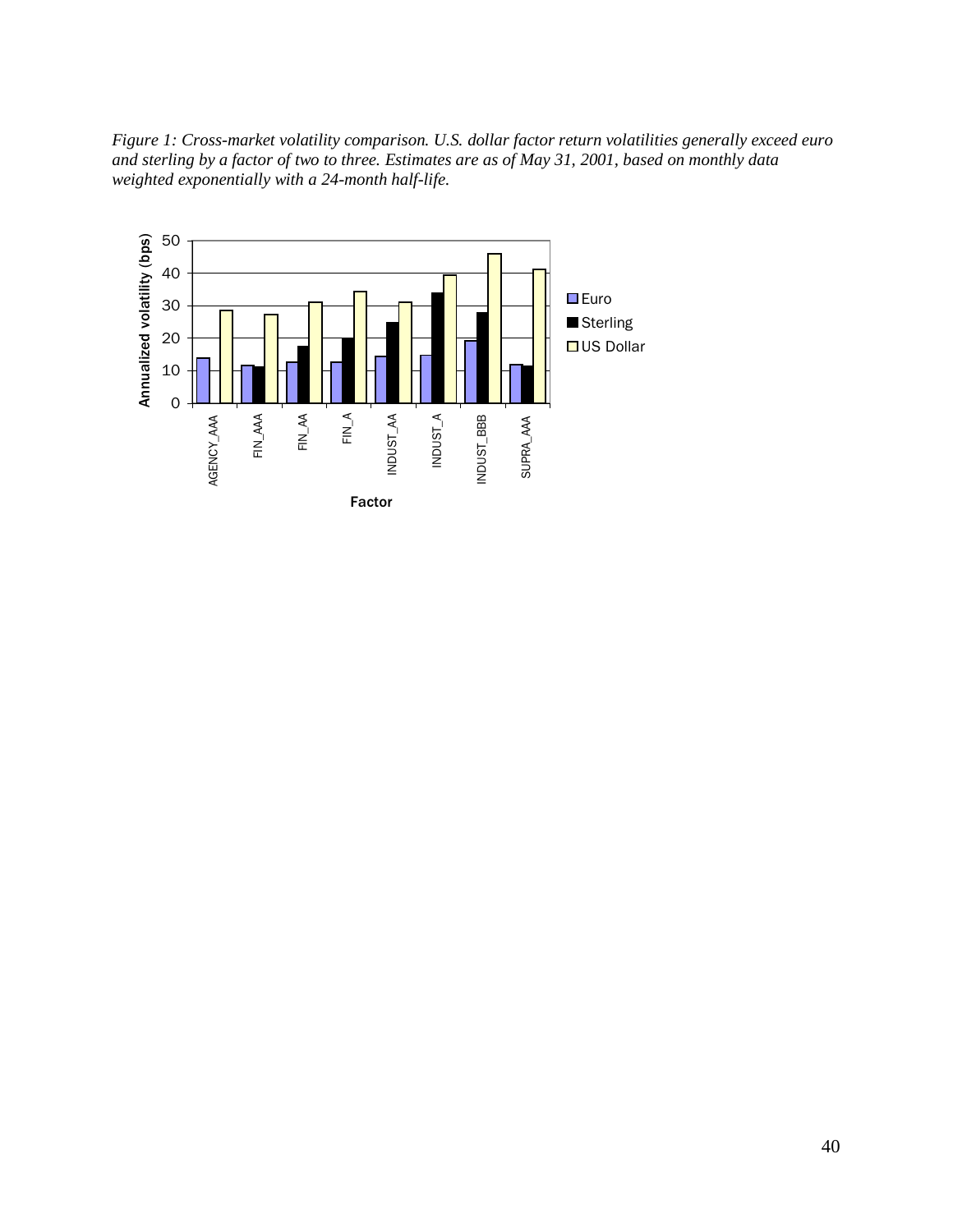*Figure 2: Color-coded map of spread return correlations for the euro, sterling, and U.S. dollar markets. High correlations (0.7–1.0) are consistently observed within a single market, whereas cross-market correlations remain mostly between –0.3 and 0.3. On average, the correlation matrix shows a clear cross-market de-correlation<sup>1</sup> .*

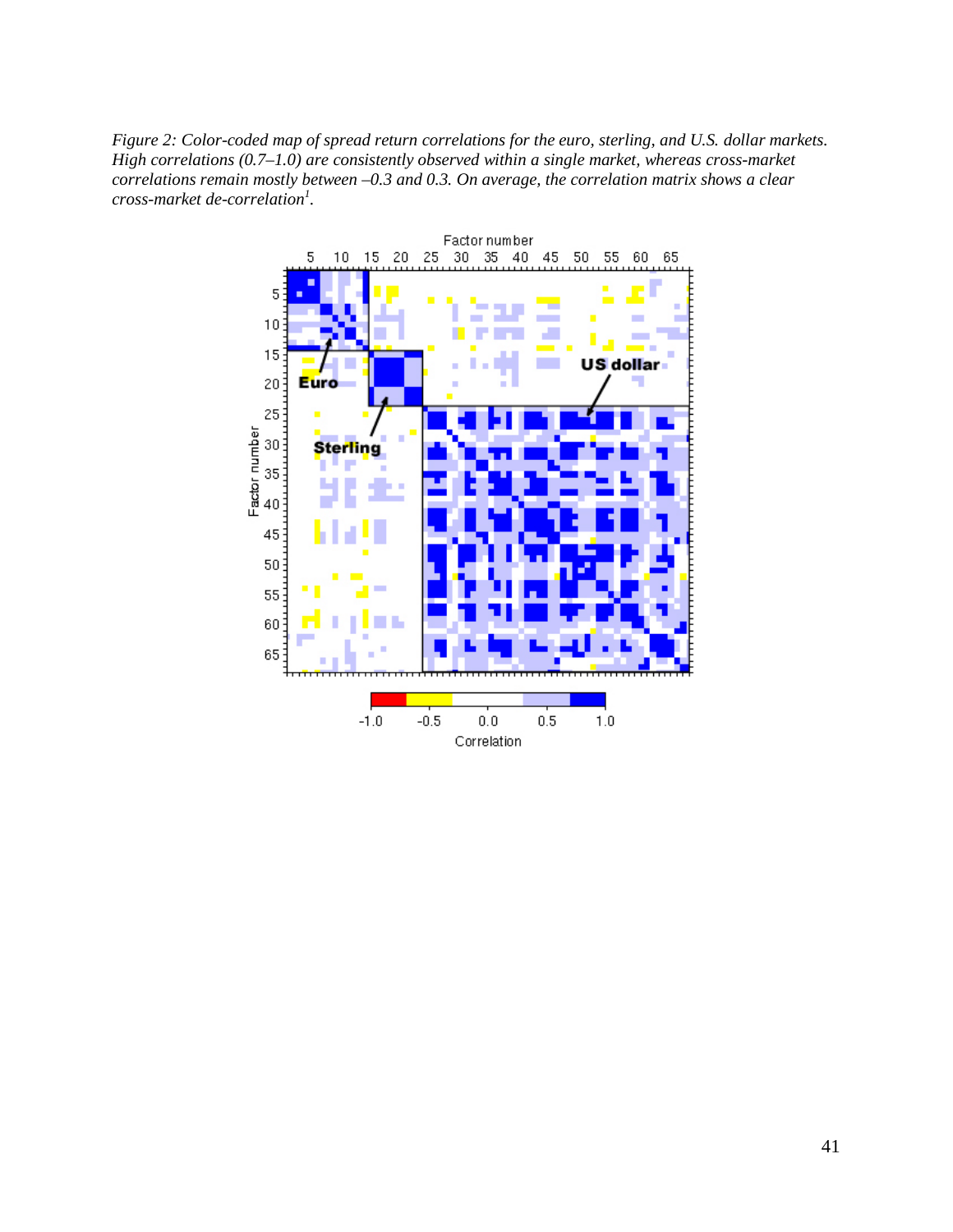*Figure 3: Cross-market comparison of Financial AA spread factor returns. Top: return time series. Bottom, left to right: sterling returns plotted as a function of euro returns, and U.S. dollar returns plotted as a function of euro and sterling returns. The corresponding correlations are –0.15, –0.05, and +0.45 respectively.*

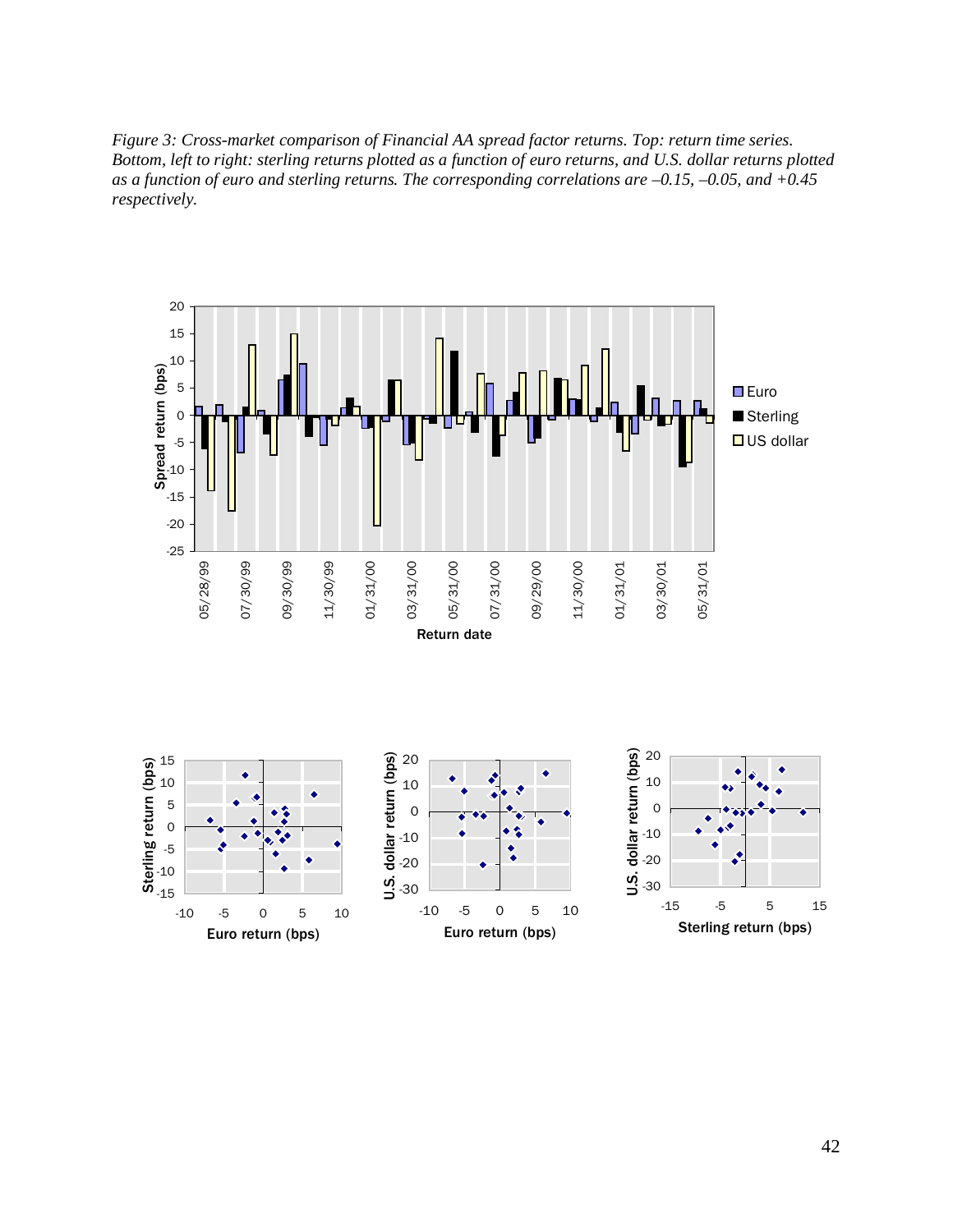*Figures 4a–b: Confidence levels of rejection of the null hypothesis that the mean returns to a credit factor are the same across currencies. In most cases, returns are shown to have different means. Top: Supranational AAA. Middle: Financial AA. Bottom: Industrial A.*

*Figure 4a: Euro versus sterling*







*Figure 4b: Euro versus U.S. dollar*

Supranational AAA

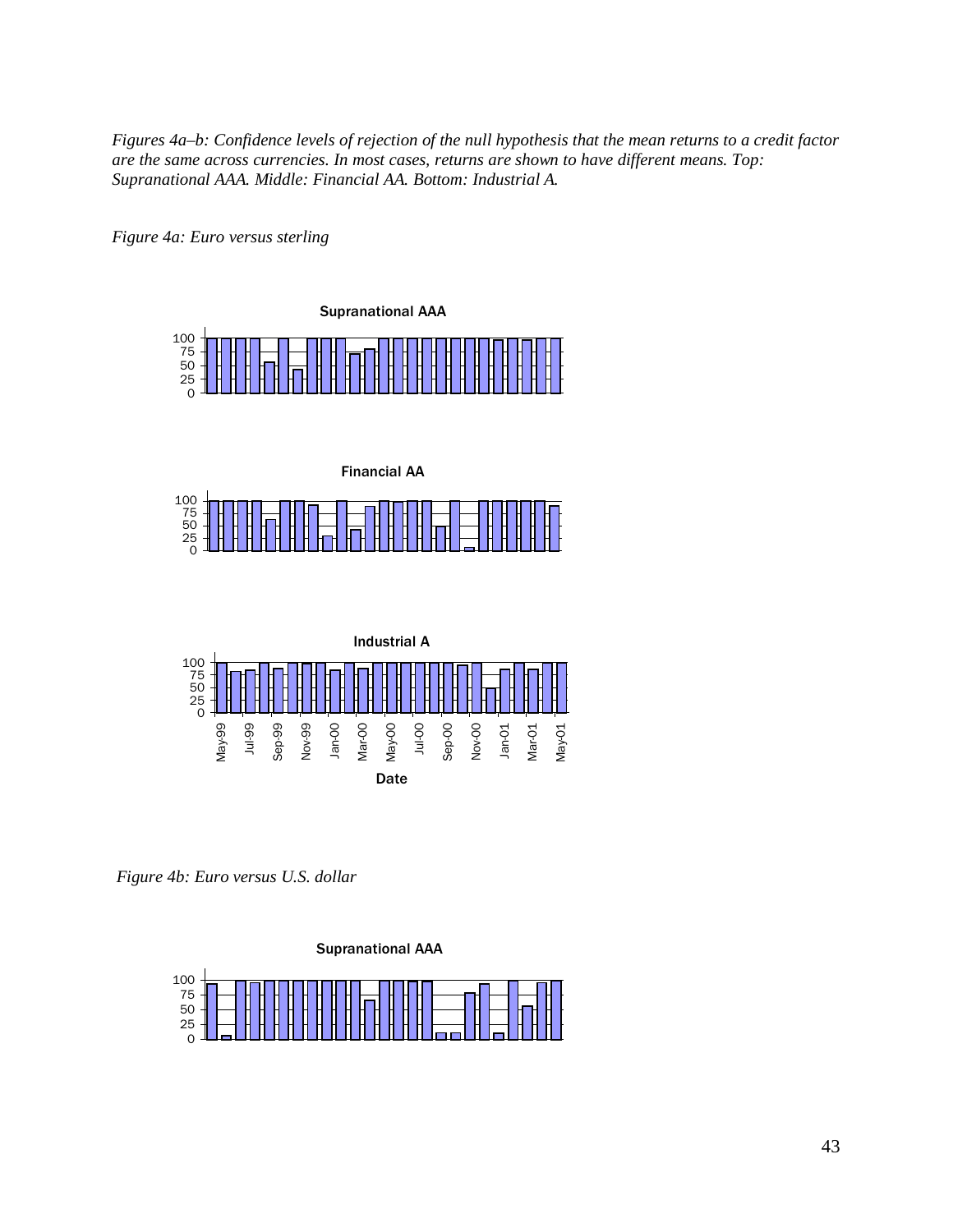

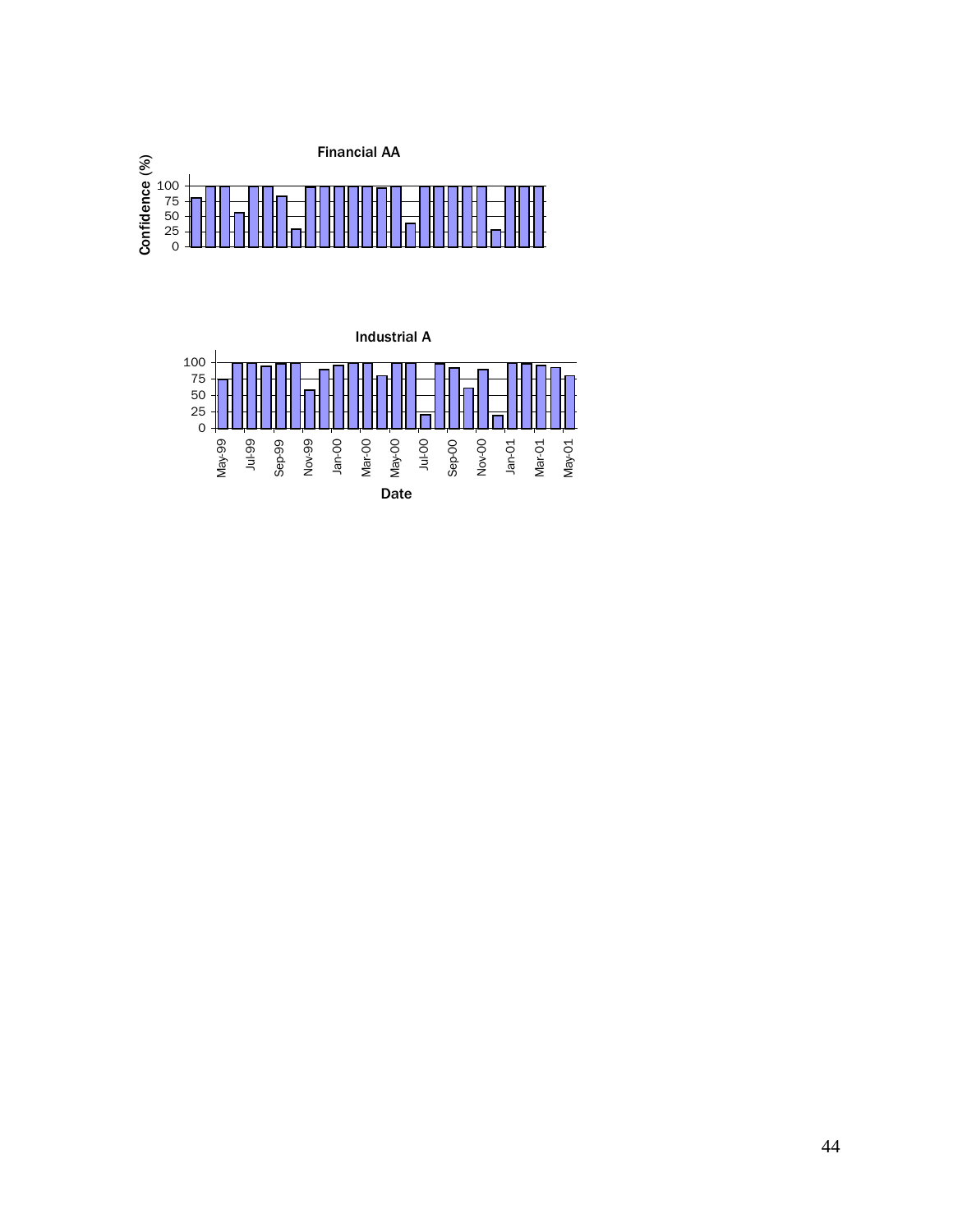*Figure 5: Cross-market comparison of spread returns for three bonds issued on different markets by Toyota. The cross-market correlations corresponding to the bottom panels are, from left to right, –0.21, – 0.19, and 0.23.*

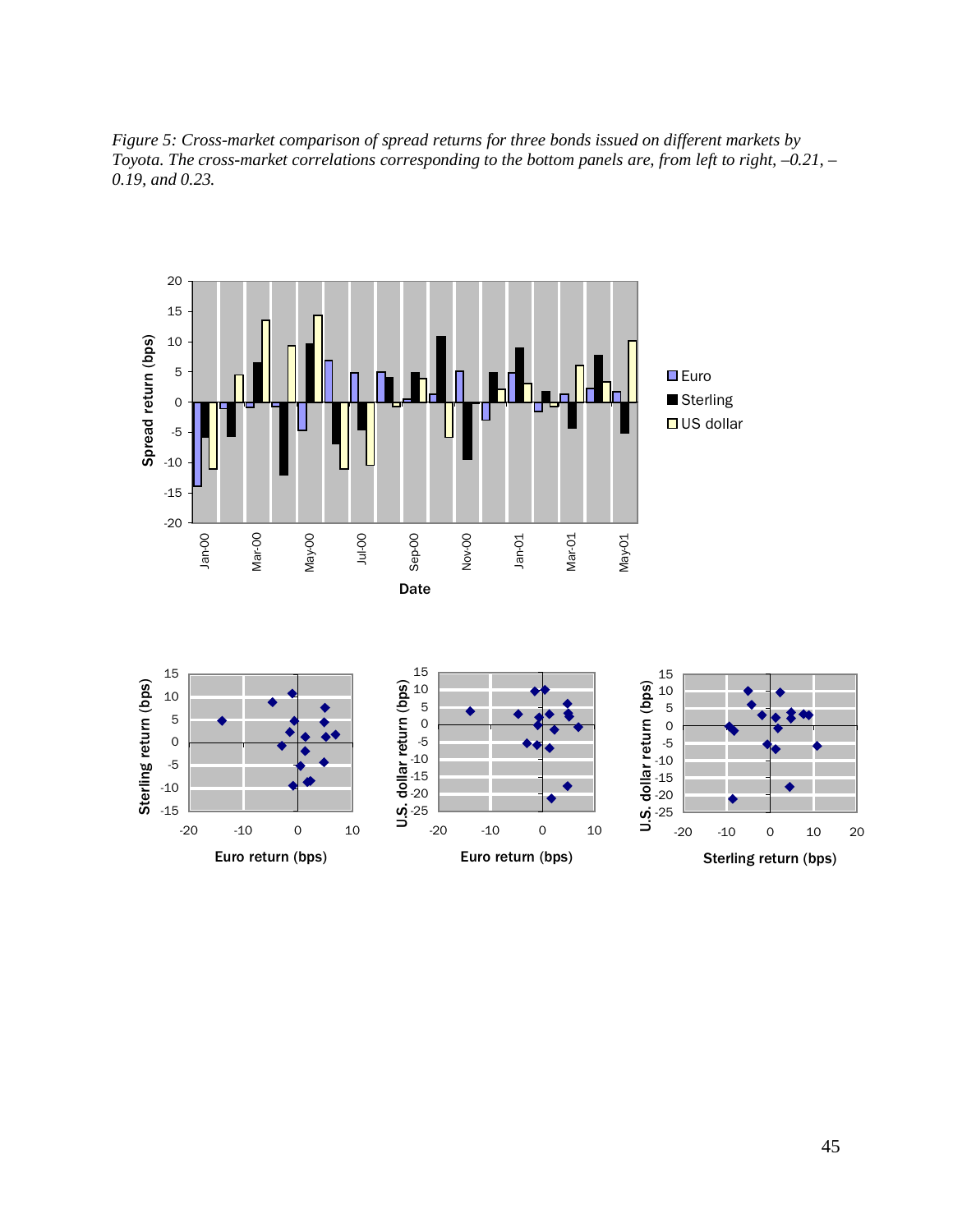*Figure 6: Spread returns of bonds issued by the European Investment Bank on the euro, sterling, and U.S. dollar markets plotted as a function of amount outstanding, maturity, duration, and coupon. There is no clear relation between either of these factors and the returns.*

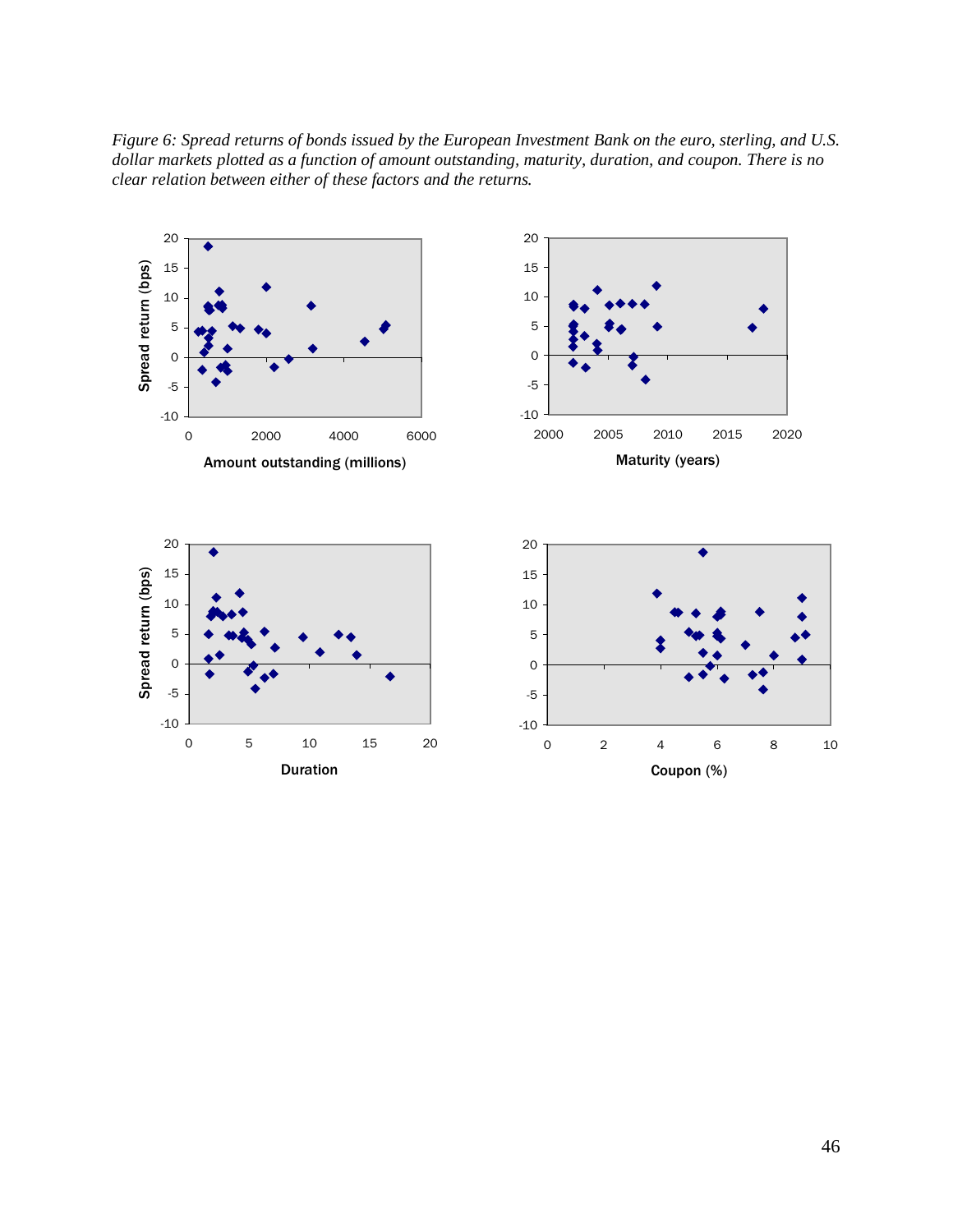*Figure 7: Cross-market comparison of Supranational AAA spread factor returns. Top: return time series. Bottom, from left to right: sterling returns plotted as a function of euro returns, and U.S. dollars returns plotted as a function of euro and sterling returns. The corresponding correlations are 0.026, -0.083, and 0.23 respectively. Supranational AAA spread returns appear to be relatively independent across the euro, sterling and U.S. dollar markets.*

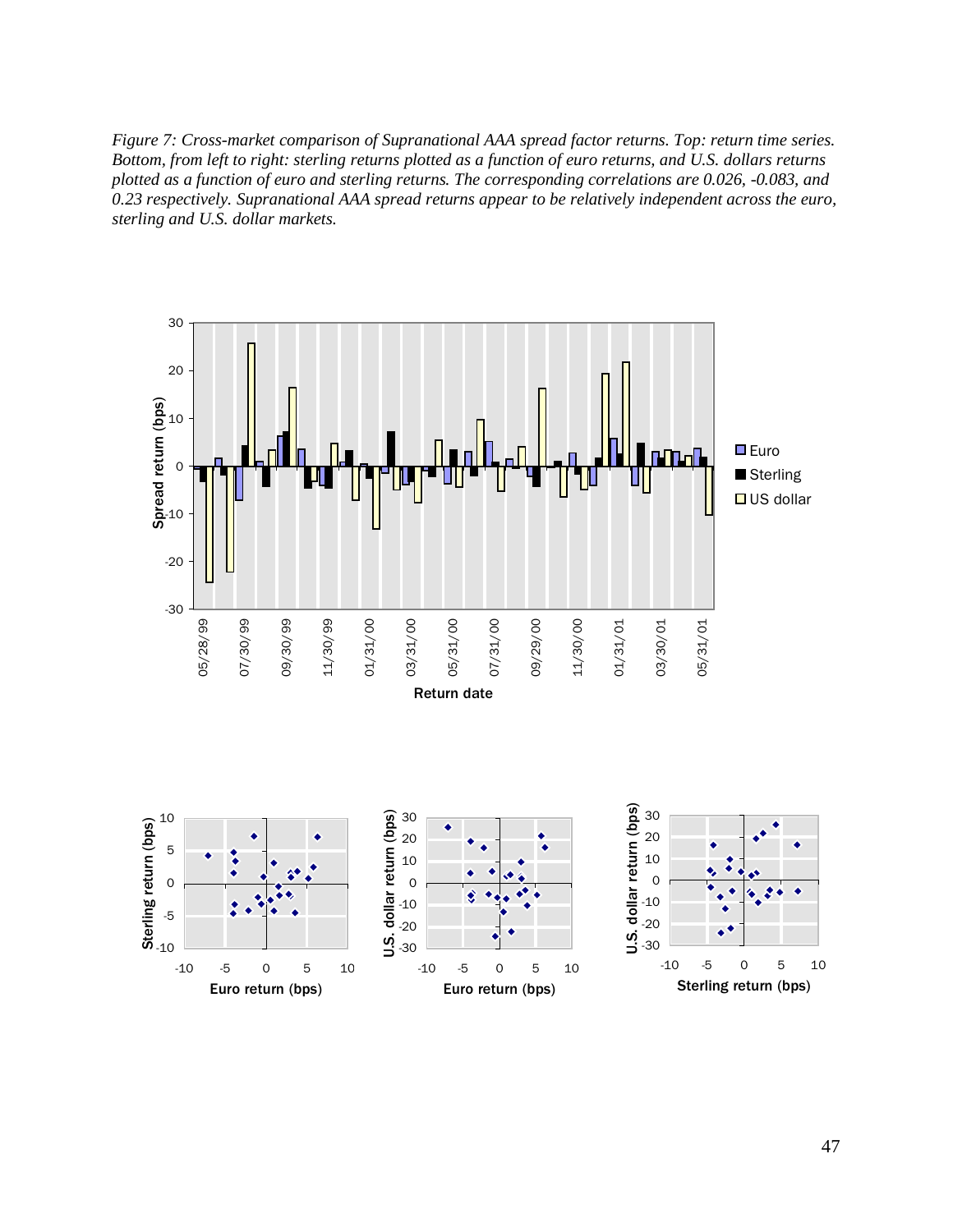*Figure 8: Cross-market comparison of Industrial A spread factor returns. Top: return time series. Bottom, from left to right: sterling returns plotted as a function of euro returns, and U.S. dollar returns plotted as a function of euro and sterling returns. The corresponding correlations are 0.12, 0.17, and 0.20 respectively. Note, again, the independence of spread returns across markets.*

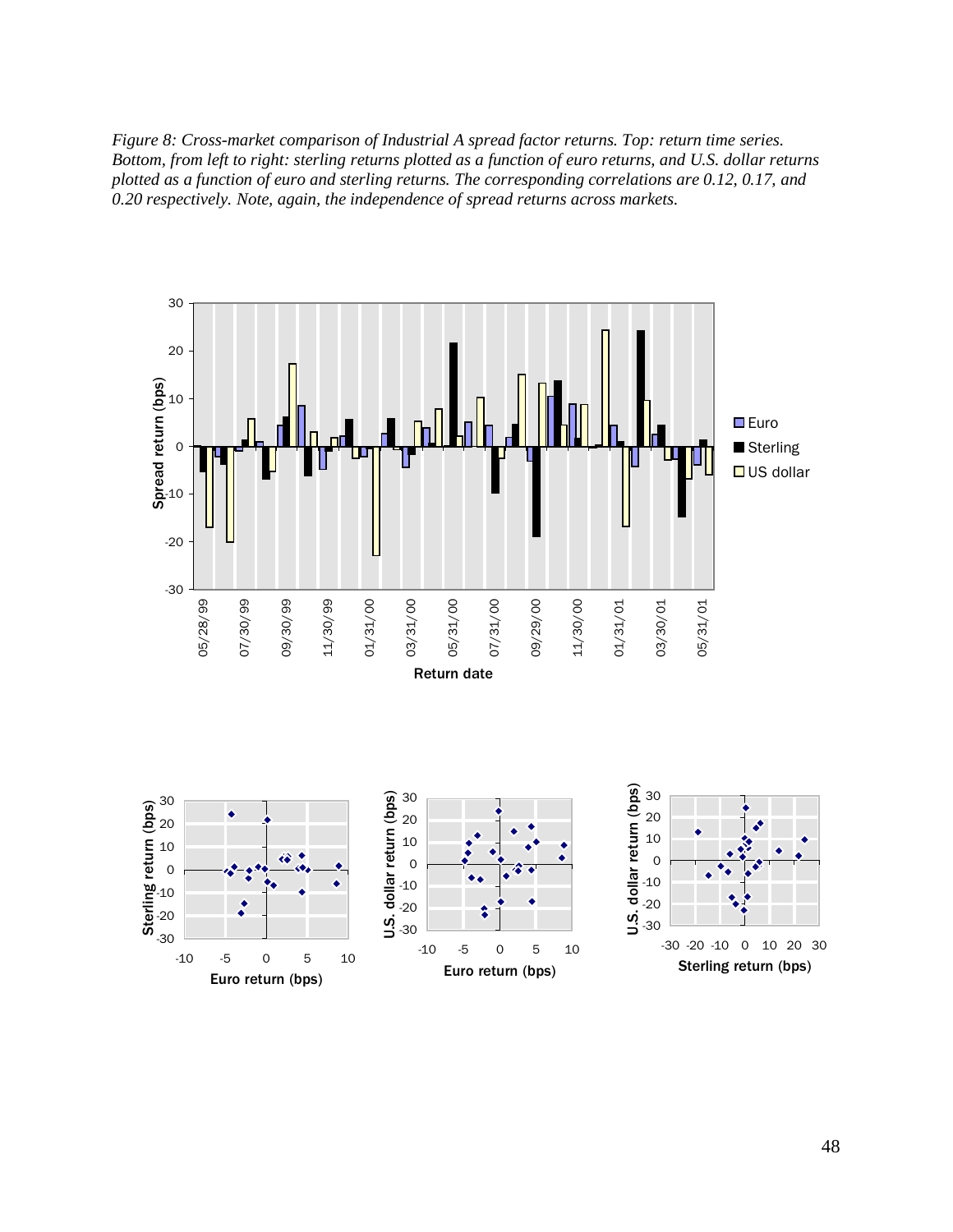*Figure 9a: Euro AA credit spread returns*



49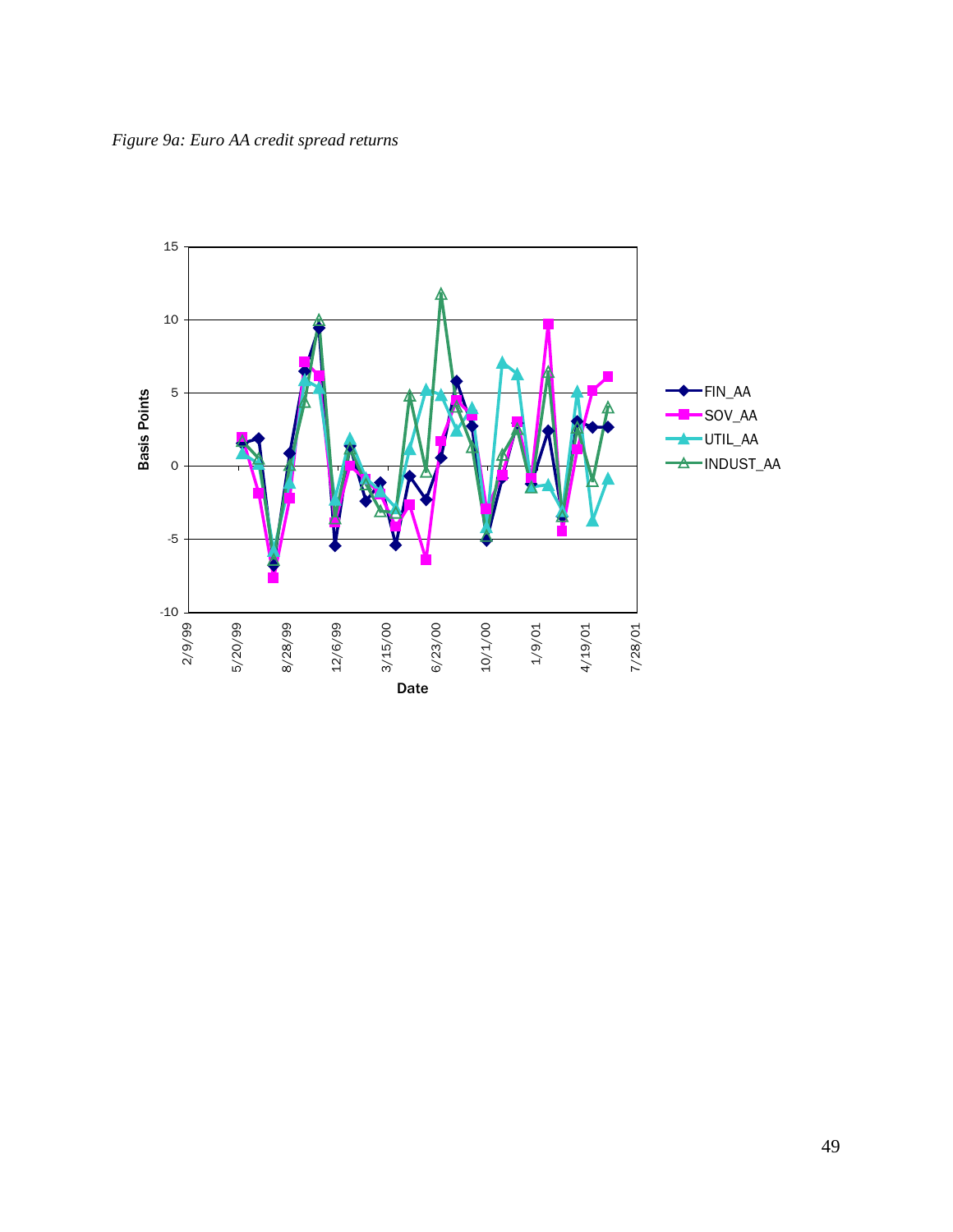